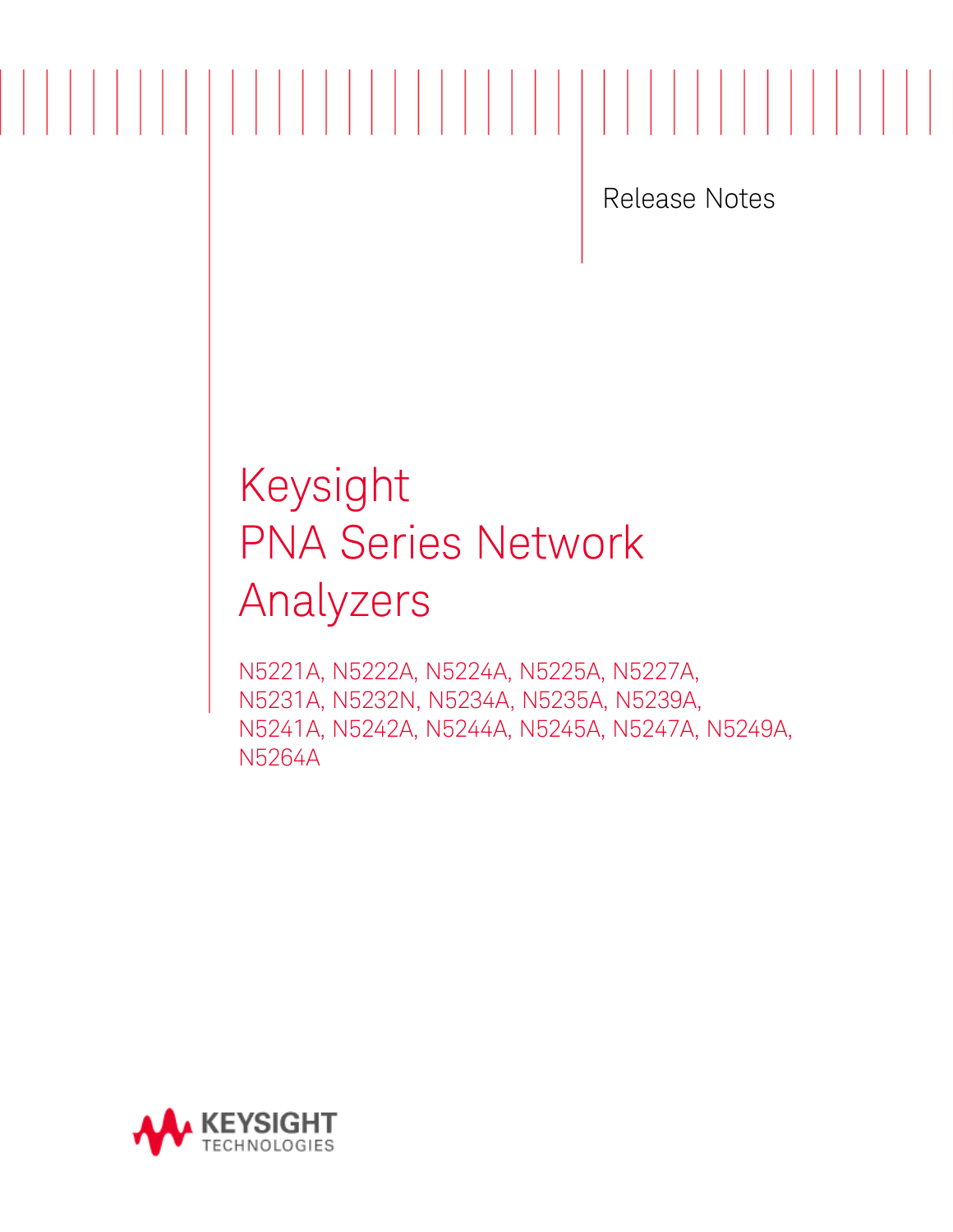## **Table of Contents**

| .25 |
|-----|
|     |
|     |
|     |
|     |
|     |
|     |
|     |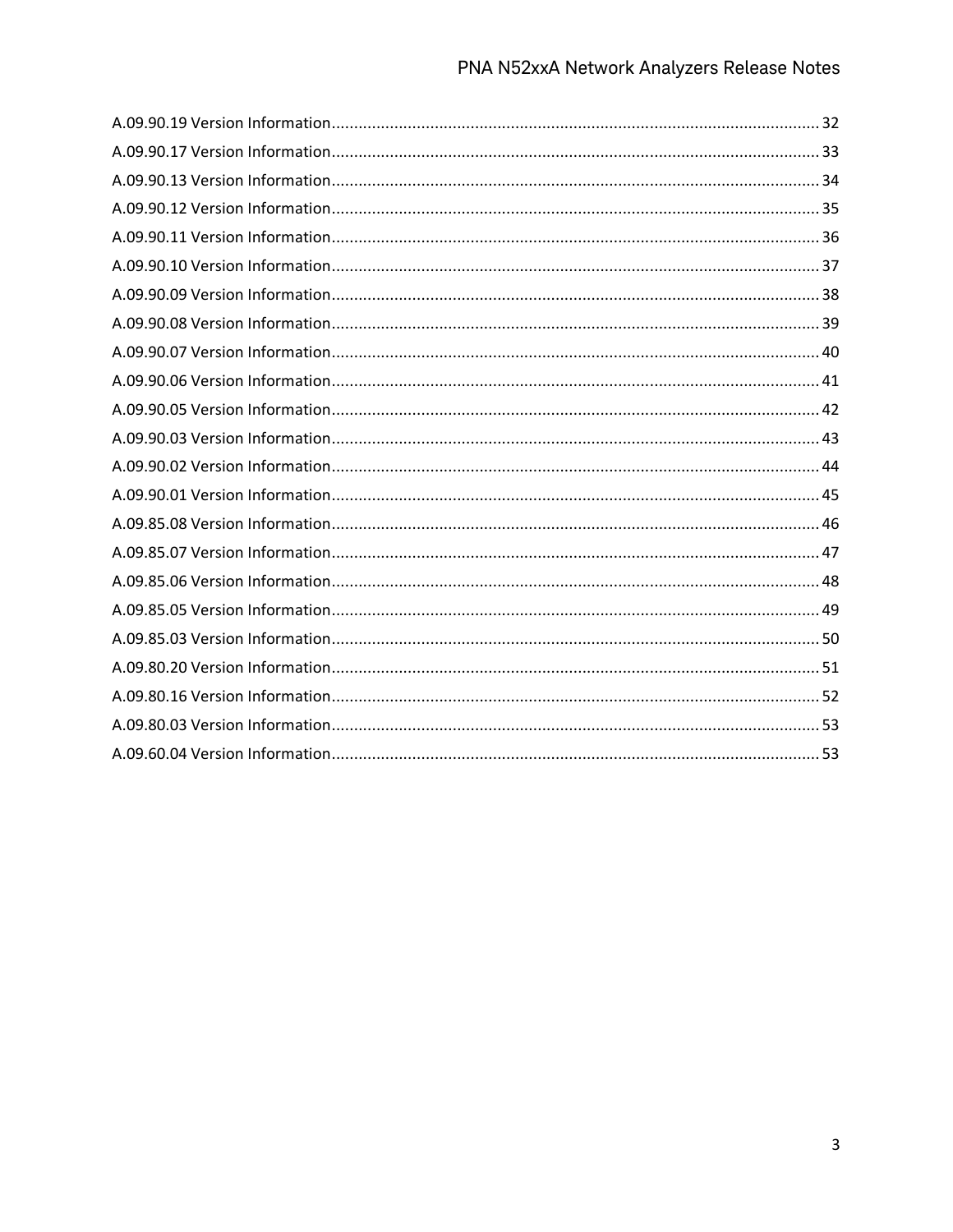### A.10.65.16 Version Information

| <b>Compilation Date:</b>   | 22 Apr 2021     |
|----------------------------|-----------------|
| Requirements/Restrictions: | None            |
| <b>Operating System:</b>   | Windows 7       |
| Application Type:          | $32$ -hit       |
| File Name:                 | PNA A106516.exe |

- − Fix: N4433D Calibrates to 20Ghz only.
- − Fix: Trigger commands are ignored when using receiver leveling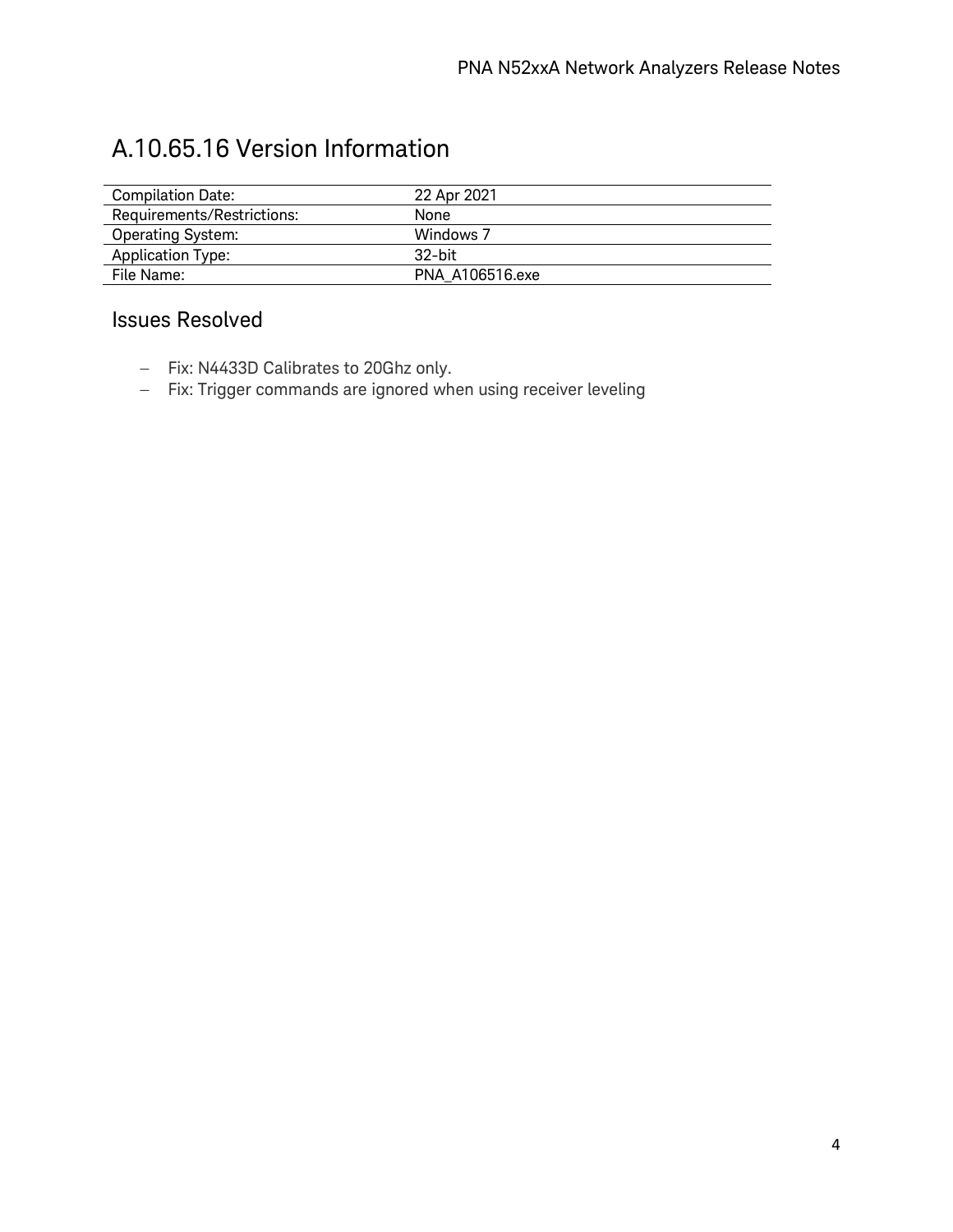### A.10.65.14 Version Information

| <b>Compilation Date:</b>   | 21 Jan 2021     |
|----------------------------|-----------------|
| Requirements/Restrictions: | None            |
| <b>Operating System:</b>   | Windows 7       |
| <b>Application Type:</b>   | $32$ -hit       |
| File Name:                 | PNA A106514.exe |

#### Issues Resolved

- − Differential IQ: Fix unleveled errors in PNAX when performing phase control power sweeps
- − Fix:"Marker Search" dialog shows wrong settings when Marker Number is changed

### A.10.65.12 Version Information

| <b>Compilation Date:</b>   | 10 Nov 2020     |
|----------------------------|-----------------|
| Requirements/Restrictions: | None            |
| <b>Operating System:</b>   | Windows 7       |
| Application Type:          | $32$ -bit       |
| File Name:                 | PNA A106512.exe |
|                            |                 |

#### Enhancements

− Power Sensors: Added support for power sensor U2065XA, U2052XA U2055XA U2061XA U2062XA U2064XA L2051XA L2052XA L2053XA L2054XA L2055XA L2061XA L2062XA L2063XA L2064XA L2065XA U8489A

- − Gain Compression (GCA): Fix calibration with independent power sensors for input port and output port
- − SMC: Fix crash when using embedded LO and turning on correction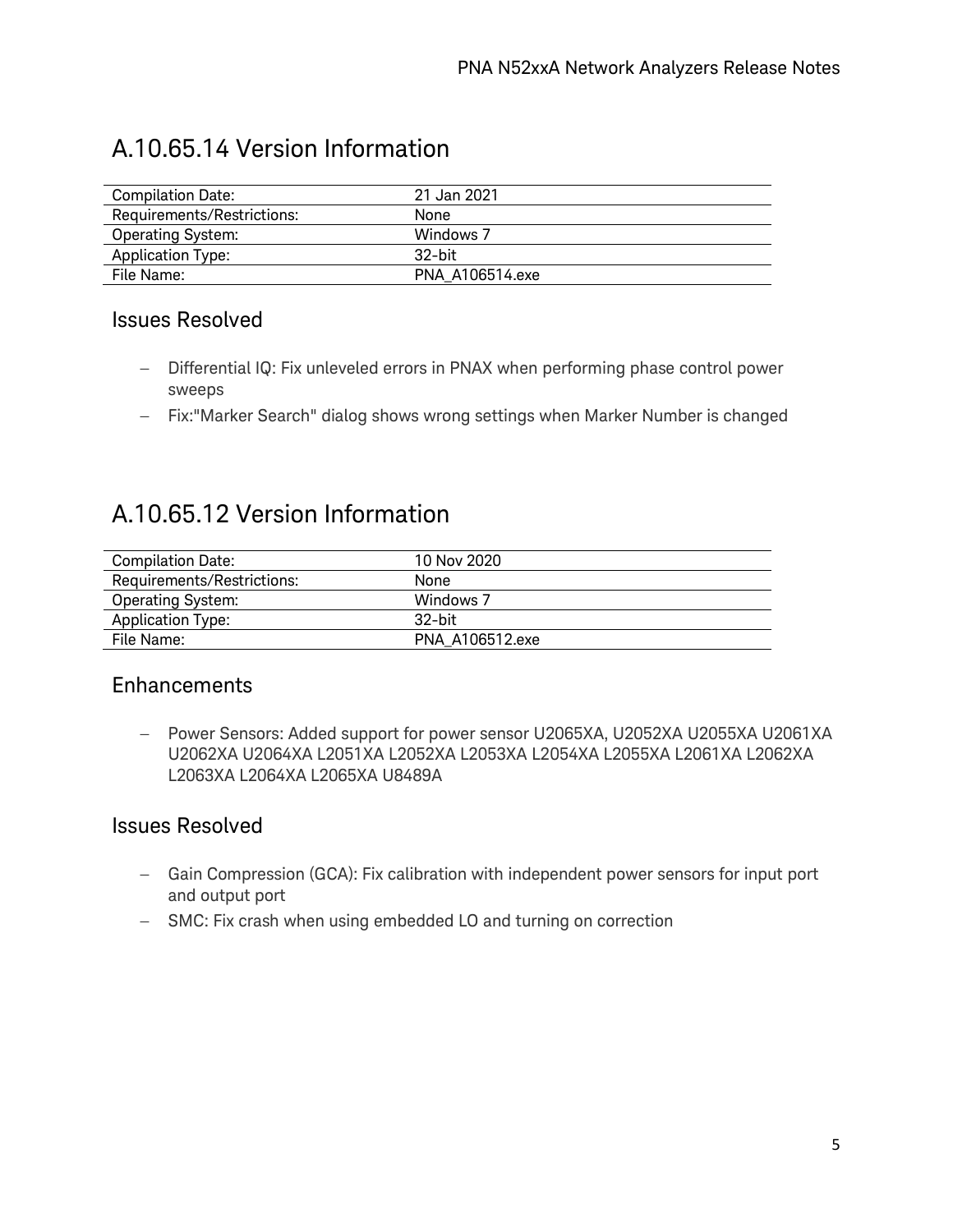| <b>Compilation Date:</b>   | 14 Aug 2020     |
|----------------------------|-----------------|
| Requirements/Restrictions: | <b>None</b>     |
| <b>Operating System:</b>   | Windows 7       |
| <b>Application Type:</b>   | $32$ -bit       |
| File Name:                 | PNA A106511.exe |

### A.10.65.11 Version Information

#### Issues Resolved

− Fix Touchstone file (.SnP) data, which was incorrect when an associated trace had the equation editor active. Equation processing is now disabled during the .snp file creation.

### A.10.65.08 Version Information

| <b>Compilation Date:</b>   | 01 Jun 2020     |
|----------------------------|-----------------|
| Requirements/Restrictions: | None            |
| <b>Operating System:</b>   | Windows 7       |
| <b>Application Type:</b>   | .32-bit         |
| File Name:                 | PNA A106508.exe |
|                            |                 |

- − Fix crash when recalling Gain Compression with 2D sweeps
- − Fix for not recognizing a specific power sensor model number
- − CalAll: Fix for IMD/IMDX not generating calset when mechanical state matches Cal All state
- − Fix for unguided thru response cal
- − Fix for flattening interpolated Noise Figure calsets
- − Add support for N4431D, N4432D, and N4433D ECal modules as tuners
- − Fix issue when appending SParameter calibrations to Receiver cals
- − Fix for bad error turns when using Independent Power Cal feature with IMD channel
- − CalPod: Fix for intermittent failure of SCPI commands
- − CalPod: Fix for OPC? Lockup when using CalPod app during long recorrection operations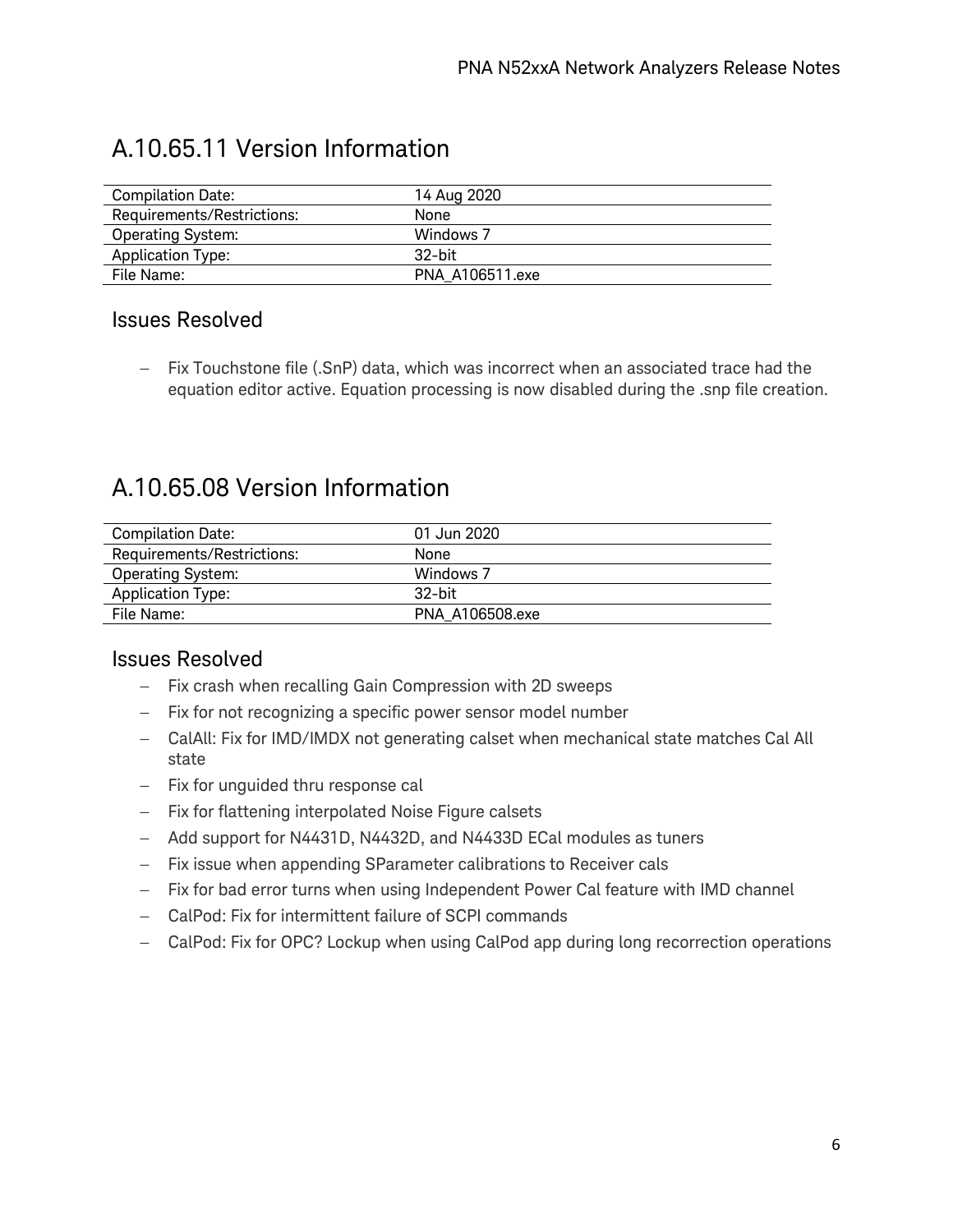### A.10.65.06 Version Information

| <b>Compilation Date:</b>   | 05 Feb 2020     |
|----------------------------|-----------------|
| Requirements/Restrictions: | None            |
| Operating System:          | Windows 7       |
| Application Type:          | $32$ -bit       |
| File Name:                 | PNA A106506.exe |

#### Issues Resolved

- − NF: Fixed for bad calibration results when using fixed IF
- − NF: Allow N469xD ECal modules to be used as tuners
- − GCA: Fix for crash observed when using Compression Analysis tool
- − Application Channels: Fix for when memory traces occasionally fail to update
- − Fix for intermittent calibration failure when ECALs used for measurement
- − Fix for using viClose() with HiSlip: No longer times out

### A.10.65.04 Version Information

| <b>Compilation Date:</b>   | 31 Oct 2019     |
|----------------------------|-----------------|
| Requirements/Restrictions: | None            |
| Operating System:          | Windows 7       |
| <b>Application Type:</b>   | $32$ -bit       |
| File Name:                 | PNA A106504.exe |
|                            |                 |

- − Fixed: power calibration for N5264A
- − Fixed: Power calibration out-of-tolerance fails to warn user when requested
- − Fixed: Equation editor: Fix bugs in Y11, H12, and H21
- − Fixed: Intermittent crashes on State Recall for states involving GCX channels and DC sources
- − Additional FW Support for ECals: N4433D options 0DC and 003, N4432D options 0DC and 003, N4431D options 010,020,030 and 040
- − Improved Group Delay computation
- − CalAll Fixed: Port 1 Src2 independent power calibration now allowed again
- − Fixed: NF uncertainty calculator error when using N4690D Series ECal Module
- − Improved SA Manual trigger in channel sweep mode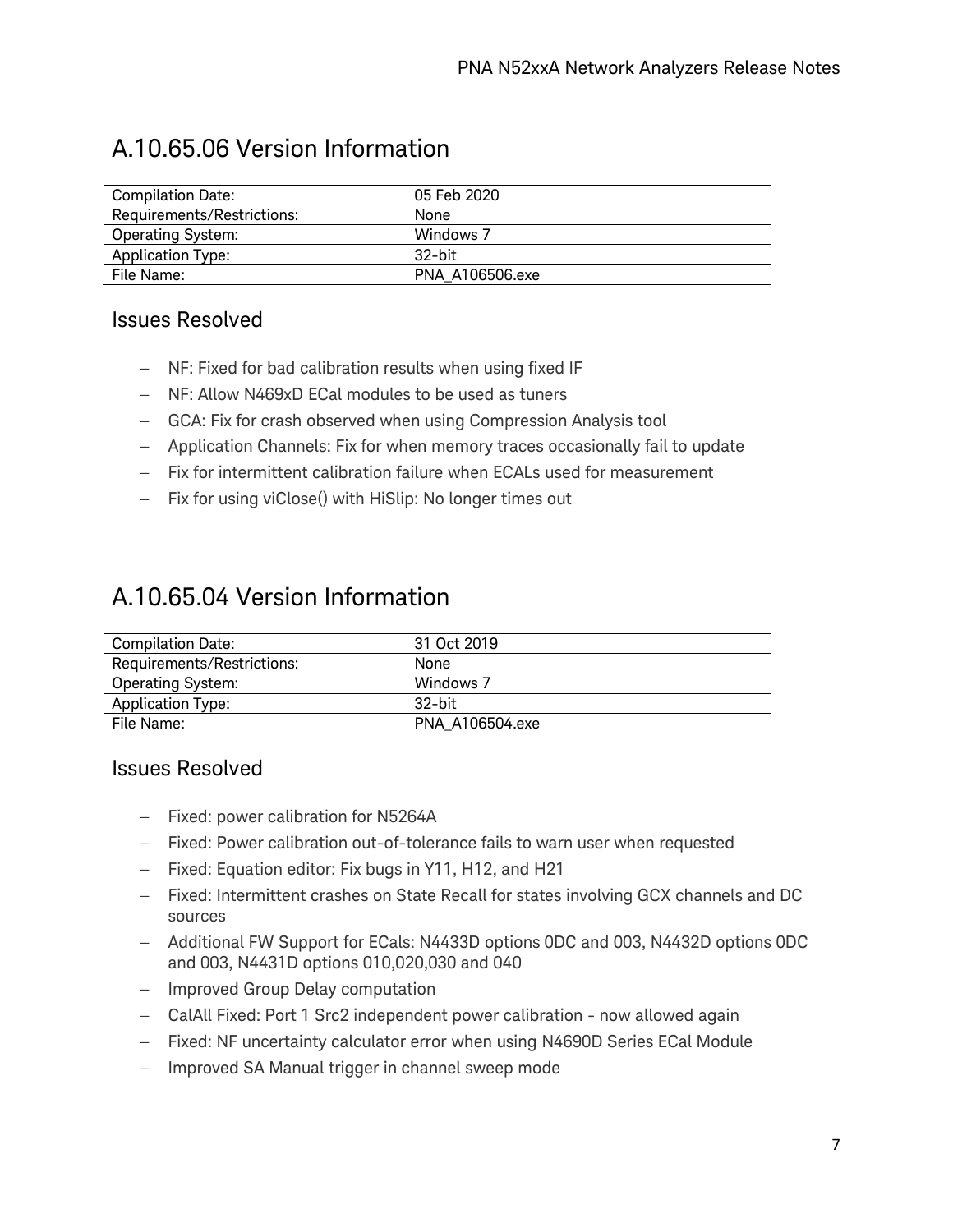### A.10.65.03 Version Information

| <b>Compilation Date:</b>   | 03 May 2019     |
|----------------------------|-----------------|
| Requirements/Restrictions: | None            |
| <b>Operating System:</b>   | Windows 7       |
| <b>Application Type:</b>   | $32$ -bit       |
| File Name:                 | PNA A106503.exe |

- − Fixed: Receiver Leveling power was off
- − Fixed: deembedding was not working for phase when RF
- − Fixed: Fix SourcePowerCorrection(x) arrays for IMD Tones when switches are different from CalAll channel
- − Fixed: SA Markers: turning off band power markers was changing discrete mode to ON
- − Fixed: NF cal sometimes displays "The error term data required for the selected caltype was not found" on completion.
- − Fixed: SA Band power marker display averaging defect
- − Fixed: NVNA fails on startup with latest PNA application.
- − Fixed: power limit for Port 1 when both Port 1 and Port 1 Src2 are on
- − Fixed ripple in calibrated NFX noise figure results using Cal Wizard (Smart Cal) with power meter cal
- − Fixed: S2P files created with wrong data with some trace formats
- − Fixed: iPulse: pulse profile behavior difference between A and B boxes
- − Fixed: Offset when measuring NF using low gain stage
- − Fixed: Power-meter-adapter deembedding not working in Cal All
- − Fixed: Toggle correction on/off on application channel with fixturing gives wrong results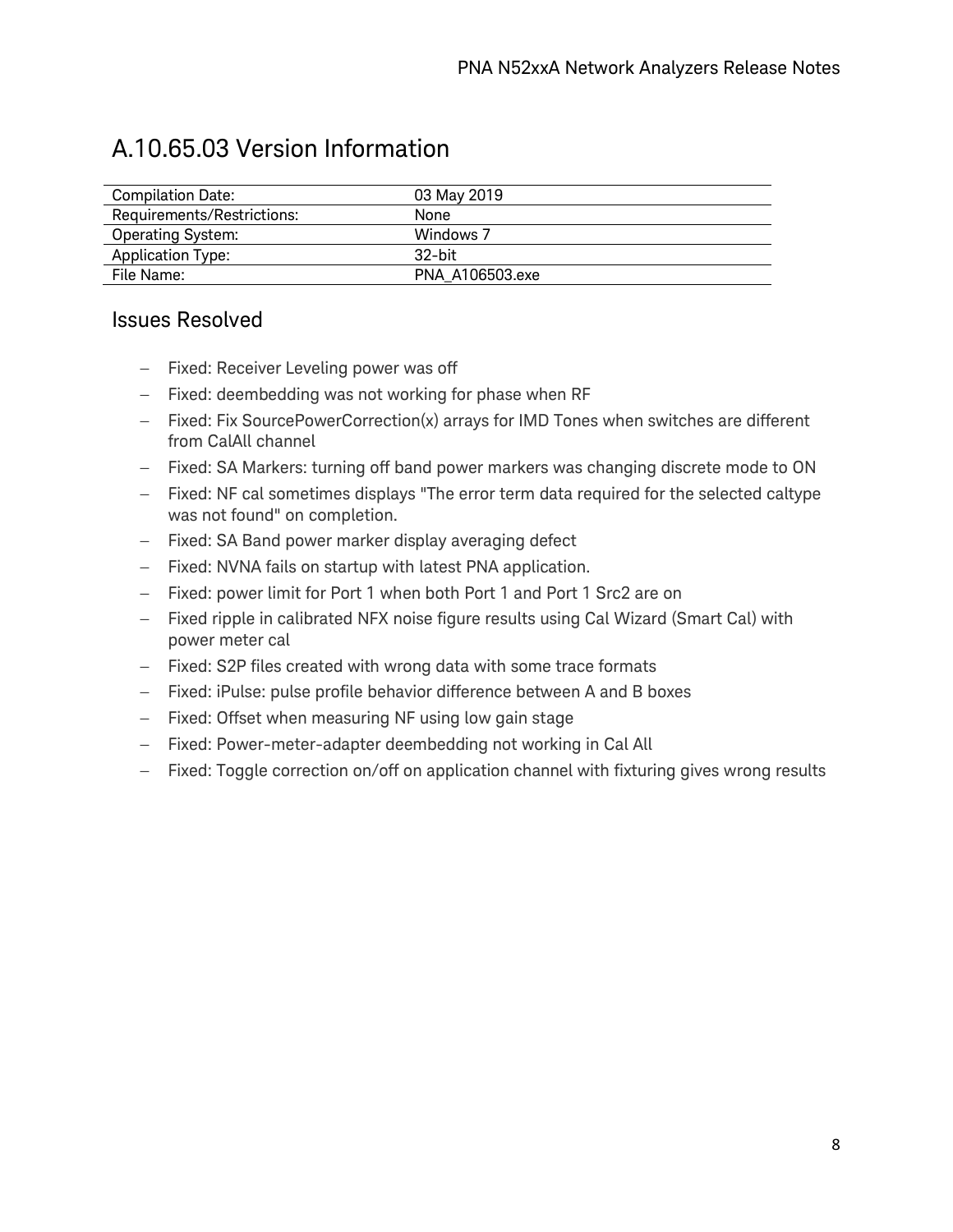### A.10.65.01 Version Information

| Compilation Date:          | 15 Feb 2019     |
|----------------------------|-----------------|
| Requirements/Restrictions: | None            |
| <b>Operating System:</b>   | Windows 7       |
| Application Type:          | $32$ -bit       |
| File Name:                 | PNA A106501.exe |

#### Enhancements

- − Adds support for the Maury Noise Tuner Application (Opt 027)
- − Add support for U205xXA/U206xXA USB power sensors
- − Add support for new NVNA Option 525 Dynamic X-Parameters

- − Fixed: Power meter locks up occasionally on B-model PNA
- − Fixed: Crash in power meter NF cal if steps not done in order.
- − Noise figure: Fixed: Cal All generates error when specifying Vector noise cal method
- − Interface control: Erasing some commands in one channel, erases other commands on other channels
- − Fixed: Power meter noise cal with adapter removal fails to do adapter removal
- − Fixed source power cal associated with turning on a calset
- − Fixed typo in SYST:FIFO:DATA:COUNt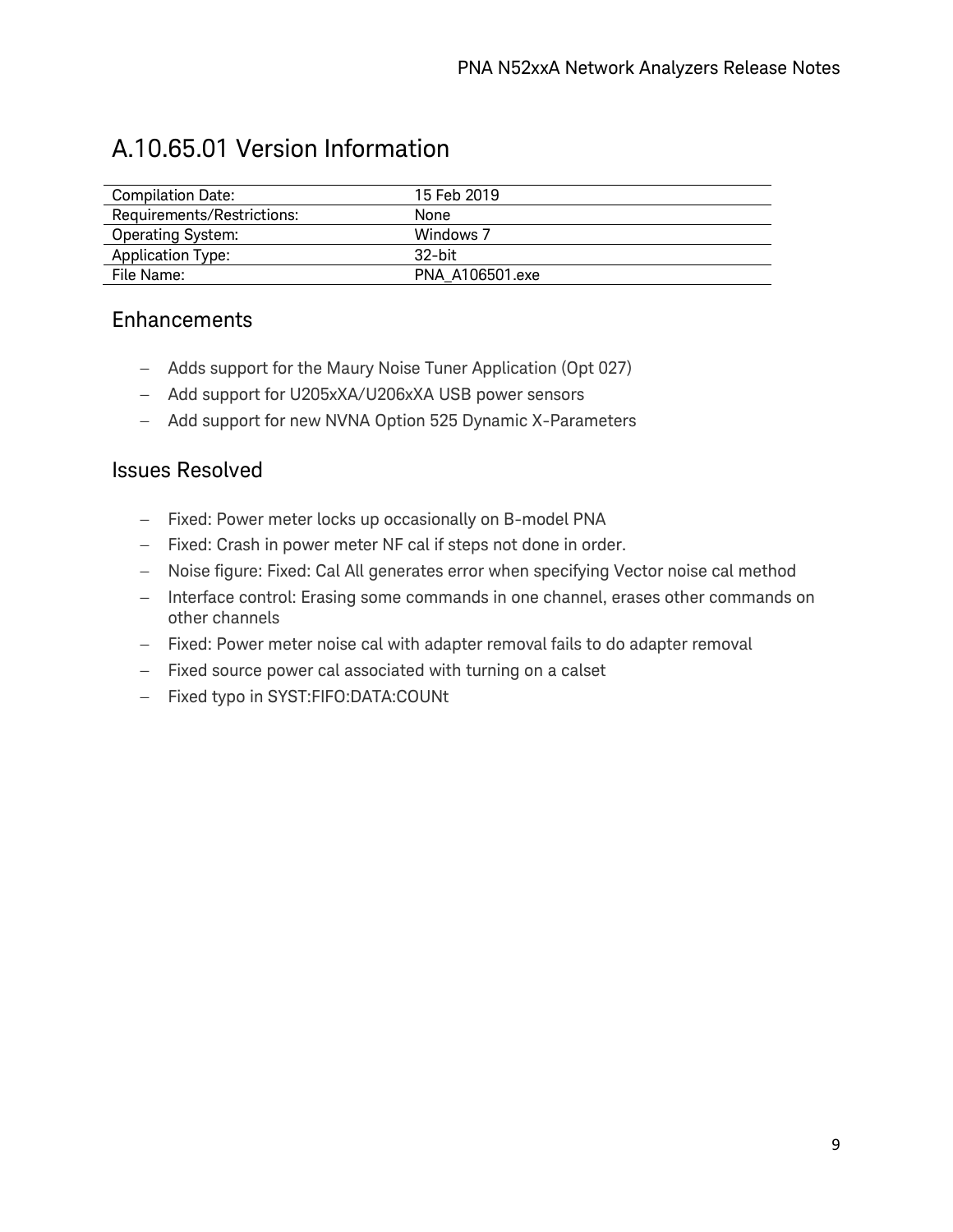### A.10.64.09 Version Information

| <b>Compilation Date:</b>   | 11 Dec 2018     |
|----------------------------|-----------------|
| Requirements/Restrictions: | None            |
| <b>Operating System:</b>   | Windows 7       |
| Application Type:          | 32-bit          |
| File Name:                 | PNA A106409.exe |

#### Issues Resolved

- − Fixed issues associated with fixturing and receiver leveling
- − Fixed: Initialization of guided calibration failed
- − Fix issue with Noise Figure Cal All when using multiple power sensors
- − Fixed NF power meter calibration bug when running under CalAll
- − Fixed: Noise figure: vector noise cal fails when using N4692D ECal modules
- − Fixed Interface control: Erasing some commands in one channel, erases other commands on other channels.
- − Fixed: Source power cal issue associated with turning on a calset
- − Fixed: CALC:PAR:DEF:EXT crashes firmware when an external device is setup
- − Fixed: Fixturing: Issue with S-parameters with correction on (and not of repsonse type) and for single-ended fixtures
- − Fixed: IF gain calibration correction when using the IF Mux Path to measure multiple R Channels on a 4 port box
- − Fixed: IMSpectrum crashes with certain SCPI sequence
- − Fixed: IMD correction not valid when calibration does not include explicit response tracking terms

### A.10.64.06 Version Information

| <b>Compilation Date:</b>   | 09 Oct 2018     |
|----------------------------|-----------------|
| Requirements/Restrictions: | None            |
| <b>Operating System:</b>   | Windows 7       |
| <b>Application Type:</b>   | $32$ -bit       |
| File Name:                 | PNA A106406.exe |

#### Issues Resolved

− Fixed Response Cal issue with alias name of receivers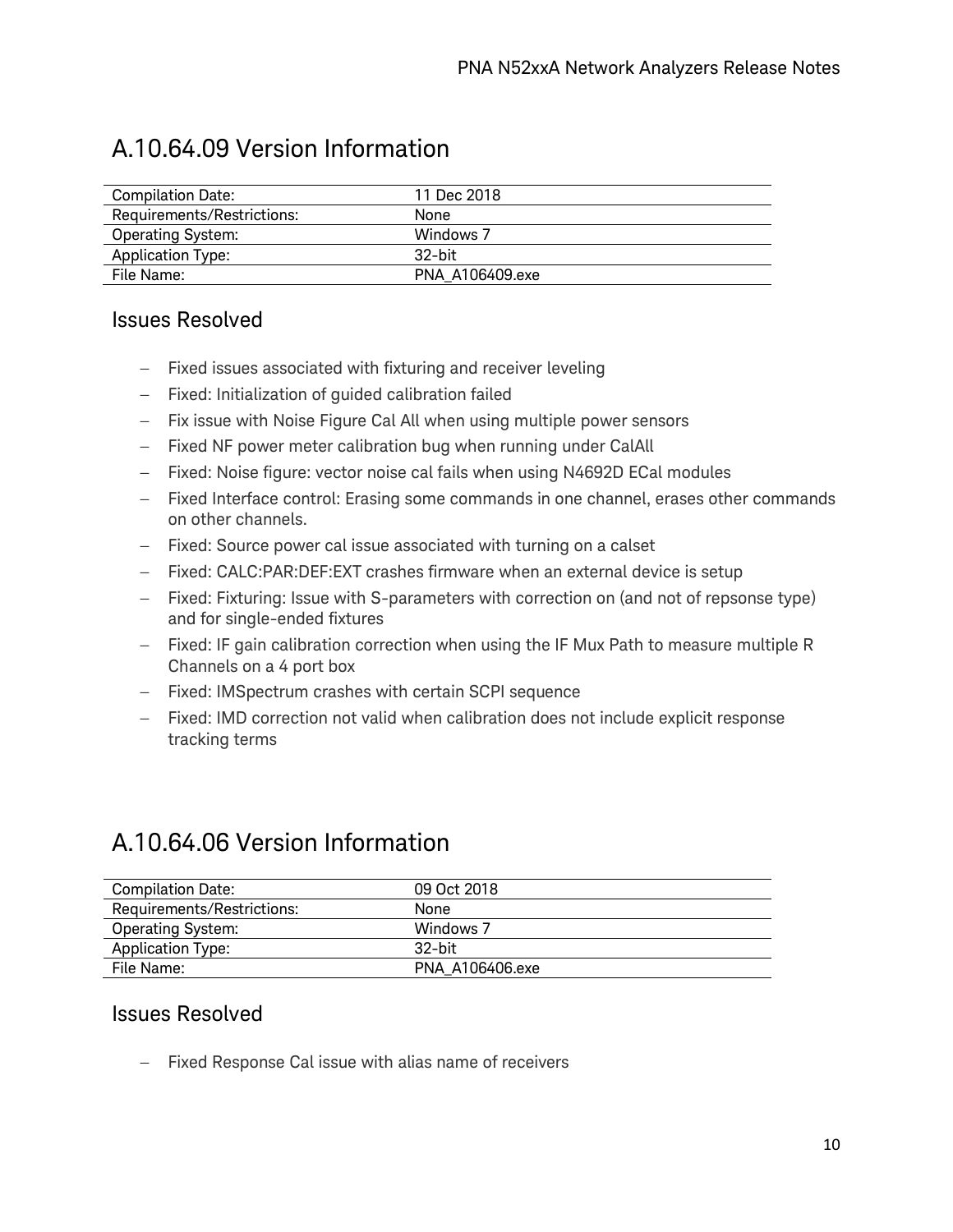### A.10.64.05 Version Information

| <b>Compilation Date:</b>   | 28 Aug 2018     |
|----------------------------|-----------------|
| Requirements/Restrictions: | None            |
| <b>Operating System:</b>   | Windows 7       |
| Application Type:          | $32$ -bit       |
| File Name:                 | PNA A106405.exe |

#### Issues Resolved

- − [HotS22] Fix phase sweep
- − Fixed: Can't change the unit of SMU's DC current meter from V to A.
- − Fix for GCX enhanced response correction
- − Fixed: Multiport calibrations ignore user-requested thru path selections.
- − Fixed: FW crashed after deleting a parameter.

### A.10.64.03 Version Information

| Compilation Date:          | 19 Apr 2018     |
|----------------------------|-----------------|
| Requirements/Restrictions: | None            |
| <b>Operating System:</b>   | Windows 7       |
| <b>Application Type:</b>   | $32$ -bit       |
| File Name:                 | PNA A106403.exe |

- − Many merged fixes for SA
- − Fixed: Crash in power sweep if leveling is on and power is off.
- − Fixed: When set the port to be port 2, softkey didn't get correct parameters.
- − New Feature added: Active Hot Parameters (Option 110 or 111)
- − Fixed: Crash using aux trigger handshakes to control external sources while in segment sweep mode.
- − Many more small fixes and small improvements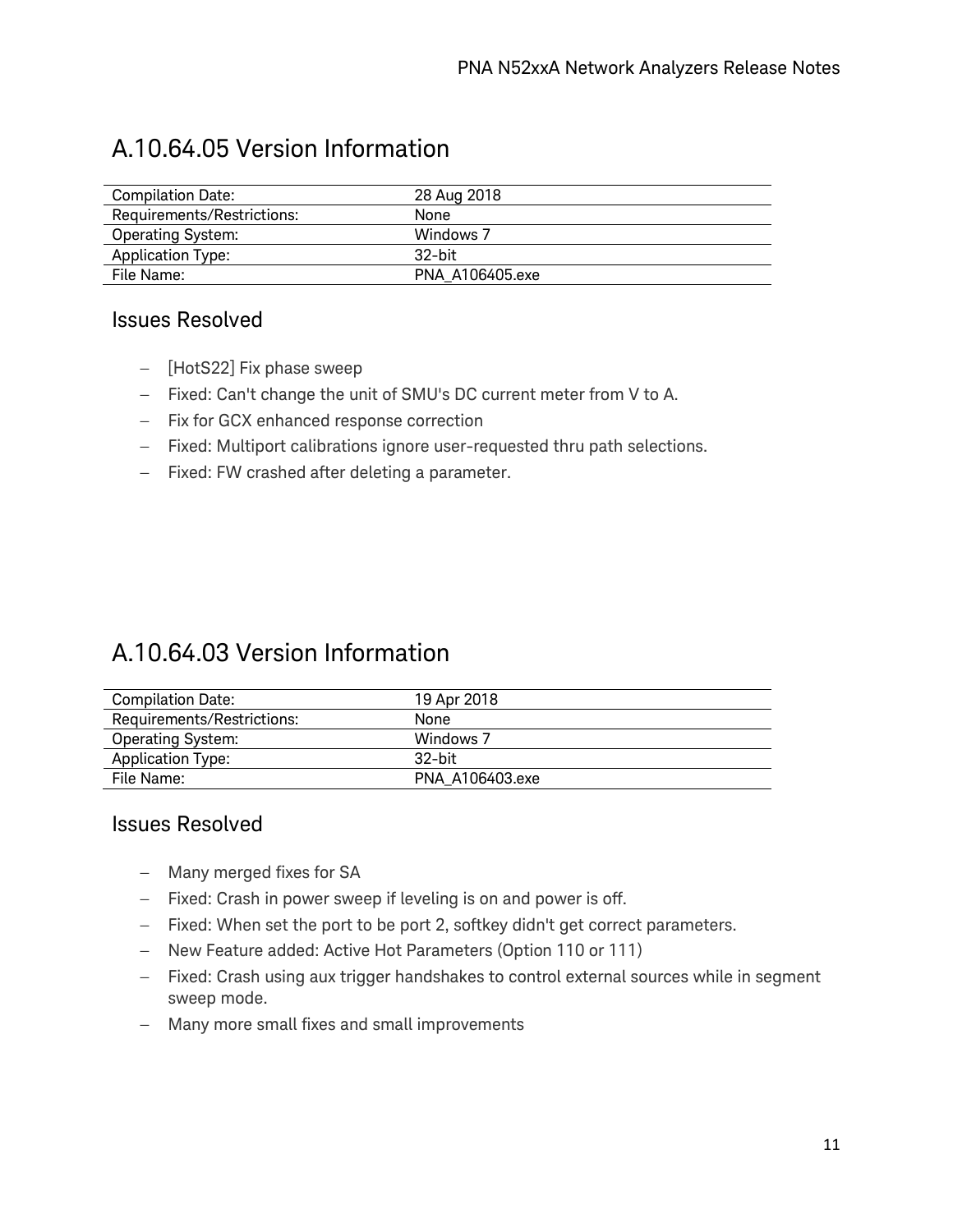### A.10.60.07 Version Information

| Compilation Date:          | 05 Dec 2017     |
|----------------------------|-----------------|
| Requirements/Restrictions: | None            |
| <b>Operating System:</b>   | Windows 7       |
| Application Type:          | $32$ -bit       |
| File Name:                 | PNA A106007.exe |

#### Enhancements

- − Merged multiple solutions from other branches of firmware
- − Allow Ecal model numbers N4690D, N4691D, N4692D, N4693D, N4694D, and N4696D to act as noise tuners.

- − SA: Fix crash at shutdown when the preference "de-activate on preset and recall" is off
- − SA: Fived possible infinite loop issue when outputting raw data
- − CalAll: Fix for IMD channels: Power correction for Port 1 Src2 was dropped (issue introduced in A.10.60.06), correction restored.
- − Cal Plane Manager: Add capability to zero selected S-parameters of an S4P file
- − CalAll: Fix independent power cal of Port 1 Src 2 for case where source attenuator is used.
- − CalAll: Fix phase jumps when source or receiver attenuator does not match cal channel.
- − Fix Enhanced Response + Fixturing do not elevate calibration to full N-port; leave as enhanced response.
- − SA: Fixed crash at shutdown when the preference "de-activate on preset and recall" is off
- − SA: Fixed possible infinite loop issue when outputting raw data
- − SA: Band power marker refactor: faster, more accurate, a crash condition is removed
- − SA: Repaired a couple of 'Failed to choose LO' warning conditions
- − Many more small fixes and small improvements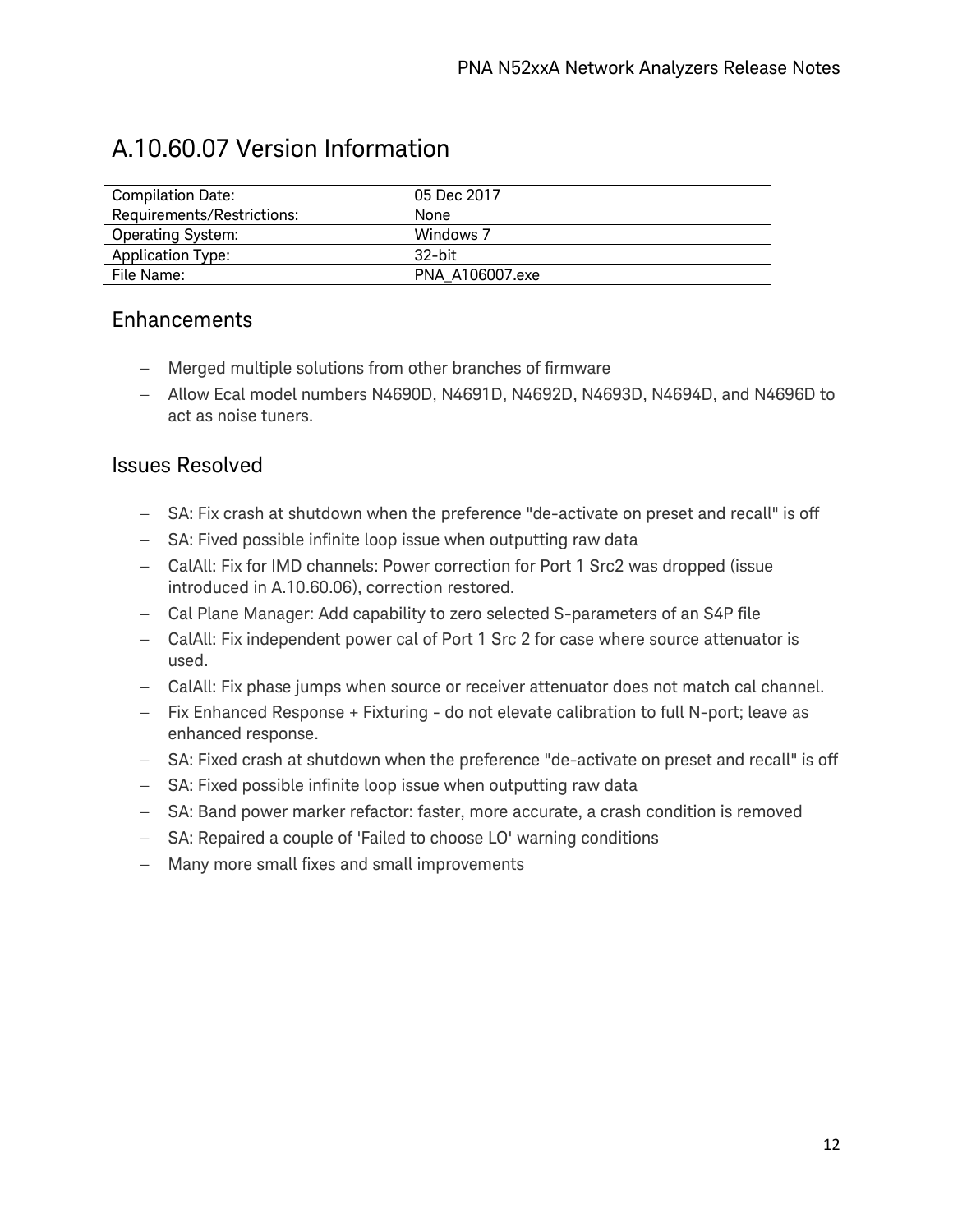### A.10.60.06 Version Information

| <b>Compilation Date:</b>   | 14 Sep 2017     |
|----------------------------|-----------------|
| Requirements/Restrictions: | None            |
| <b>Operating System:</b>   | Windows 7       |
| Application Type:          | $32$ -hit       |
| File Name:                 | PNA A106006.exe |

#### Enhancements

− Added independent power cal feature for CalAll

- − Fixed corruption in phase reference calibration in A.10.60.03
- − Fixed: "SYSTem:CONFigure 'native',0" throws error
- − Fixed: SENSe:MIX:...:FREQ:...?" returns values from active mixer instead of scratch mixer
- − Fixed: IMD on 2-Port PNA-X: IMD crashes in power sweep on 2-port with no second source
- − Fixed: SMC+Phase: group delay jumps 3 ns when IF bandwidth is changed
- − Fixed: FW crash during NF calibration when wrong ENR file name is overwritten during cal
- − Fixed: Marker to SA crashes with certain trace parameters
- − Fixed: Fix recall issue for DiffIQ with legacy states
- − Fixed firmware crash when using 10.60.03 under some segment-related conditions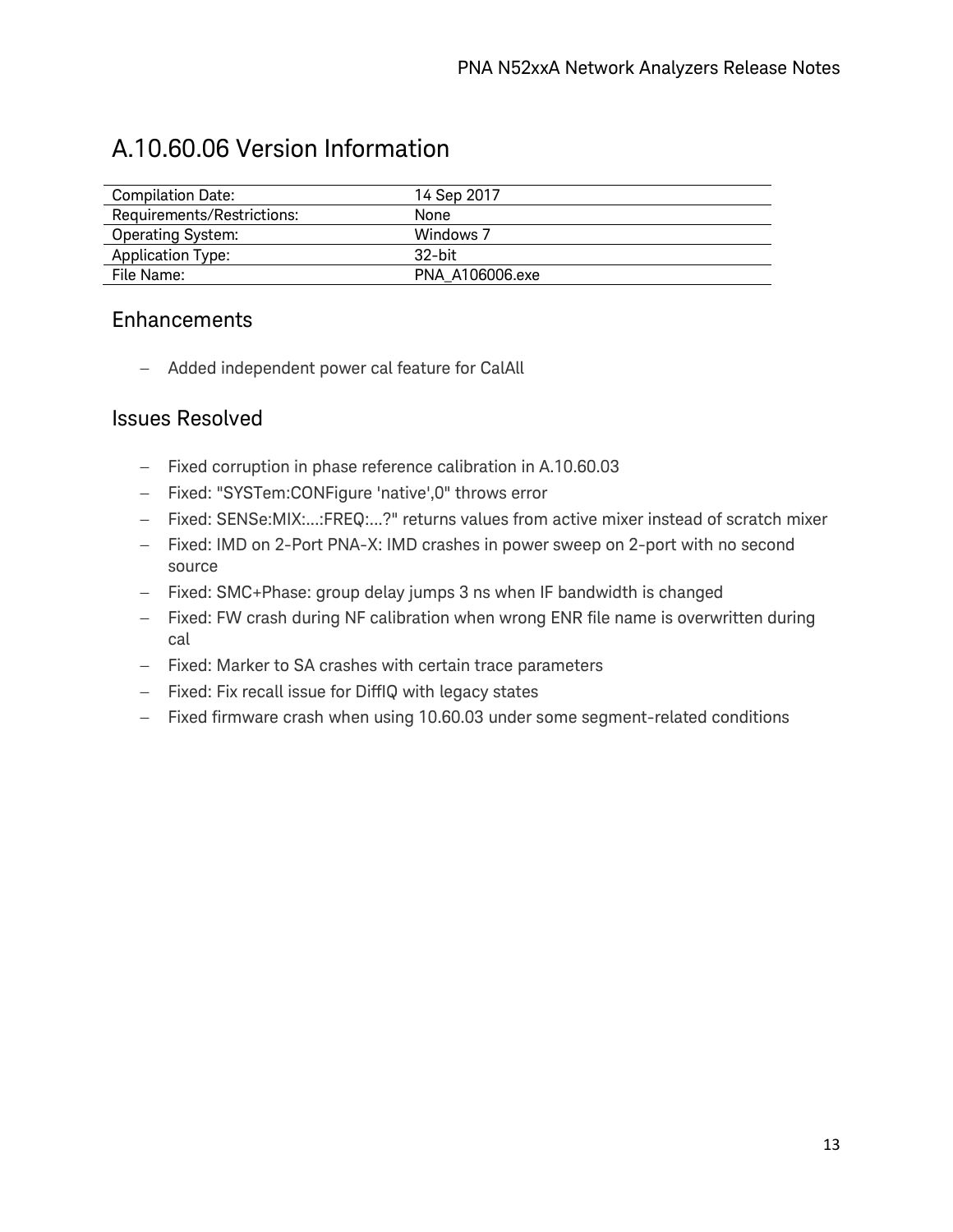### A.10.60.03 Version Information

| Compilation Date:          | 27 May 2017     |
|----------------------------|-----------------|
| Requirements/Restrictions: | None            |
| <b>Operating System:</b>   | Windows 7       |
| <b>Application Type:</b>   | $32$ -bit       |
| File Name:                 | PNA A106003.exe |

#### Known Issues

Warning: This release produces corrupted phase reference calibrations. Upgrade to A.10.60.06 if using phase reference calibration.

#### Enhancements

- − SA app: Now supports arbitrary size Discrete Fourier Transforms
- − SA app: New coherent mode for faster or more accurate measurements of repetitive test signals
- − SA app: Band power marker accuracy is not reduced when the number of display points is reduced
- − SA app: Band power markers can now be relative from a reference BP marker
- − SA app: Band search new features: Occupied Band width and Auto Tune feature
- − SA app: 2-Port fixturing de-embedding is now available
- − SA app: Improved the graphical user interface
- − Interface Control settings now work with any type of measurement channels

- − Fixed: SMC+Phase: group delay jumps 3 ns when IF bandwidth is changed
- − Fixed memory leak involving several CALC:X commands
- − Fixed: Receiver leveling using B receiver is broken when calibration is applied
- − Fixed: SA app does not always correct all traces
- − Fixed: PNA crashes in swept IMD when preset power is turned off
- − Fixed: SMC: cannot calculate fixed LO value over remote interface
- − Fixed: Receiver Leveling Save/Recall of a non-completed receiver leveling trace crashes
- − Fixed: Crashes when IMSpectrum Receiver Leveling is turned on with all 5 source ports in IMSpectrum
- − Fixed: Sometimes crashes when setting the number of points in a power sweep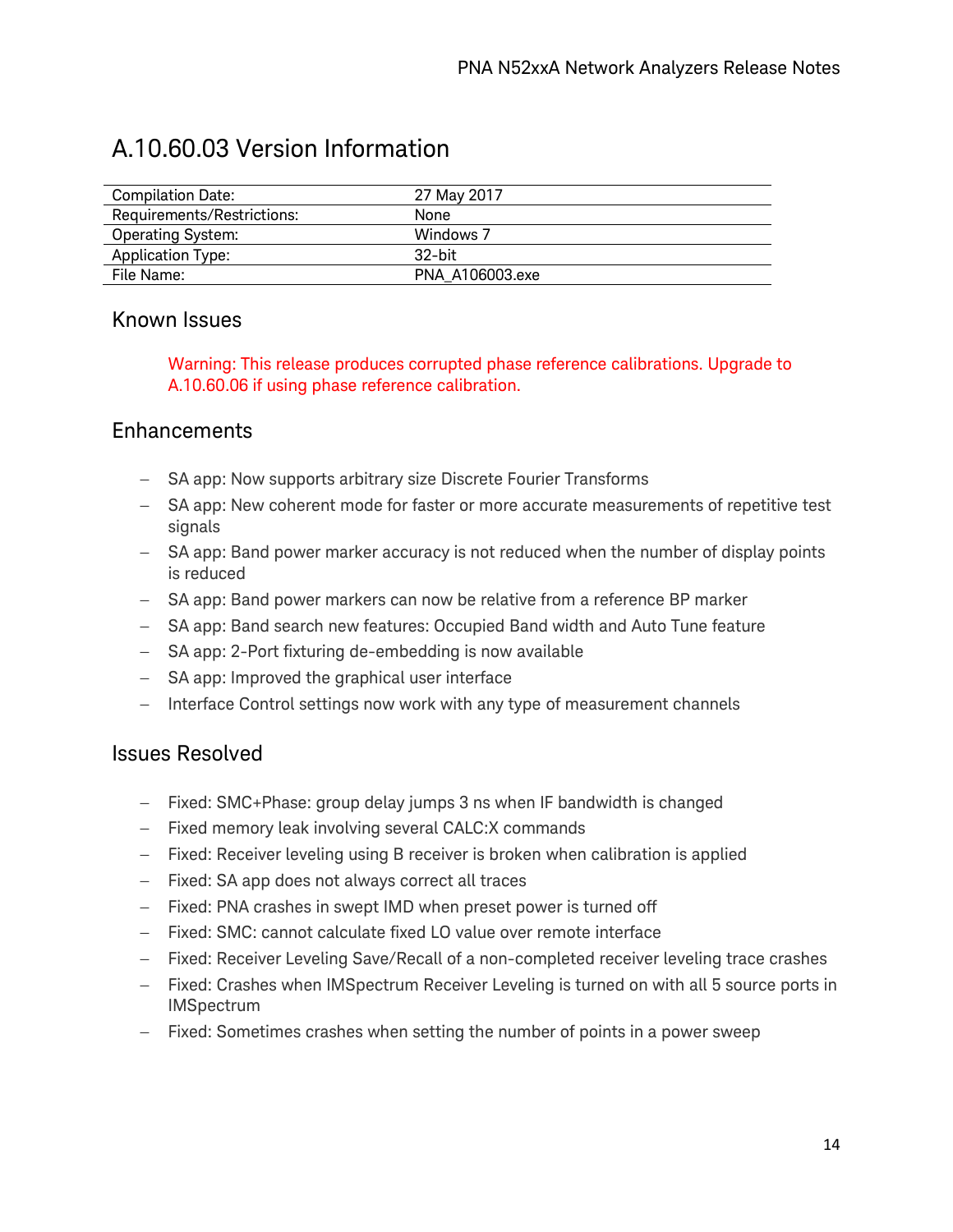| <b>Compilation Date:</b>   | 17 Jan 2017     |
|----------------------------|-----------------|
| Requirements/Restrictions: | None            |
| <b>Operating System:</b>   | Windows 7       |
| <b>Application Type:</b>   | $32$ -bit       |
| File Name:                 | PNA A104911.exe |

### A.10.49.11 Version Information

#### Enhancements

− Now enable Source 2 modulator in banded MM when the test set ALC is off.

- − Fixed: 2D legacy source power cal doesn't work with segment sweep; and 2D source power cal doesn't work in pulse mode
- − Fixed: AUX Trigger out on sweep missing in point sweep mode
- − Fixed: Equation editor not computing delay correctly with port extensions on
- − Fixed: [Receiver Leveling] Periodically, when using 0 iterations, the data gets noisy and a source unleveled error is generated
- − Fixed: SA End of Sweep output line on Handler I/O connector not present under some remote condition
- − Fixed: Trigger delay changed after setting to specific value when click OK on the dialog box
- − Fixed: In cal standard dialogs, entering more than one decimal point can cause crash.
- − Fixed: Source power calibration fails in Chan A after sensor was used in Chan B.
- − Fixed: SMC: using external SMU works fine; but turn on ELO and it stops sweeping
- − Fixed: Wrong touchstone file written by cal plane manager. The order of S21 and S12 data was wrong.
- − Clip frequencies to the ECAL limit if preference "Cal: ECal Extrapolation for IMD" is selected.
- − Fixed: IMDX: Cal Wizard does not take LO cal power on the dialog, instead always uses channel LO power.
- − Fixed: Fixed frequency power cal taking too many acquisitions
- − [SMC] Fixed crash when changing the port configuration
- − Fixed: SENS1:IMD:SWE:TYPE command doesn't work for IMDx.
- − Fixed: When recalling a sate that has receiver levelling the initial Power at the port is higher
- − Fixed: Pulse4 as ADC indicator not working correctly in S-parameter mode but is ok in SA mode
- − Fixed: [Noise Figure] 028 calibration is not compensating for thru adapter.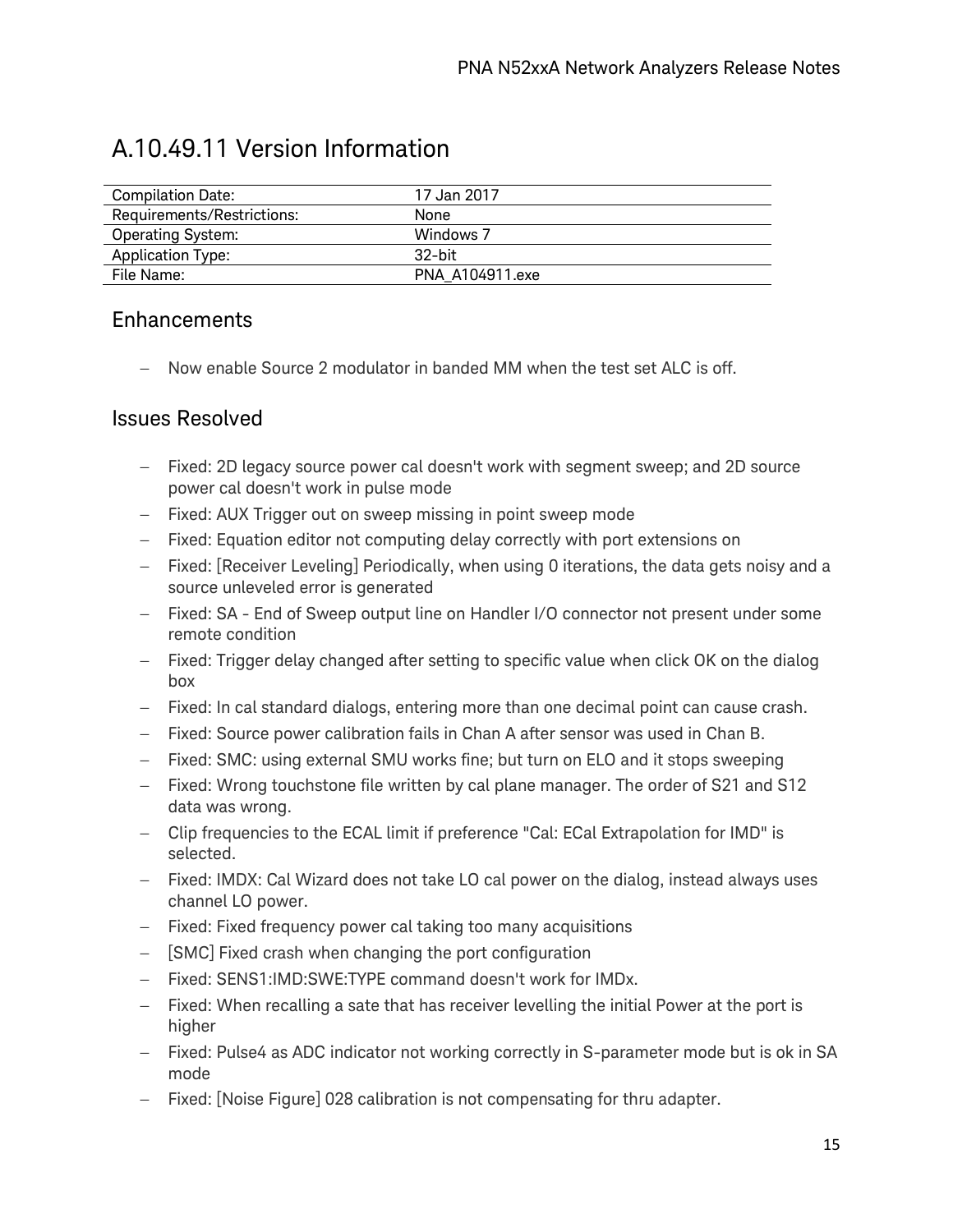- − Fixed: Power meter option is disabled on noise figure cal wizard
- − Fixed crash in receiver leveling that happens sometimes when user turns rxleveling off with the "update source power cal" checked
- − Fixed: DiffIQ: Average not work for phase data.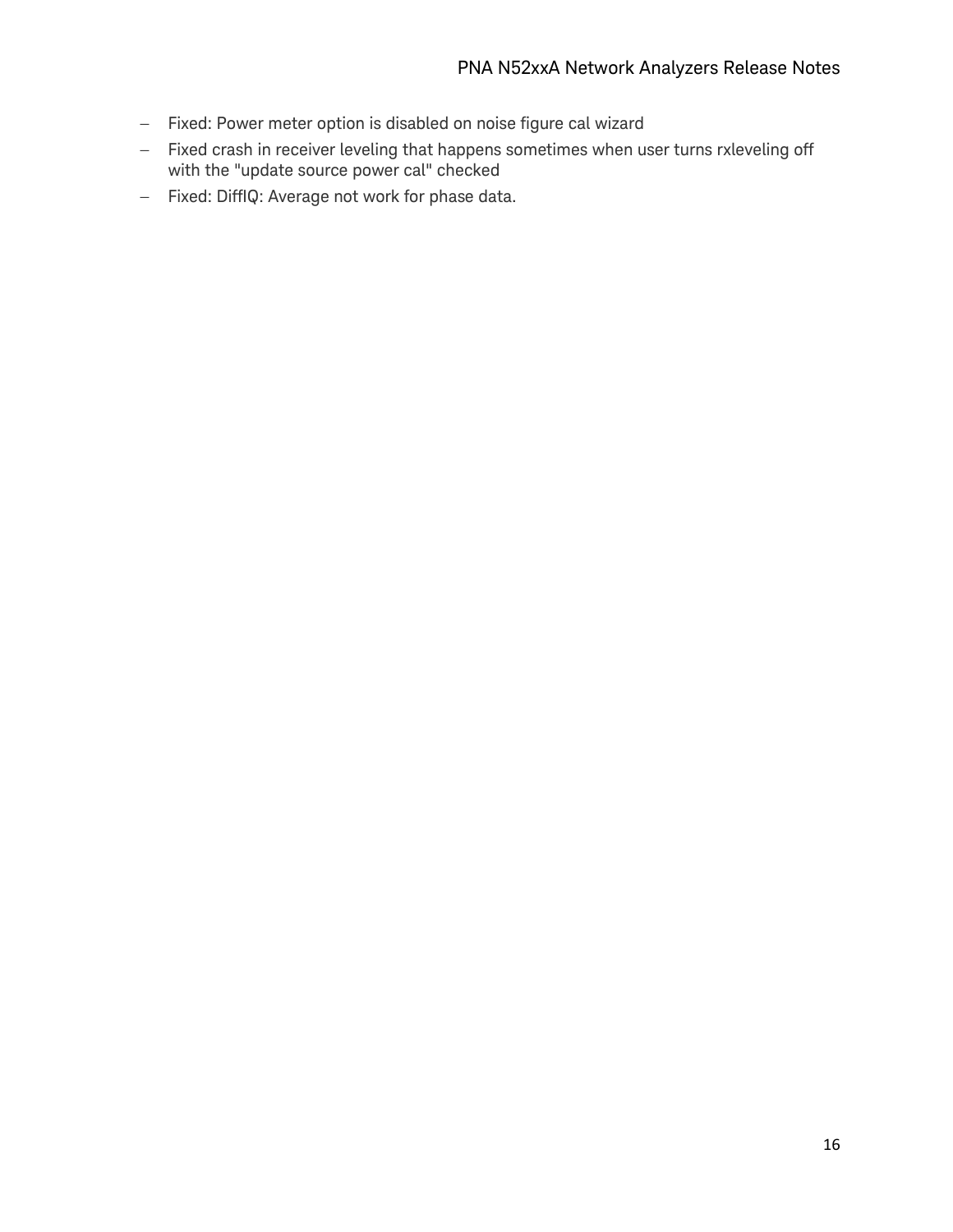### A.10.49.10 Version Information

| <b>Compilation Date:</b>   | 07 Oct 2016     |
|----------------------------|-----------------|
| Requirements/Restrictions: | None            |
| <b>Operating System:</b>   | Windows 7       |
| <b>Application Type:</b>   | $32$ -bit       |
| File Name:                 | PNA A104910.exe |

#### **Enhancements**

- − Added Noise Source Temperature in Cal-All
- − Support leveling in SA mode

- − Fixed: HCOPY command fails to pop VNA to the top of the windows stack.
- − Fixed: Enh Resp Cal + Power does not correct the transmission parameter
- − Fixed: Change to snp file broke ability to view balanced data
- − Fixed: Changing the SMC channel to power sweep crashes
- − Fixed: Attempting to save a min/max trace caused the trace to refresh
- − Fixed issue with 67GHz Phase Reference in Cal-All
- − Fixed issue with U3022AE10 cal; changed number of cal steps. Also fixed issue with U3042AE16 testset
- − Fixed: [8510 Memory Mode] Data-Memory crashes.
- − Fixed seemingly random order of cal steps in Cal-All
- − Fixed: NFX not allowing CalPodAsECals to be used for S-parameter portion of the cal.
- − Fixed: Unable to program two-stage mixer segmented sweeps where the frequency is outside of the range of the analyzer.
- − Fixed bug where the frequency external source was not getting set during ramp sweep
- − Fixed: Cal-All issue with SMC Channel importing more terms than requested
- − Fixed issue where reflection measurements were bad when using a 4-port CalAll that did not exist when calibrating the channels individually.
- − Fixed: No scroll bar on Cal Plane Manager de-embedding page
- − Fixed: Ripple with multiport when computing transmission tracking path term
- − Fixed: SENS:NOIS:PMAP causes crash
- − Improvement to Cal-All window with respect to port/channel selection
- − Fixed: External Device Control Cannot control PSG and DC meter simultaneously
- − Fixed: Can't set power correctly if the atten is high in power sweep mode
- − Fixed: Diff IQ: power sweep with MXG creates unequal freq/power list data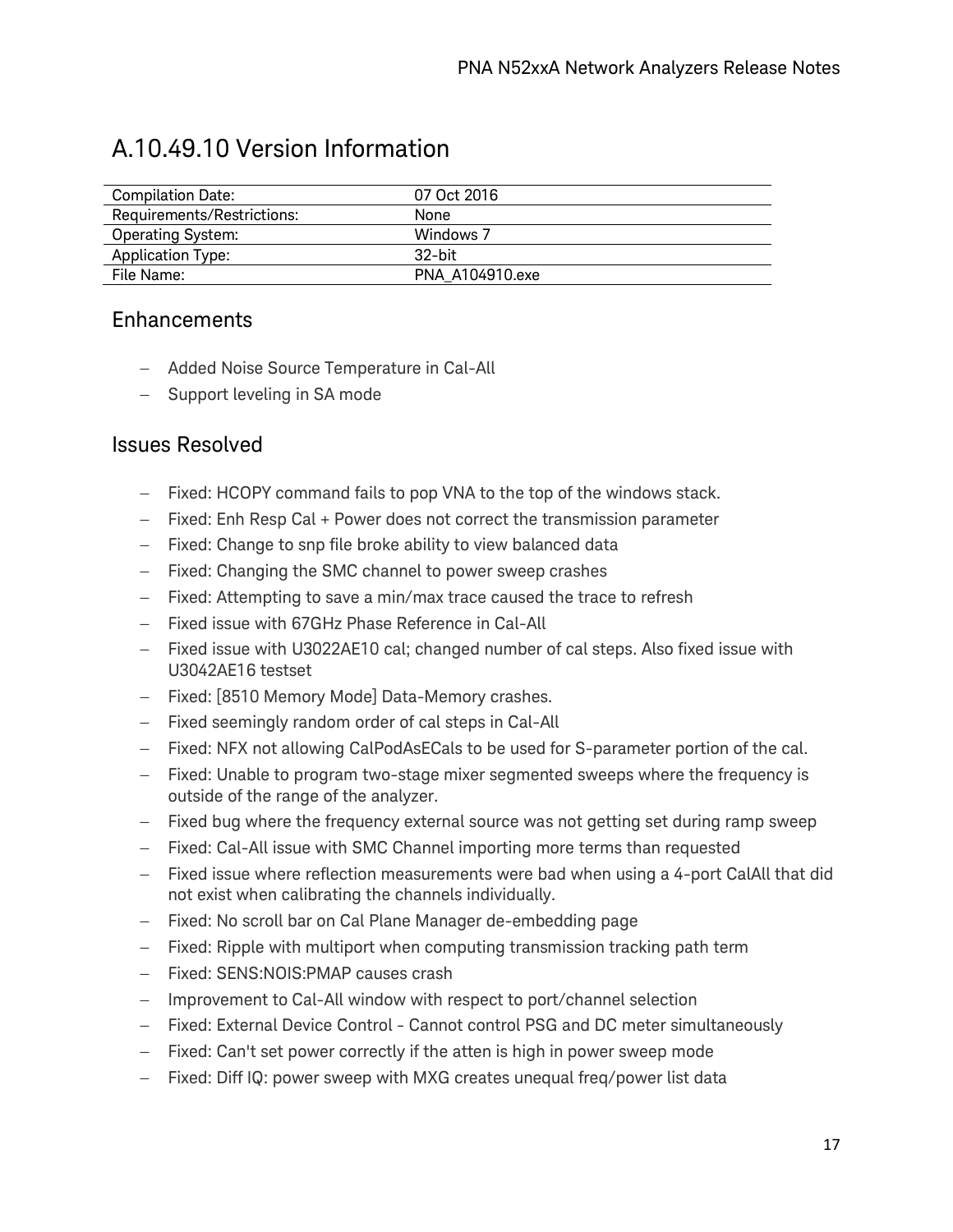- − Fixed: No scrollbars on combo-boxes in SmartCal/ECal when VNA has more than 4 ports enabled
- − Fixed: Crash in ECal User Characterization Wizard when the first cal kit in mechanical kit list has a user-defined connector.
- − Fixed: Can't see all iterations in GCA tests
- − Fixed: TDR impedance/Time Domain has an offset at the beginning
- − Fixed: SA: Init:Imm doesn't update the SA display even if the sources are moved
- − Fixed: GCA: CALC1:GCD:DATA? crashes system
- − Fixed: SA Cal does not work with source 2 port 2 configuration. SA with Cal-All sometimes crashes
- − Fixed: DIFF IQ: Equation Editor equations cannot be recalled with DIQ channel. Fixed crash when attempting to open Offset and Limits dialog. Fixture softkey is no longer grayed out.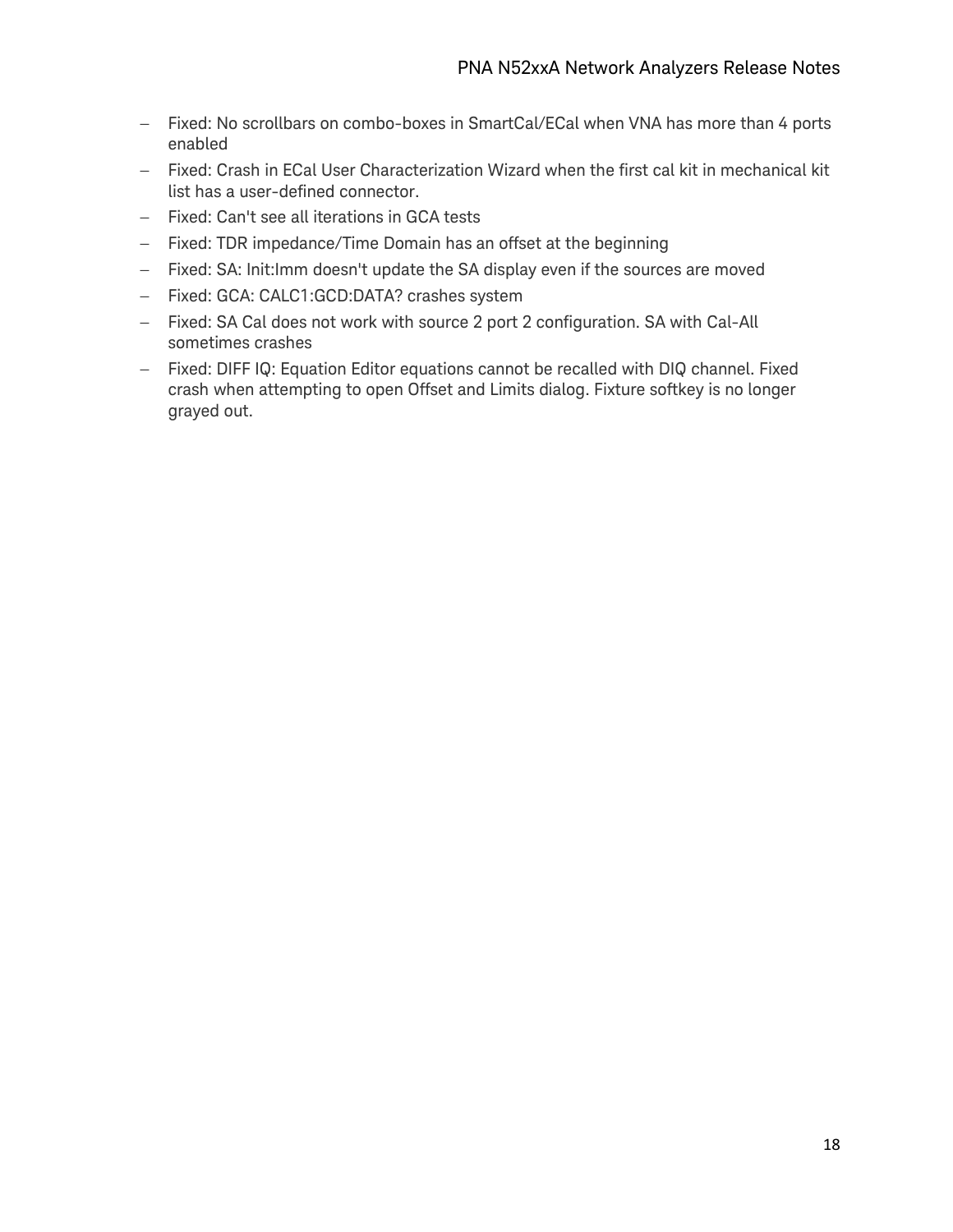### A.10.49.08 Version Information

| <b>Compilation Date:</b>   | 23 Jun 2016     |
|----------------------------|-----------------|
| Requirements/Restrictions: | None            |
| <b>Operating System:</b>   | Windows 7       |
| <b>Application Type:</b>   | $32$ -bit       |
| File Name:                 | PNA A104908.exe |

#### Enhancements

− Add support for N755xA

- − Fixed: Offset when using noise figure with newer noise board in single sweep
- − Fixed: Can't set caltype to 1 port
- − Fixed: [Millimeter] Crash in guided power cal in millimeter with overlapping segments that have duplicate frequencies
- − Removed a crash condition in SA Source setup dialog
- − Fixed: Crash sending SENS:CORR:COLL:GUID:ETERms:COMPute
- − Fixed: Conf\_sp2.exe crashes whenever run with OANOCACHE=1 set
- − Fixed: SMC Crash changing parameter to AUX IN, when original parameter has a marker
- − Fixed: Fix a bug with SA app and quick pulse setup (option 008)
- − Fixed: STAT:QUES:LIM:COND? doesn't reset when a trace is deleted
- − Fixed: DIQ: de-embedding fails on ports 3 and 4
- − Fixed: large port counts can experience very long cal save times
- − Fixed: calset content descriptor is sometimes empty
- − Fixed: DC Meter in GCA: DC readings at compression trace doen't show correct data at the first 2D sweep
- − Fixed: End of sweep bit not detected if 'sweep continuous' command is issued
- − Fixed: Saving an S4P file does not seem to grab the latest data
- − Fixed: Point trigger in IMD (and IMDX) over remote UI does not work
- − Fixed: NF: narrowband compensation does not work for fixed-frequency input/output cases (i.e. swept LO)
- − Fixed: Swept IMD: Mkr to SA does not copy correct stimulus level, and SA Setup softkey disappears at second attempt of Mkr to SA
- − Fixed: "85059A Databased" missing from Cal Kits
- − Fixed: In some cases enabling fixturing and power compensation can crash
- − Fixed: Large signal drop on PNA-L for IFBW/600 KHz
- − Fixed: NFX does not support selecting the DC source on the x-axis
- − Fixed: SA: noise-marker format is not working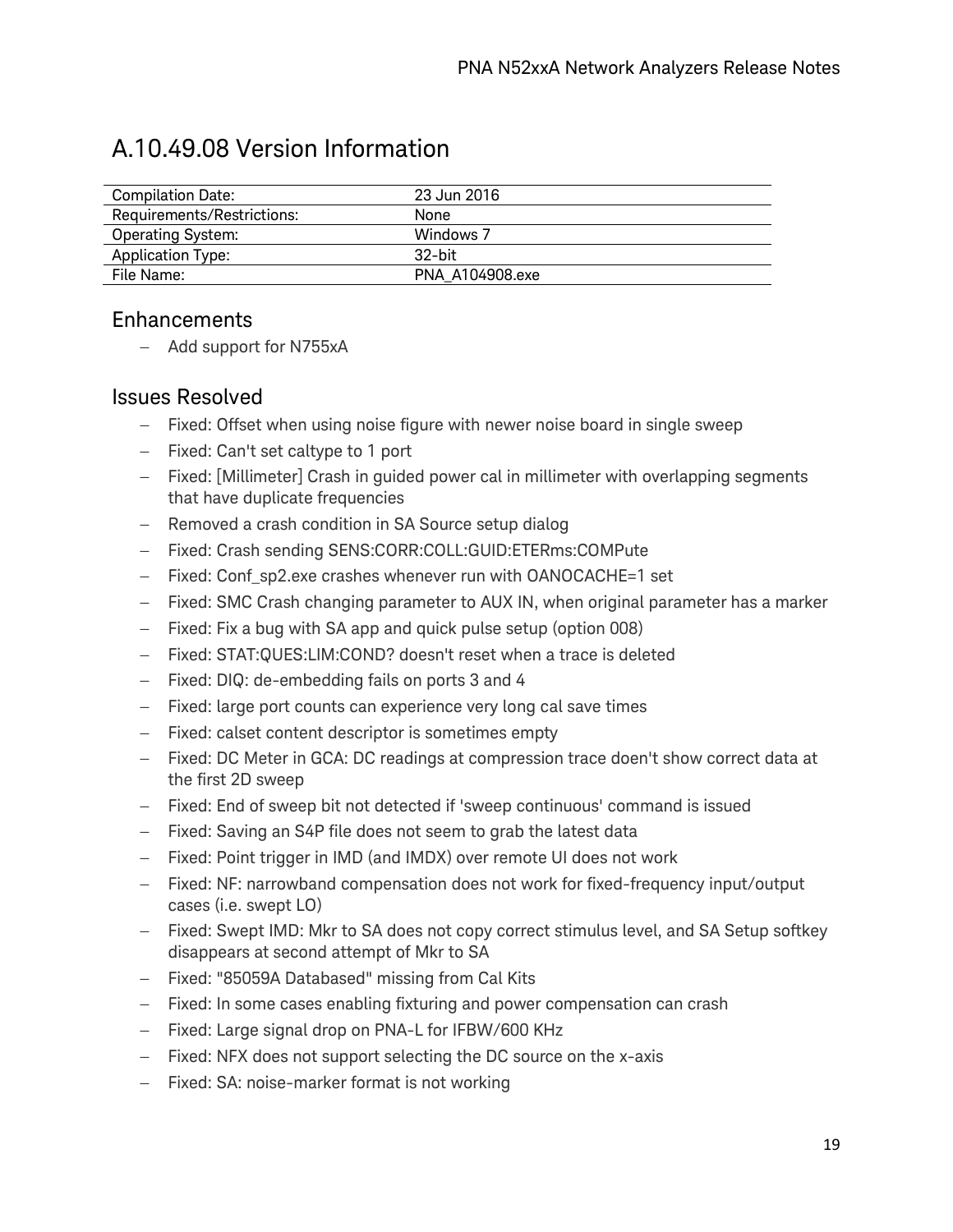### A.10.49.04 Version Information

| <b>Compilation Date:</b>   | 02 Mar 2016     |
|----------------------------|-----------------|
| Requirements/Restrictions: | None            |
| <b>Operating System:</b>   | Windows 7       |
| <b>Application Type:</b>   | 32-bit          |
| File Name:                 | PNA A104904.exe |

#### Enhancements

− Improved the speed of the DC source response

- − Fixed: SMC [DCMeter] When the SMC measurement is calibrated, and the number of points are changed, the DC meter no longer updates.
- − Fixed: Crash when recalling state with calset selected with different number of points (but out of range), and fixturing turned on
- − Fixed: Multiple issues regarding pulse operation, one of which involves recalling of pulse state
- − Fixed: Setting segment IFBW results in unpredictable behavior.
- − Fixed: SMC defaults with a different x-axis in newer code vs. older code.
- − Fixed: Issue with FastCW triggering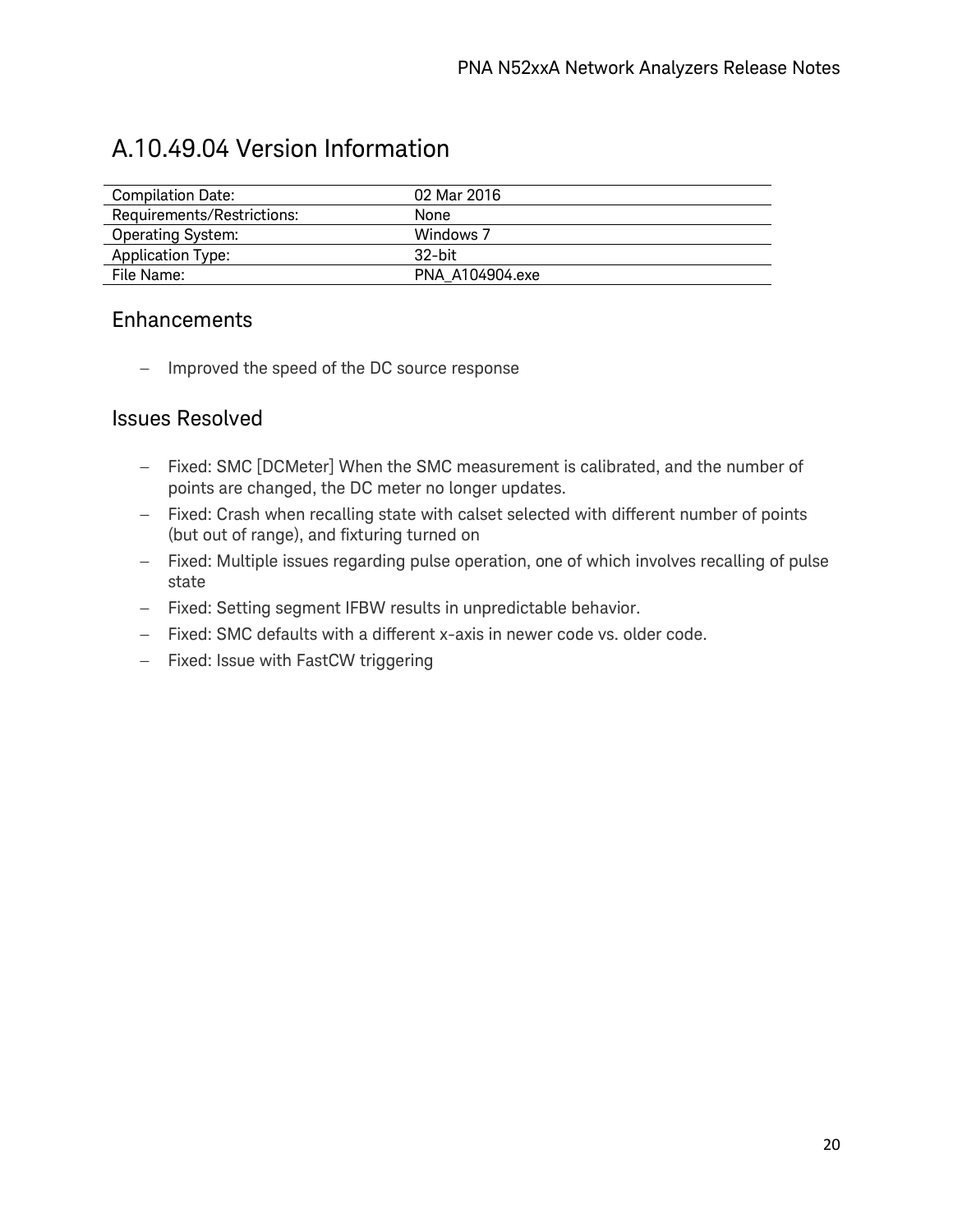### A.10.49.03 Version Information

| <b>Compilation Date:</b>   | 04 Feb 2016     |
|----------------------------|-----------------|
| Requirements/Restrictions: | None            |
| <b>Operating System:</b>   | Windows 7       |
| <b>Application Type:</b>   | $32$ -bit       |
| File Name:                 | PNA A104903.exe |

- − Fixed DSP Type 3 error in SA mode that could happen in some cases.
- − Fixed SCPI error catch for SYST:COMM:VISA:RDEV:FIND? query so that system doesn't crash if no match is found
- − [DCMeter] Fix bug where the cancel button on the DC meter load configuration dialog was clearing all the DC Meter settings
- − Remove a crash condition with PNA-L and SA: Pulse Gen Config
- − Fixed: CalManager.CharacterizeFixture() method saves improperly formatted S2P files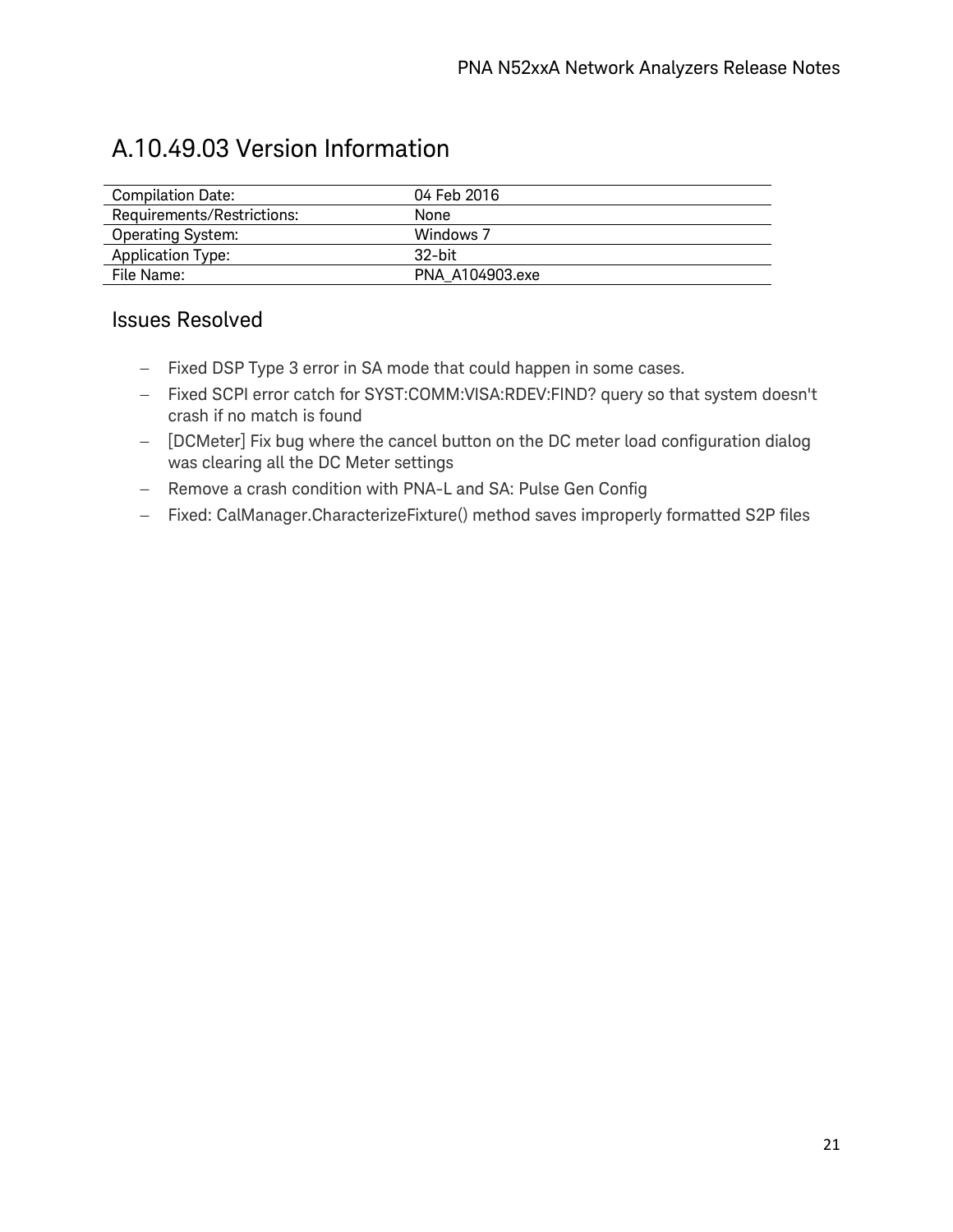### A.10.49.02 Version Information

| Compilation Date:          | 13 Jan 2016     |
|----------------------------|-----------------|
| Requirements/Restrictions: | None            |
| <b>Operating System:</b>   | Windows 7       |
| <b>Application Type:</b>   | $32$ -bit       |
| File Name:                 | PNA A104902.exe |

#### Enhancements

- − Re-enable the ability to recall state files saved with latest XP firmware (A.09.90.xx)
- − Added new comands for Pulse Profile start and stop: SENSe:SWEep:PULSe:PROFile:STARt (and STOP); COM: IPulseMeasControl3::PulseProfileStart (and STOP)
- − FFT-SA Reworked/improved several issues with SA setup Source page and grid,

- − Fixed FastCW issue in 10.47 firmware.
- − Fixed: Mixer characterization wizard crashes when input is descending in high side LO
- − Fixed: IM Spectrum fails when an external source is defined, and this source is set to NOCTL state.
- − Fixed: Peak Right/Left on SA trace sometimes misses peaks
- − Fixed: [CalAll] FW crash when one unchecks Enable checkbox and then presses Next button
- − Fixed: SA: Pulsed S-parameter marker to SA doesn't remember to leave ALC in open loop
- − Fixed: SA: Markers on SA trace sometimes not recalled correctly.
- − Fixed: FFT-SA Gated measurements Repair a bug that didn't allow external trigger gate shorter than 5.13 microseconds
- − Fixed: Power sensor cal factors are lost if the number of digits in the cal factor increases (for 'dumb' sensors)
- − Fixed: AI1 and AI2 rear adc inputs did not work with point averaging
- − Fixed: When quick pulse setup dialog is launched from SA dialog, the RBW setting was lost.
- − Fixed: [FCA] Fixed defect where we wouldn't allow fixed input and output for a dual stage mixer.
- − Fixed: NFx: using Cal All returns "Null" and cal does not complete.'
- − Fixed: "AI1 and AI2 rear adc inputs did not work with point averaging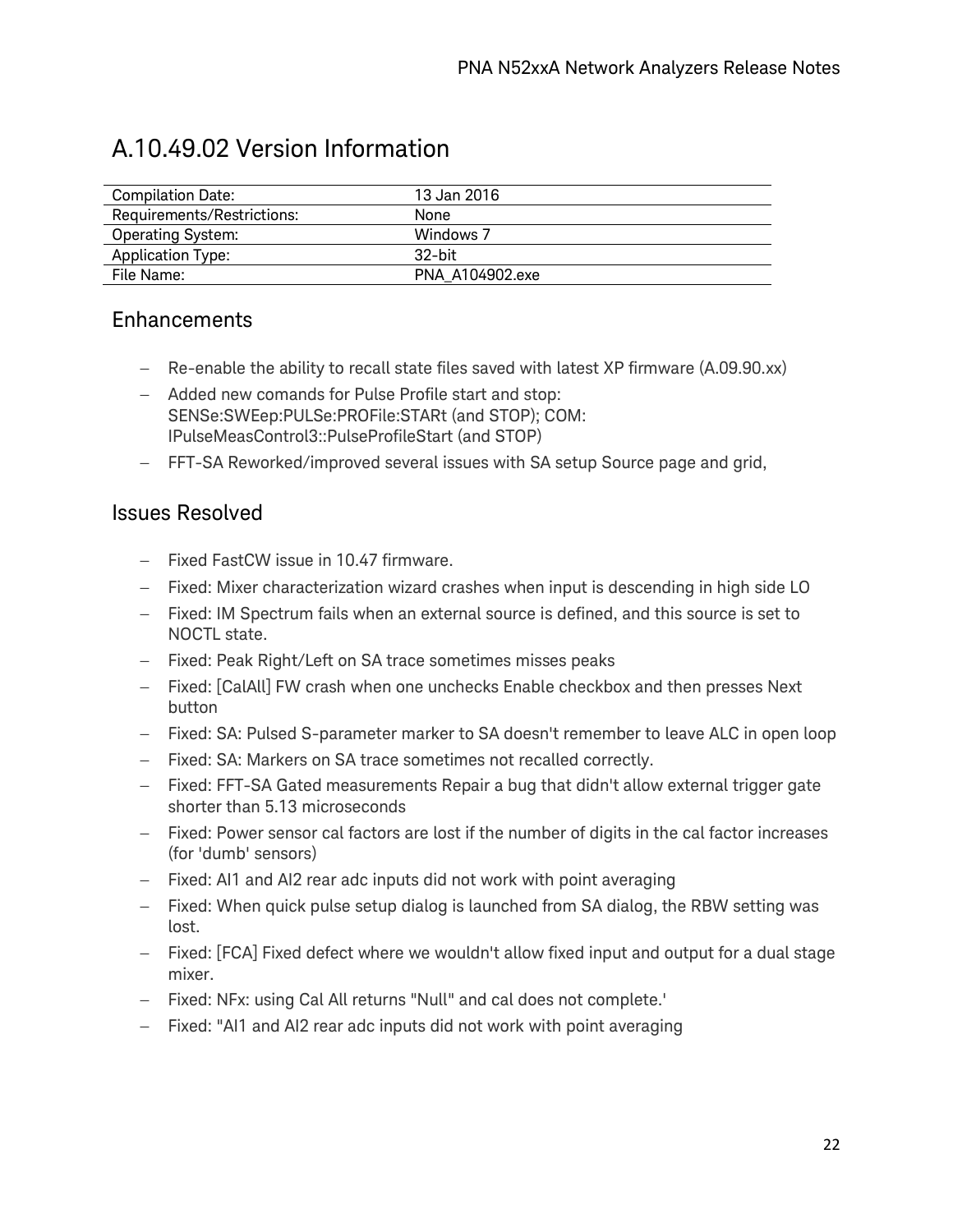### A.10.47.06 Version Information

| <b>Compilation Date:</b>   | 02 Jun 2016     |
|----------------------------|-----------------|
| Requirements/Restrictions: | None            |
| <b>Operating System:</b>   | Windows 7       |
| Application Type:          | $32$ -bit       |
| File Name:                 | PNA A104706.exe |

- − Fixed offset in Noise Figure when using single trigger
- − Fix for R1, R3 settling time issues when port switching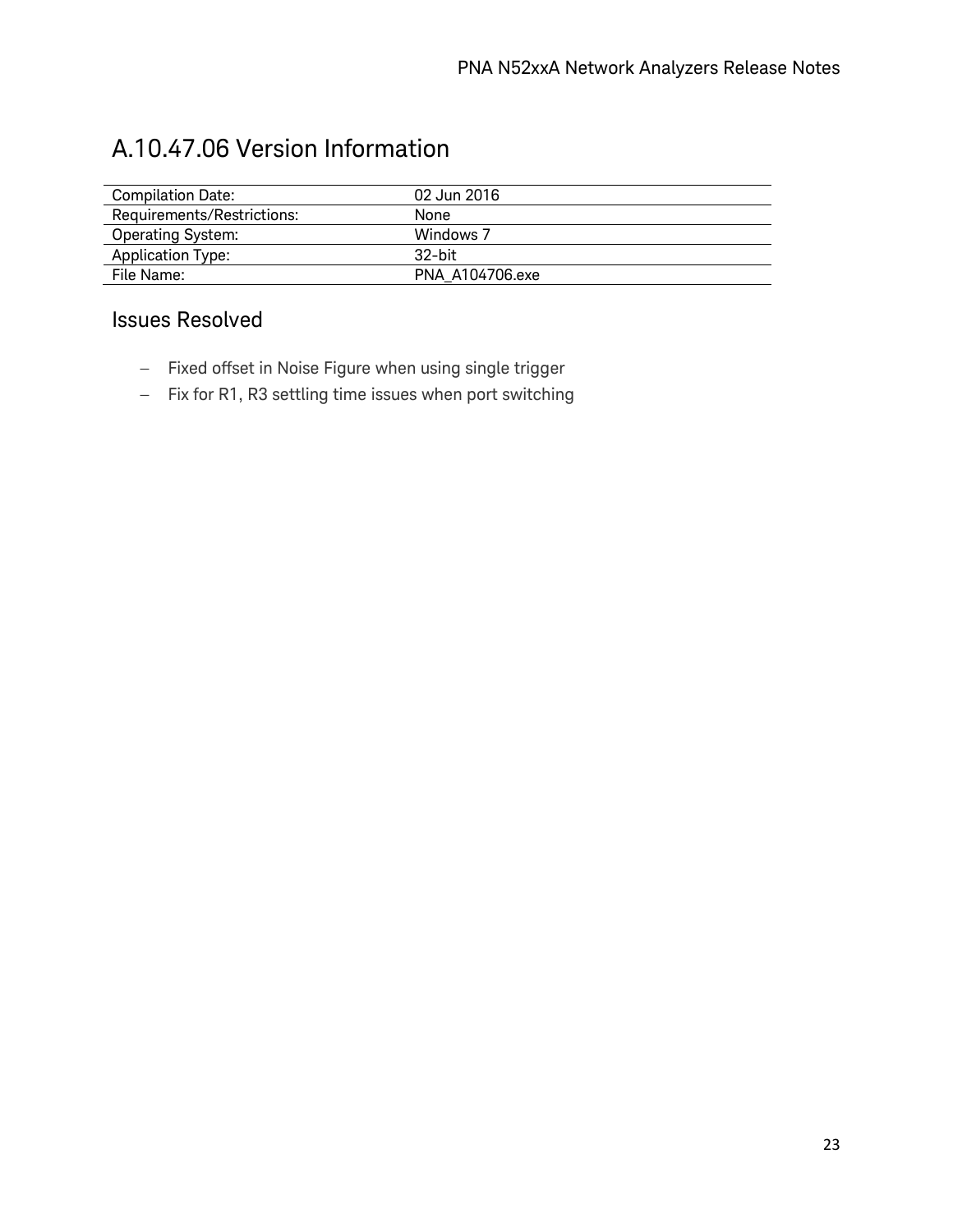### A.10.47.03 Version Information

| <b>Compilation Date:</b>   | 29 Sep 2015     |
|----------------------------|-----------------|
| Requirements/Restrictions: | None            |
| <b>Operating System:</b>   | Windows 7       |
| <b>Application Type:</b>   | 32-bit          |
| File Name:                 | PNA A104703.exe |

#### Known Issues

Note: In some cases, after performing a user calibration, the Delta Cal symbol may appear; this can be ignored and will be fixed in the next revision.

#### **Enhancements**

- − Supports a new Noise Figure board assembly.
- − Marker printout is no longer limited to 10 markers
- − UXG sources now supported

#### Issues Resolved

- − Fixed IMD crash
- − Fixed Pulse crash
- − Fixed "failure to launch" of AFR (opt 007)

### A.10.45.03 Version Information

| <b>Compilation Date:</b>   | 27 Aug 2015     |
|----------------------------|-----------------|
| Requirements/Restrictions: | None            |
| Operating System:          | Windows 7       |
| <b>Application Type:</b>   | $32$ -bit       |
| File Name:                 | PNA A104503.exe |

#### **Enhancements**

− Now supports the SA application on PNA-L models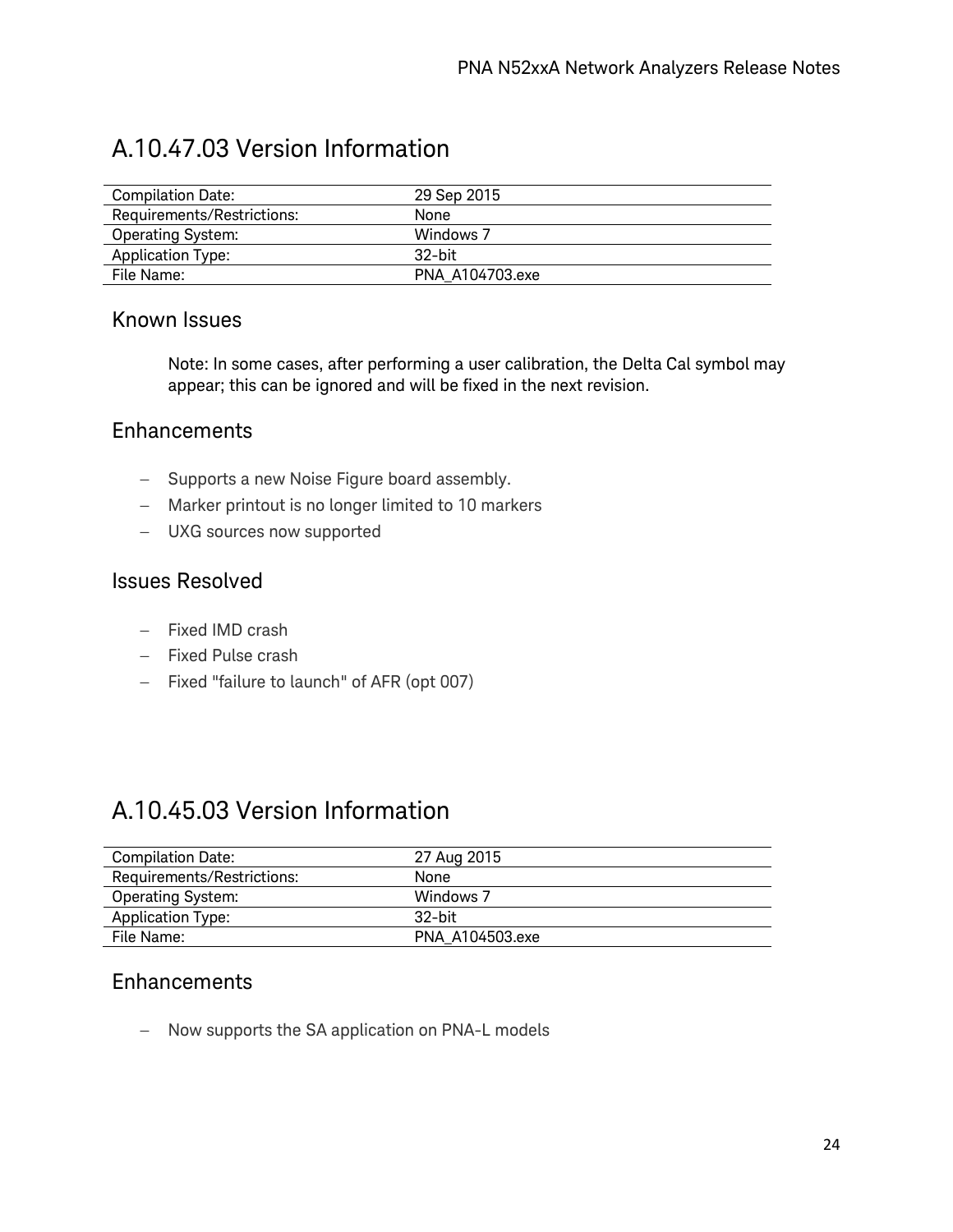| Compilation Date:          | 20 Jul 2015     |
|----------------------------|-----------------|
| Requirements/Restrictions: | None            |
| <b>Operating System:</b>   | Windows 7       |
| <b>Application Type:</b>   | $32$ -bit       |
| File Name:                 | PNA A104300.exe |

### A.10.43.00 Version Information

#### Known Issues

Note: For this and the previous version of firmware, the file path separators must use '\' instead of '/'. Future firmware will return to accepting either style.

- − Multiple issues with the SA application have been fixed.
- − Fixed enhanced response cal crash
- − Fixed: Adding a DC meter trace to a swept IMD channel crashes the box
- − Fixed: Incomplete trace updates due to error correction and eq editor interaction.
- − File-Save As now properly releases USB drives so that they can be properly ejected.
- − Fixed: IMDX did not apply power compensation through fixturing on LO port
- − FCA fixes: crash when recalling state with DC source for an x-axis; cannot create more than one DC Meter in FCA
- − Fixed: Saving data as GCA Sweep Data (\*csv) sometimes fails with a generic error.
- − Fixed crash with point sweep (ping pong), and source cal on 2 different sweeps.
- − Fixed bug in SMC cal wizard when used with phase reference and controlled LO
- − Fixed Cal turns off when switching from normal to low-band high power.
- − Fixed: PMAR: Moving from a dumb sensor to a smart sensor causes the wrong correction factors to be applied
- − Fixed: VMC app crashed during step where cal mixer is characterized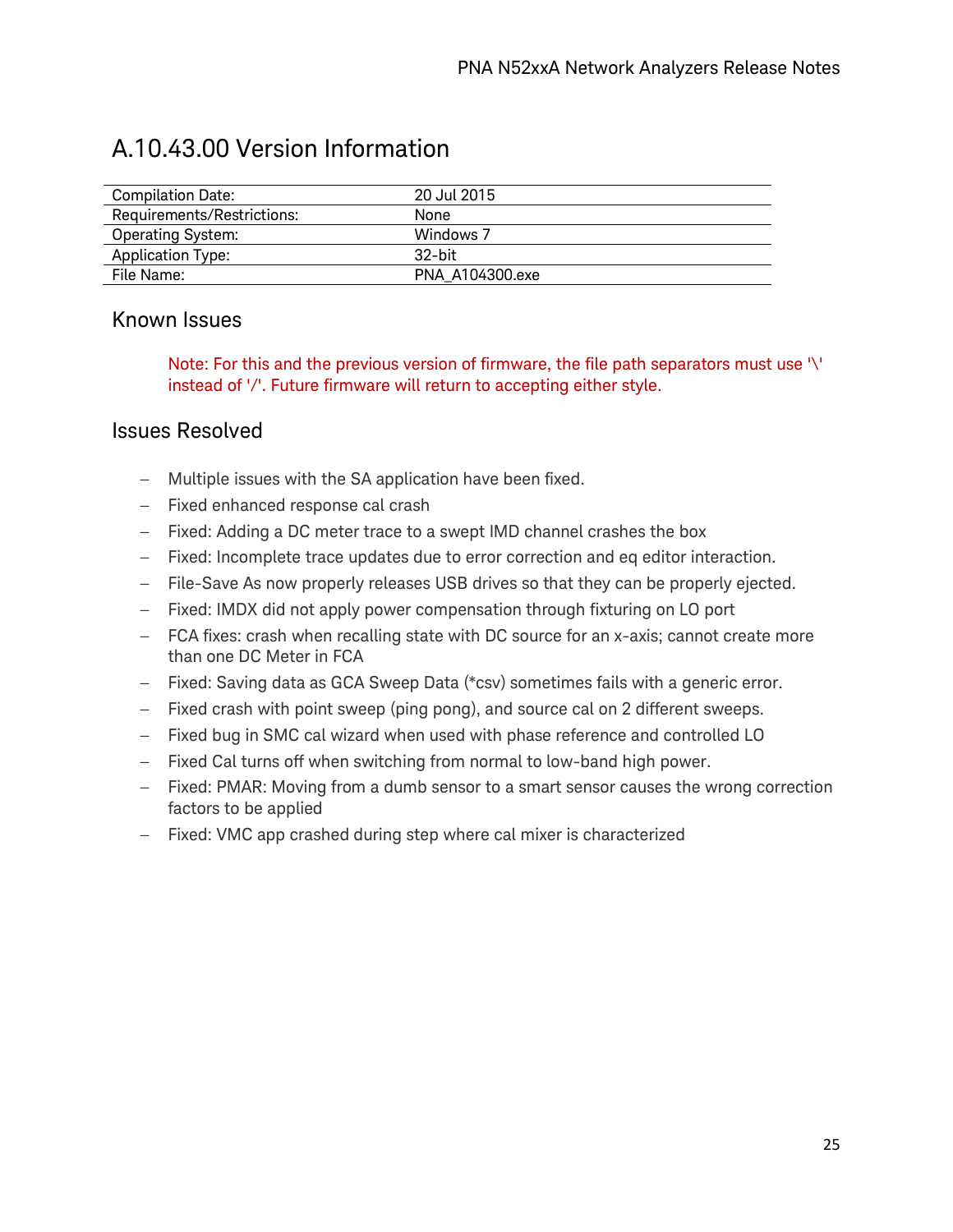| <b>Compilation Date:</b>   | 01 May 2015     |
|----------------------------|-----------------|
| Requirements/Restrictions: | None            |
| <b>Operating System:</b>   | Windows 7       |
| <b>Application Type:</b>   | $32$ -bit       |
| File Name:                 | PNA A104014.exe |

### A.10.40.14 Version Information

#### Known Issues

Note for PNAs with the Uncertainty Option (015) AND that have no receiver attenuators: OpCheck may produce a false failure indicating the receiver attenuator test has failed. Since it has no attenuators, this "failure" can be ignored. It will be fixed in the next revision.

#### **Enhancements**

− First release that supports Spectrum Analysis (Option 090)

- − Fixed CalPod OpCheck issues
- − Fixed: IDIF IQ receiver leveling at output of DUT not working for high gain amplifiers.
- − Fixed: Remote commands to set ADC sample rate assume args in MHz.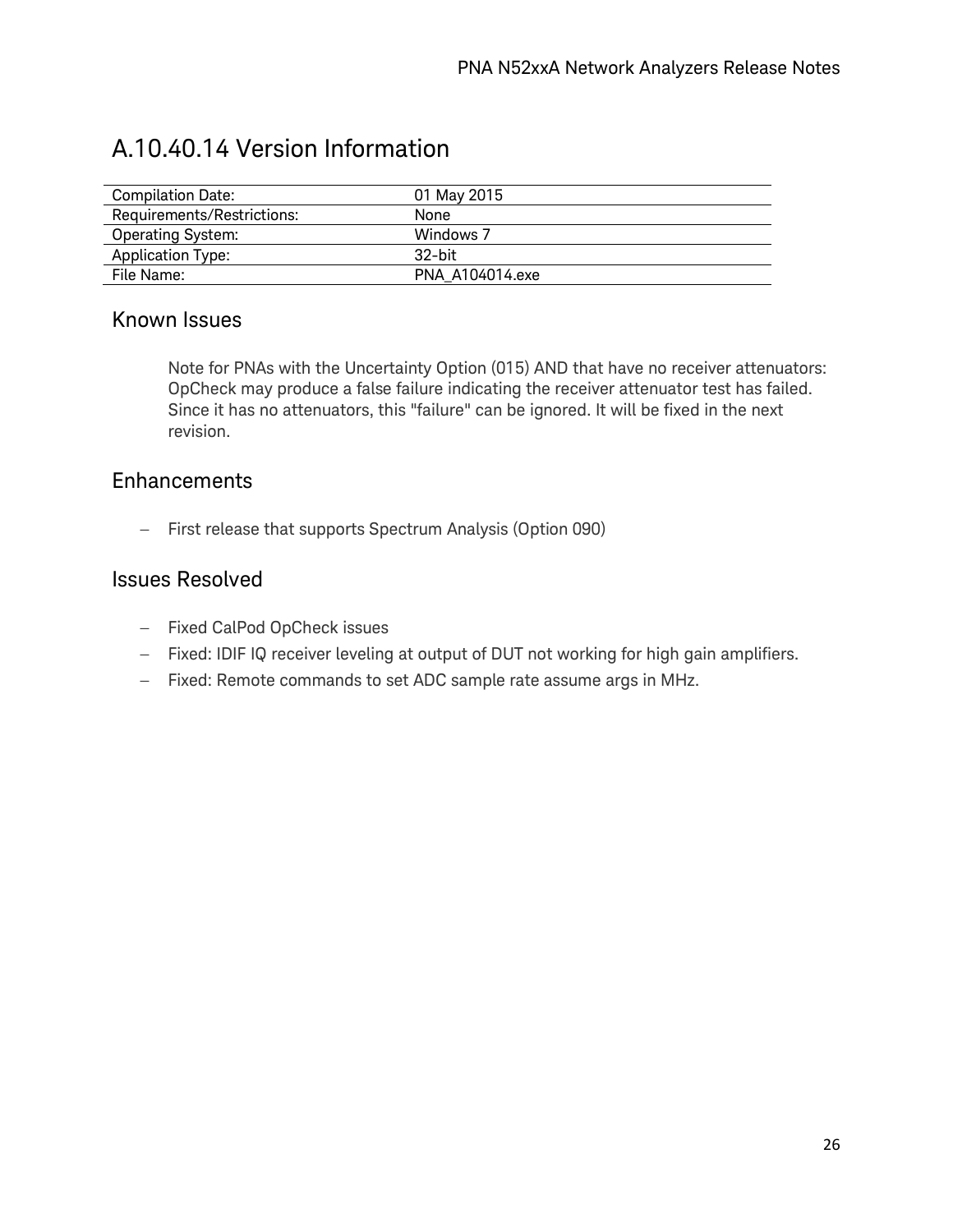### A.10.25.02 Version Information

| Compilation Date:          | 26 Jan 2015     |
|----------------------------|-----------------|
| Requirements/Restrictions: | None            |
| <b>Operating System:</b>   | Windows 7       |
| Application Type:          | $32$ -bit       |
| File Name:                 | PNA A102502.exe |

#### Enhancements

- − First release that supports Differential IQ measurements (Option 089)
- − Added narrowband compensation feature to noise figure measurements

- − Fixed circular interpolation bug.
- − Fixed: Invalid LO power cal when using SMC+ cal all at some LO frequencies.
- − Fixed crash in COM method: SourcePowerCalibrator.get\_CalPower
- − Fix crash when saving GCA sweep data
- − Fixed GCA/GCX: DC Meter reading was not included in the .csv file for the GCA Sweep Data
- − Fixed: GCX Save Data (.csv) with a fixed output annotates the data file with a fixed frequency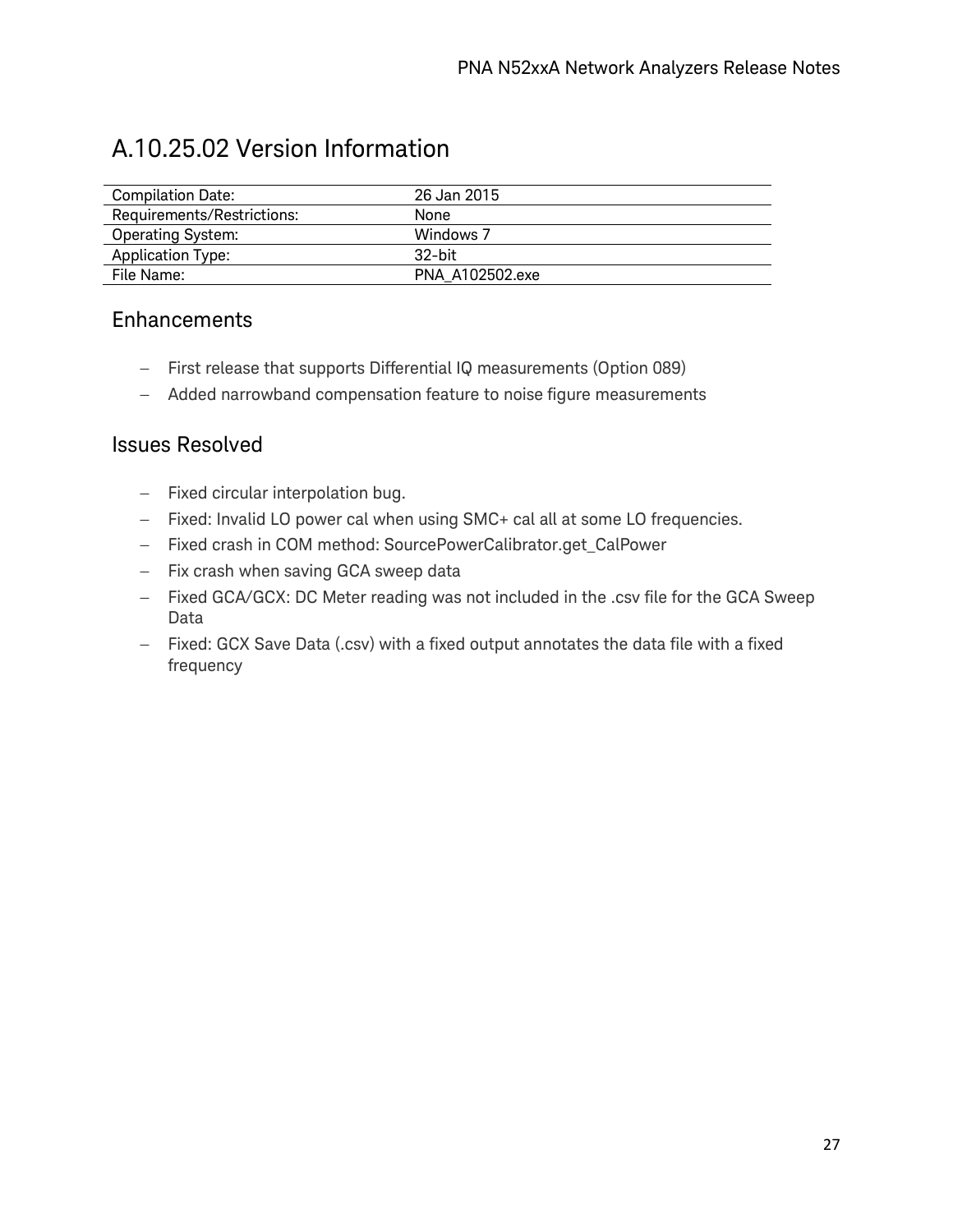### A.10.20.03 Version Information

| <b>Compilation Date:</b>   | 03 Nov 2014     |
|----------------------------|-----------------|
| Requirements/Restrictions: | None            |
| <b>Operating System:</b>   | Windows 7       |
| <b>Application Type:</b>   | $32$ -bit       |
| File Name:                 | PNA A102003.exe |

#### Enhancements

- − Added: Restricted NVNA option 511 (Limited to 50GHz)
- − added various AFR enhancements.

- − Fixed: Crash when operating on Pulse Setup dialog with a unit without option 021 or 022 pulse modulator.
- − Fixed: Repeating Guided cal causes FW crash. Also: Guided cal leaks memory.
- − Fixed: GCA: Firmware crashes when reading the DC Meter during the compression sweep.
- − Fixed: SMC: Fixed the GUI for the mixer setup dialog for the Output Mode. This control only shows up for a 2 stage mixer.
- − Fixed: SMC: FCA code was disallowing a valid use case for SMC measurements specifically, where both LOs are sweeping.
- − Fixed: Recalling of state files with IMSpectrum saved on Spam 4G when using newer Spam 5G
- − Fixed: Crash sending SENS:SEGM:DEL:ALL
- − Fixed: Anonymous DCOM still not working. Fix conf sp2 to set the default authentication level for PNA server to "None"
- − Fixed: DCMeter/DCSource: time of timeout value is often clipped to 0
- − Fixed bug where CALC:DATA:SNP:PORT? would reset the averaging count.
- − Fixed VMC calibration. The error term mapping was broken when generating the VMC error terms.
- − Fixed: The order of the sliding load positions during cal was opposite of the documentation.
- − Phase Reference Cal: fixed crash that would happen if the phase reference was connected good enough to pass the first connection test, but bad enough to fail the second connection test.
- − Fixed assorted SMC and VMC issues.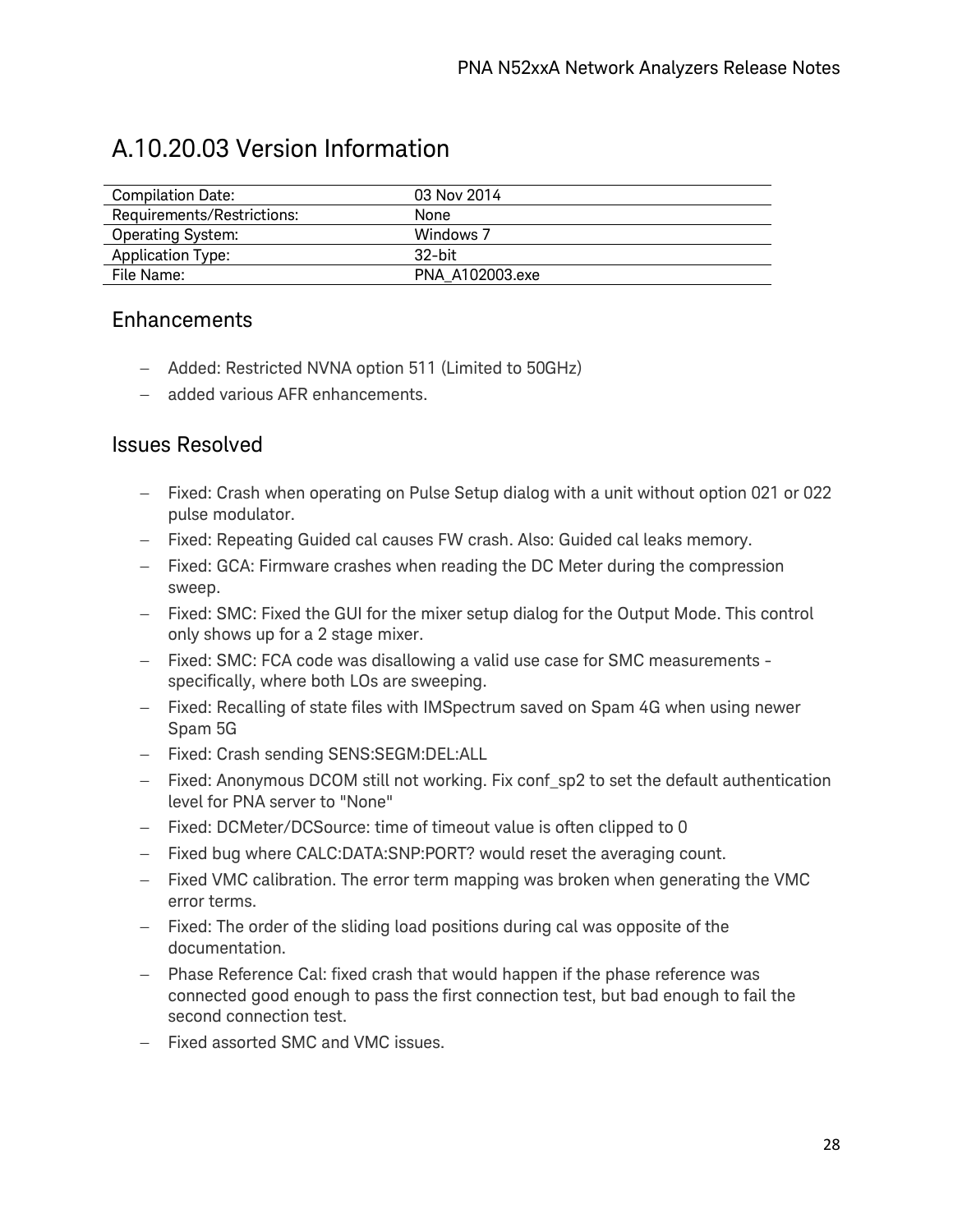- − Merged several remaining changes from the older XP firmware (9.90.xx) to this Windows 7 version. This includes items involving IMD, IMDX, Fixturing, FOM, SMC, Markers, CALC:PAR:CAT, and CALC:X:AXIS
- − Finally, began the changeover from the Agilent brand to our new Keysight brand. Please note that directories have not yet changed and will remain under the Agilent directory for many more months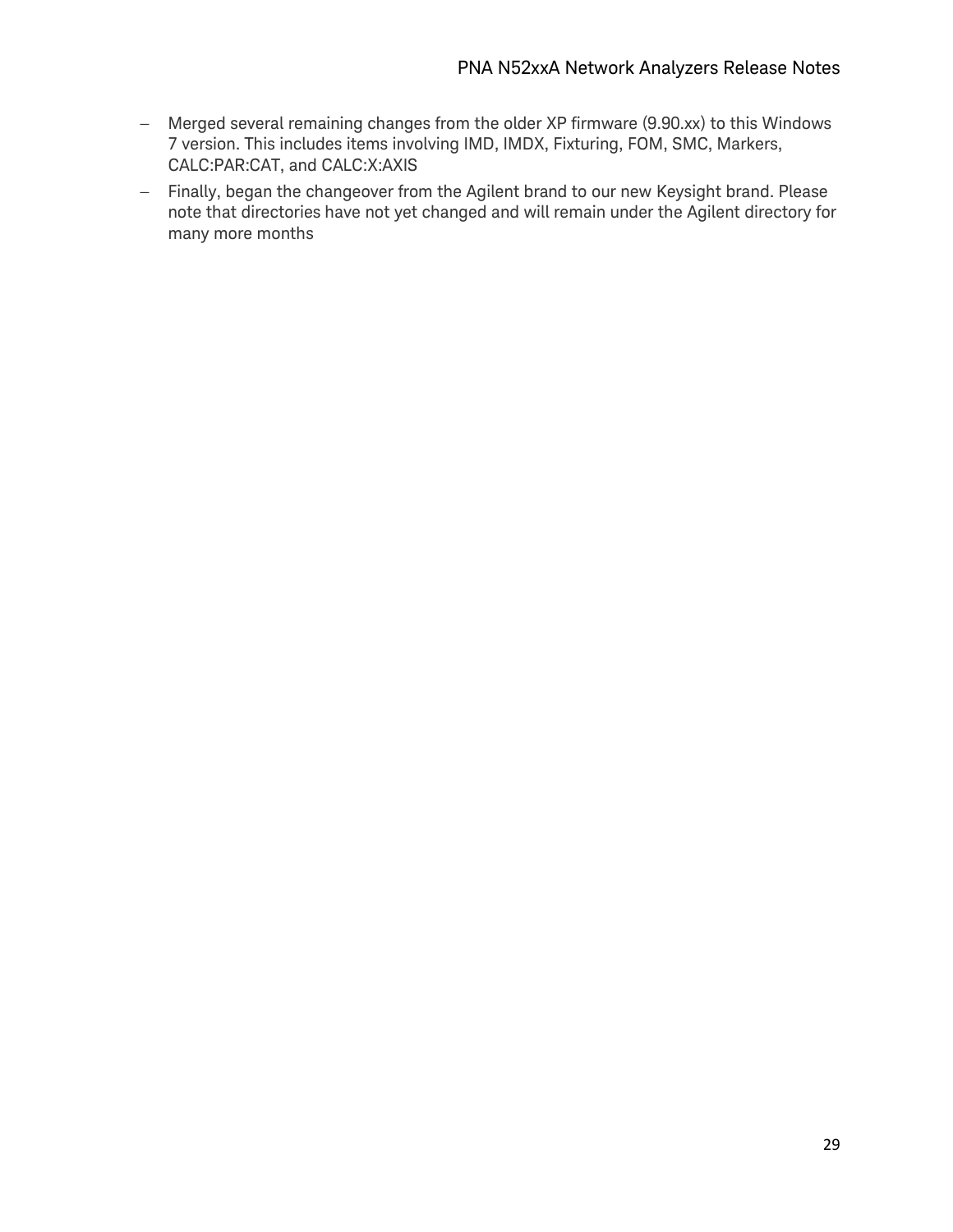### A.10.20.02 Version Information

| <b>Compilation Date:</b>   | 16 Jun 2014     |
|----------------------------|-----------------|
| Requirements/Restrictions: | None            |
| <b>Operating System:</b>   | Windows 7       |
| Application Type:          | $32$ -hit       |
| File Name:                 | PNA A102002.exe |

- − Fixed: Under some conditions, PNA crashes when changing # of points.
- − Fixed: SMC with DC Source custom x-axis annotation will corrupt state file.
- − Fixed bug in the guidedpowercal test.
- − Fixed Cal All setting of power level on source only port.
- − Fixed crash with multiple calibrated applications using LO port when the source got deactivated
- − FW crash on adding External Source.
- − Fixed: Disk-based ECal User Characterizations not being automatically stored.
- − Fixed: Noise figure cal crashes when selecting a user defined cal kit.
- − Fixed recall state crash with equation editor and response cals
- − Fixed bug where the default SCPI parameters had a "," in them when using DC meters on an SMC channel
- − Fixed crash with using "Power compensation" with a response calibration.
- − Fix save/recall crash that occured in some rare instances
- − Fixed: long delay in startup if PNA was on a network but not connected to Internet.
- − Fixed: iTMSA: match-correction is not applied to receiver readings in true-mode.
- − Fixed fixturing in GCX
- − Fixed phase reference cal with cal all, when the cal all frequencies were greater than the phase reference cal frequencies.
- − Fixed bug where the phase reference cal was getting imported in Cal All even though the user hadn't set that selection.
- − Fixed: AFR: save fixture file could mistakenly truncate last zero of string
- − Fixed crash in Sweep Type dialog.
- − Fixed: Sweep type of a 2-stage converter channel cannot be changed to CW or Power Sweep from the remote interface
- − Fixed: PNA material handler /OUTPUT1 doesn't work
- − Fixed: Equation editor does not allow multiport parameters
- − and many more!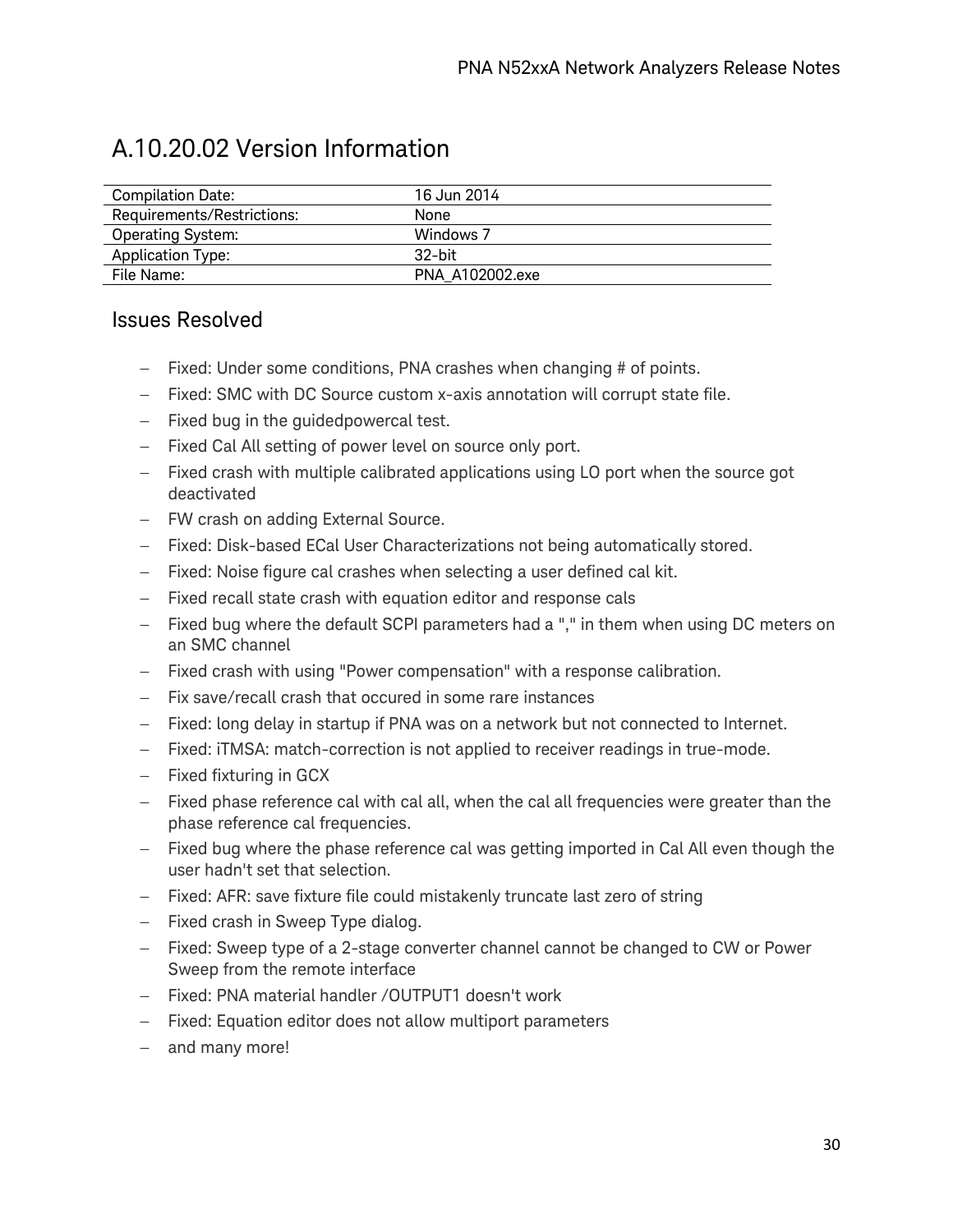### A.10.20.01 Version Information

| <b>Compilation Date:</b>   | 07 Apr 2014     |
|----------------------------|-----------------|
| Requirements/Restrictions: | None            |
| <b>Operating System:</b>   | Windows 7       |
| Application Type:          | $32$ -bit       |
| File Name:                 | PNA A102001.exe |

#### Enhancements

- − Add support for N5249A
- − Increase UI support for large number of windows and traces

#### Issues Resolved

− Merge several bug fixes to Windows 7 from XP versions 9.90.08 through 9.90.11.

### A.10.00.00 Version Information

| <b>Compilation Date:</b>   | 05 Dec 2013     |
|----------------------------|-----------------|
| Requirements/Restrictions: | None            |
| <b>Operating System:</b>   | Windows 7       |
| <b>Application Type:</b>   | $32$ -bit       |
| File Name:                 | PNA A100000.exe |

Initial Windows 7 release. This firmware is most similar to A.09.90.08 but is for Windows 7 only.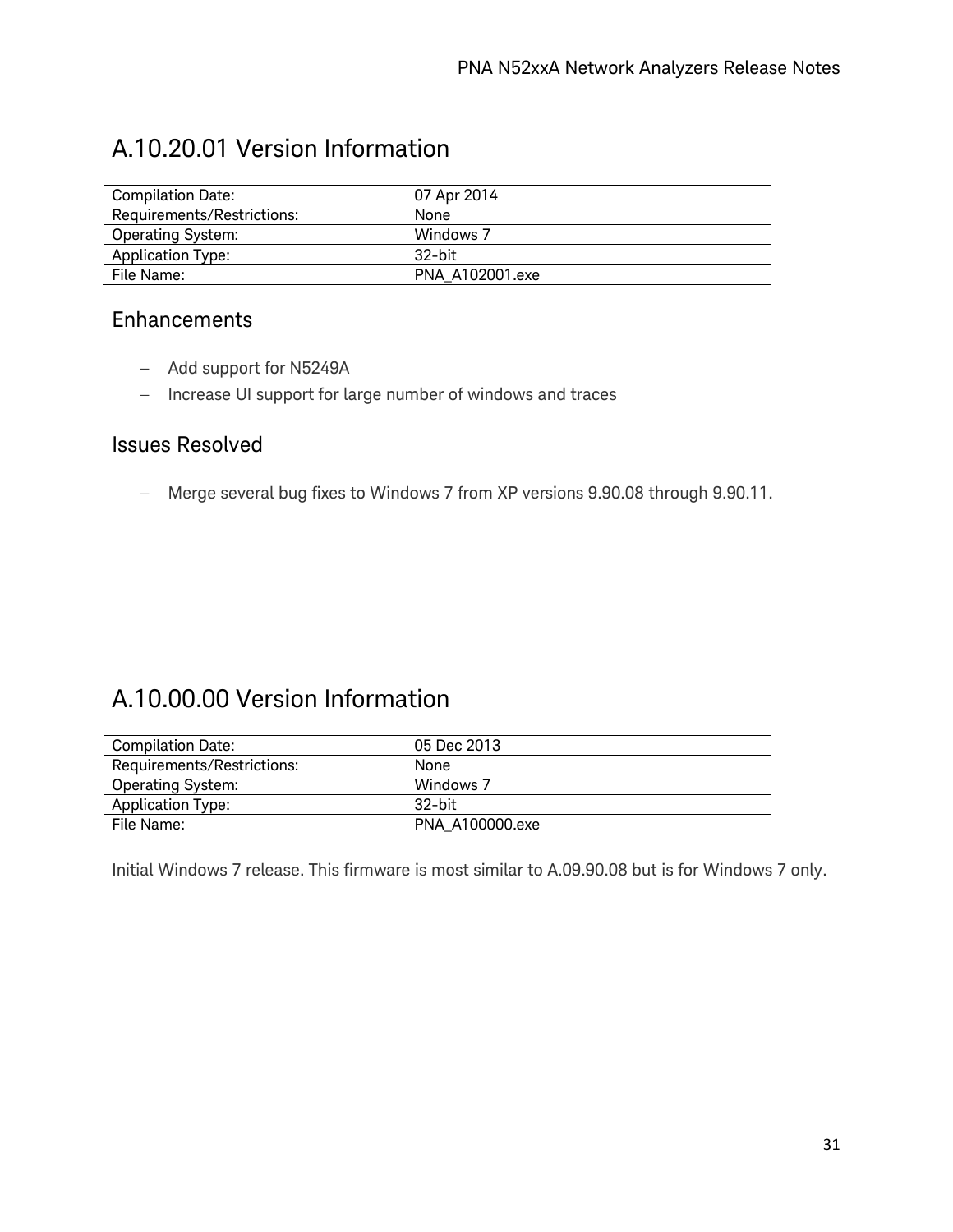| <b>Compilation Date:</b>   | 06 Aug 2017     |
|----------------------------|-----------------|
| Requirements/Restrictions: | None            |
| <b>Operating System:</b>   | Windows XP      |
| <b>Application Type:</b>   | $32$ -bit       |
| File Name:                 | PNA A099021.exe |

### A.09.90.21 Version Information

#### **FINAL FIRMWARE VERSION FOR WINDOWS XP**

#### Issues Resolved

- − Fixed: On PNAL, Cal is invalid sometimes due to ratioed/unratioed flag and ramp sweep
- − FreqRef adj: Fix case where the EEPROM is uninitialized (gave invalid DAC value).
- − Fixed: SMC Segments: Crash when calibration is performed with segments turned off and interpolation.
- − Fixed two crashes with IMSpectrum and port compensation

### A.09.90.19 Version Information

| <b>Compilation Date:</b>   | 23 Oct 2015     |  |
|----------------------------|-----------------|--|
| Requirements/Restrictions: | None            |  |
| <b>Operating System:</b>   | Windows XP      |  |
| <b>Application Type:</b>   | $32$ -hit       |  |
| File Name:                 | PNA A099019.exe |  |
|                            |                 |  |

- − Fixed: Noise figure: deembedding an adapter for power sensor cal is relying on mathematical offset of source attenuator instead of actual values
- − Fixed failure of adapter characterization: "Unable to connect" error.
- − Fixed: Power offset was not applied correctly.
- − Fixed: Noise Figure: TRL cal based NF gives bad noise cal
- − Fixed: Bad trace updates when correction on and equation editor active
- − Fixed: DC meter's X axis info is wrong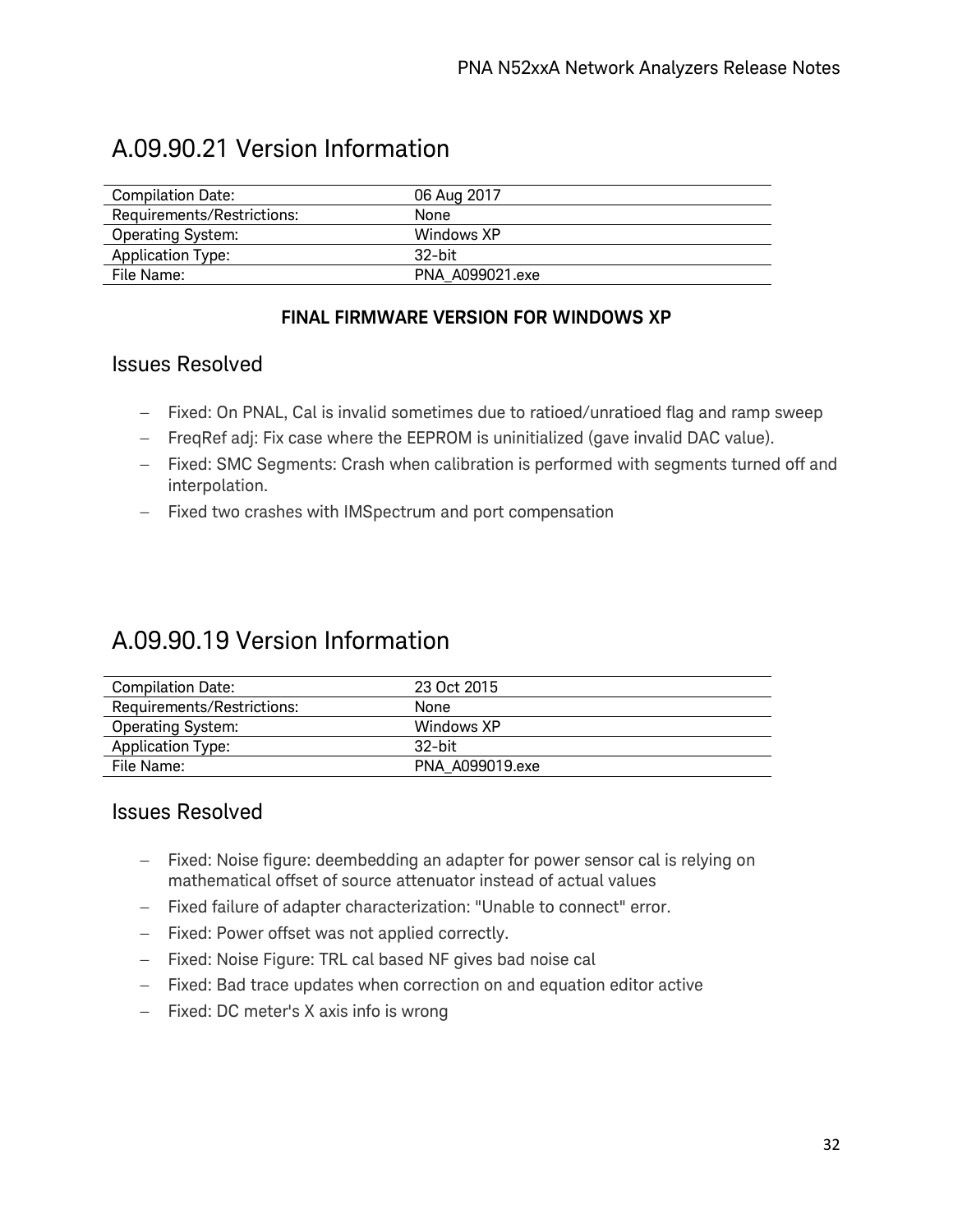### A.09.90.17 Version Information

| <b>Compilation Date:</b>   | 16 Apr 2015     |
|----------------------------|-----------------|
| Requirements/Restrictions: | None            |
| <b>Operating System:</b>   | Windows XP      |
| <b>Application Type:</b>   | $32$ -bit       |
| File Name:                 | PNA A099017.exe |

- − Fixed: DC meter's X axis info is wrong.
- − Fixed: FOM ignores the preference "Cal: For frequency offset, use primary frequencies" when using receiver leveling
- − Fixed: Recall pulse profile occasionally causes a crash
- − Fix some circular interpolation issues
- − Fixed: Pulse: Receiver gate width keeps increasing in NB pulse profile every time Pulse Setup dialog is opened
- − Add new method ICalAcquisitionManager::RemoveCalWindowOnDestruction.
- − Fixed: error with large number of NFX channels in cal all
- − Fixed: Change Save of Mixer Trace Data in .csv File so result is identical to Manual File Save As...
- − Fixed: IM Spectrum SCPI Start frequency command was behaving strangely
- − Fixed: CW Frequency value not saved properly to CSV, CTI, S2P files, and records stimulus as U units instead of seconds
- − Fixed: IMD/IMDX number of points was getting get out of sync
- − Fixed: PNA crashes when de-embedding is enabled on port 2 with swept IMD set up between port 1 and 4
- − Fixed compatibility bug where CALC:MIX:XAXIS didn't previously require a selected measurement
- − Added optional argument to the CALC:PAR:CAT? and CALC:PAR:CAT:EXT? methods:
- − NORMal show trace title results for standard channels and defined parameters for application channels
- − DISPlay show trace title results regardless of the channel type
- − DEFine show the defined parameter regardless of the channel type
- − Fixed: The correction was turned off in IMDX channel when switching the sweep type from linear to power
- − Add IMeasurement.XAxis and CALC:X:AXIS command to allow setting and getting of DC X Axis
- − Fixed issue with Cal All combo of: IMD, external combiner, and input is Port 3
- − Fixed: Crash when adding segment to segment table in Swept IMD.
- − Fixed: SMC with DC Source custom x-axis annotation will corrupt any state file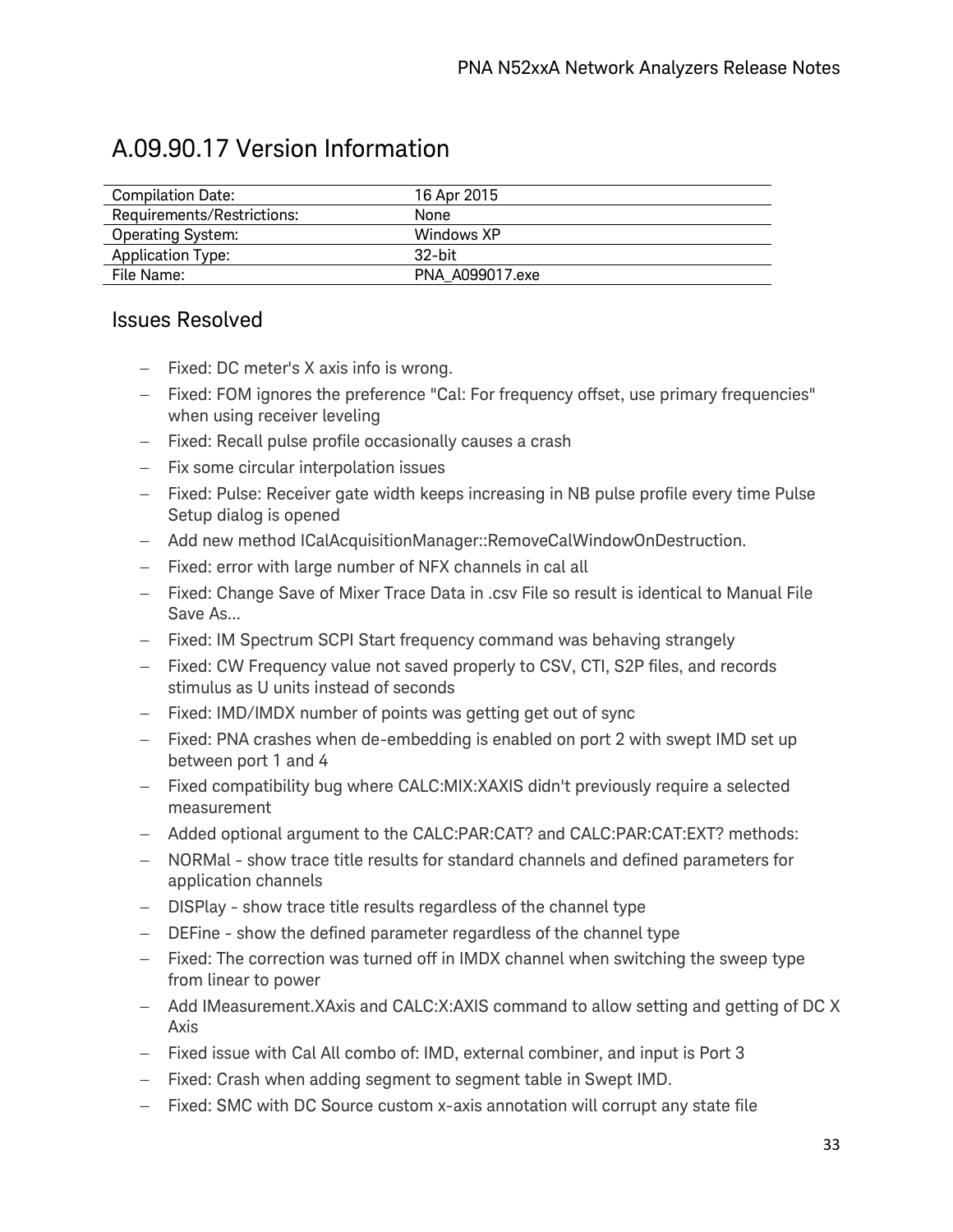− Fixed: May crash if you change number of points with marker coupling on

### A.09.90.13 Version Information

| <b>Compilation Date:</b>   | 12 Jul 2014     |
|----------------------------|-----------------|
| Requirements/Restrictions: | None            |
| <b>Operating System:</b>   | Windows XP      |
| <b>Application Type:</b>   | .32-hit         |
| File Name:                 | PNA A099013.exe |

- − Fixed: In swept power IMD, trace data to csv file was saved with the default CW frequency of 1 GHz
- − Fixed a number of different crashes and issues with external sources and DC sources.
- − Fixed bug in Cal-All that made impossible to set the power level for LO ports in Cal-All
- − Fixed bug where the Visa address cache wouldn't get cleared properly if the VISA address was a mixer case VISA address
- − Fixed: Intermittent crash with equation editor and response cal.
- − Fixed: E16 test set has asymmetric thru measurements after cal
- − Fixed VXI-11
- − Fixed: iTMSA: match-correction is not applied to receiver readings in ture-mode.
- − Fixed: The selected x-axis gets reset in GCA when the user changes the smart sweep type
- − Fixed fixturing for GCX it wase using the wrong frequency range for the input/output frequencies.
- − Fixed: Applying phase cal breaks SMC calibration.
- − Added CALC:MARK:BUCKet
- − Fixed CALC:PAR:CAT? to return the display measurement tag for measurement classes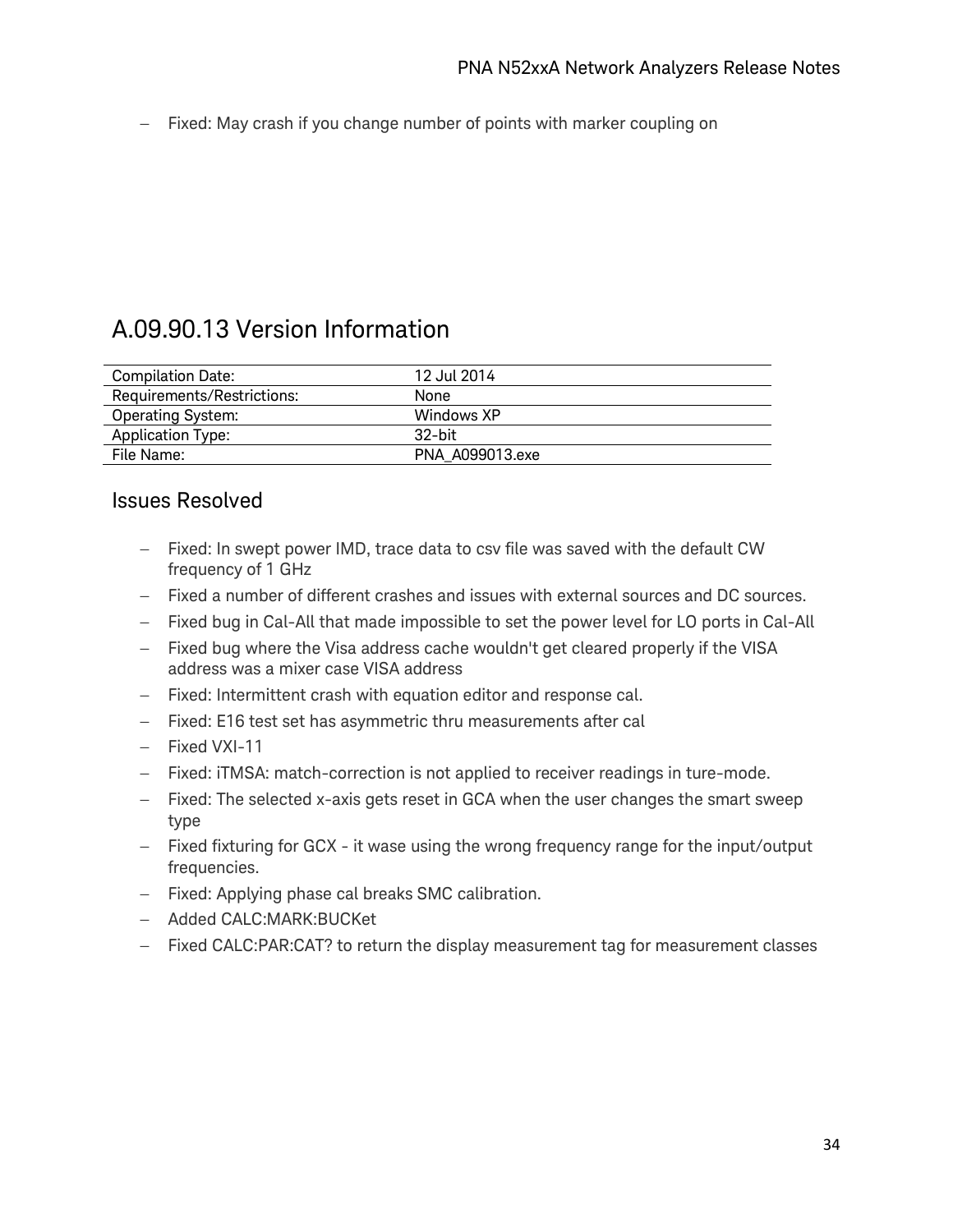### A.09.90.12 Version Information

| <b>Compilation Date:</b>   | 25 Apr 2014     |
|----------------------------|-----------------|
| Requirements/Restrictions: | None            |
| <b>Operating System:</b>   | Windows XP      |
| Application Type:          | $32$ -bit       |
| File Name:                 | PNA A099012.exe |

#### **Enhancements**

- − Allow higher multipliers for mixers.
- − Increase max number of windows from 64 to 128. Increase max number of traces in Active Trace UI from 64 to 512

- − Fixed: Equation editor defect involving NFX and also multiport.
- − Fixed: Material handler /OUTPUT1 doesn't work.
- − Fixed: Sweep type of a 2-stage converter channel cannot be changed to CW or Power Sweep from the remote interface.
- − Fixed issue with power offset in iTMSA mode.
- − Fixed: Assorted issues with VISA addressing and external devices.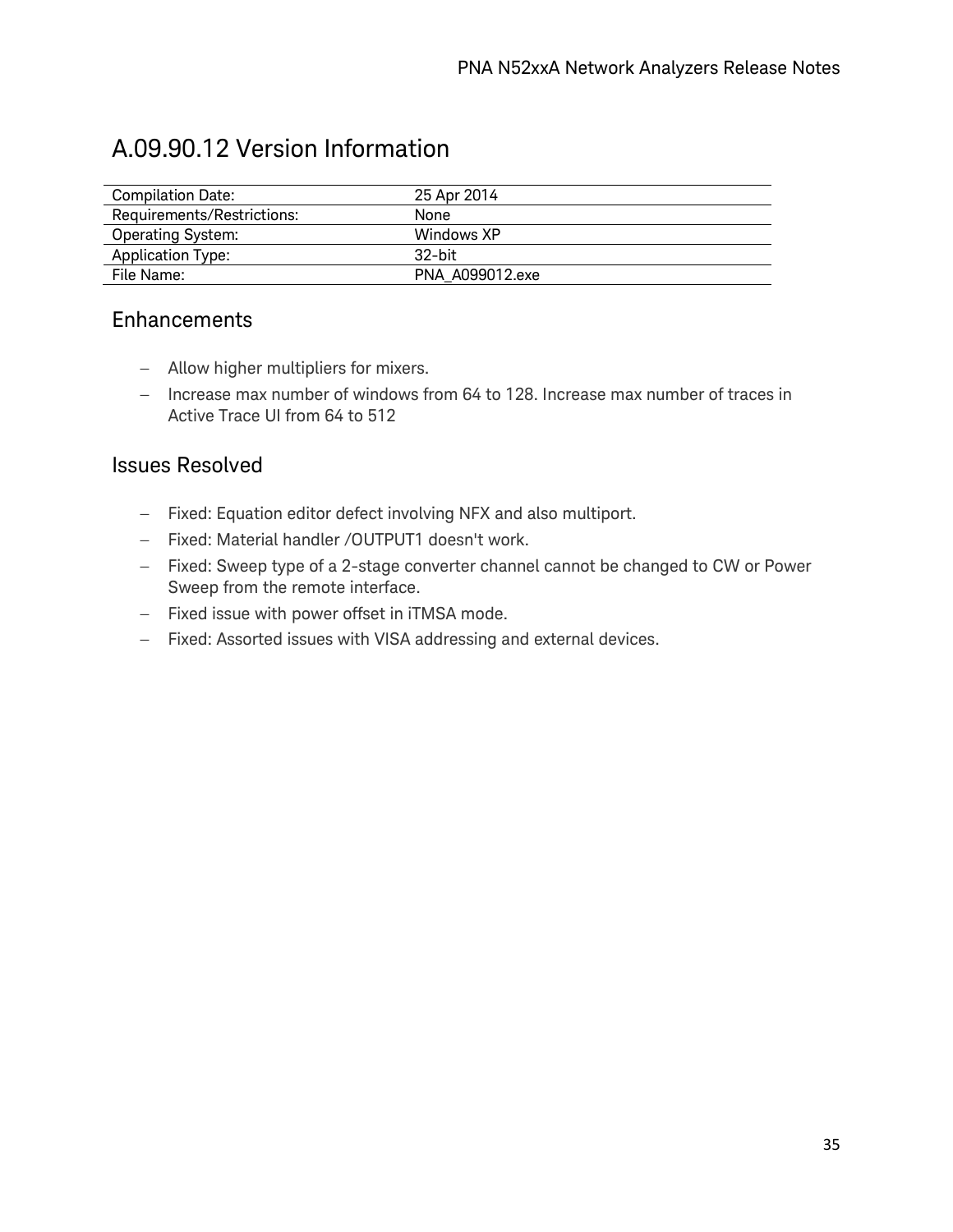| <b>Compilation Date:</b>   | 21 Mar 2014     |
|----------------------------|-----------------|
| Requirements/Restrictions: | <b>None</b>     |
| <b>Operating System:</b>   | Windows XP      |
| <b>Application Type:</b>   | $32$ -bit       |
| File Name:                 | PNA A099011.exe |

### A.09.90.11 Version Information

#### Enhancements

− Added more precision to DC offset and scale.

- − Fixed: iTMSA can crash broadband system.
- − Fixed crash with direct connection mm head.
- − Fixed: Phase-reference calibration fails (source unlevel and receiver overload) with 30dB source attenuation.
- − Fixed Noise Figure issue: Cannot apply option 028 and 029 calibrations sequentially.
- − Fixed: Pressing +/- key causes cal dialog box to close, thus losing the cal data.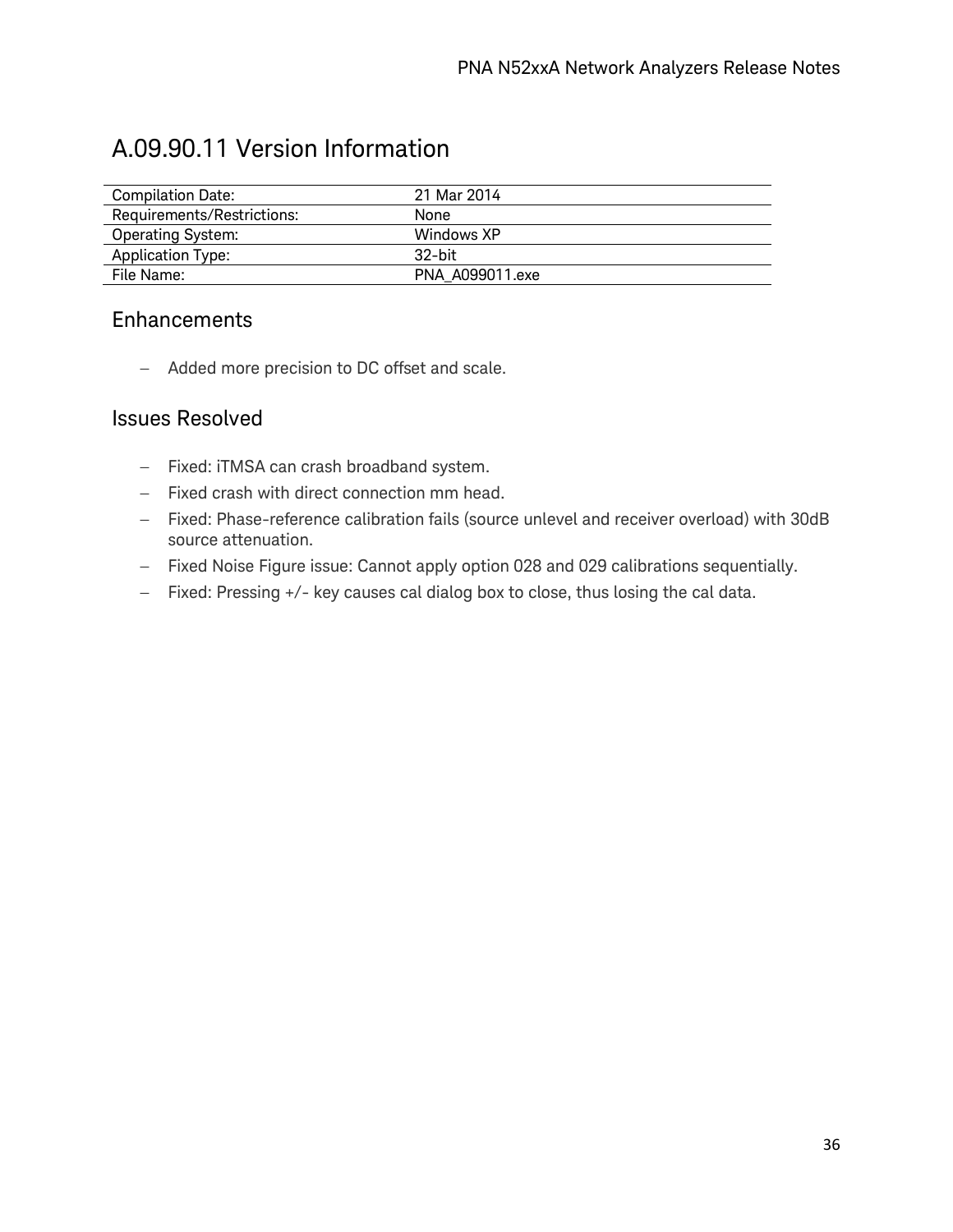| <b>Compilation Date:</b>   | 21 Feb 2014     |
|----------------------------|-----------------|
| Requirements/Restrictions: | None            |
| <b>Operating System:</b>   | Windows XP      |
| Application Type:          | .32-bit         |
| File Name:                 | PNA A099010.exe |

- − SMC LO cal broke in 9.90.08 with addition of multiple sensor capability; it has now been fixed.
- − Fixed COM method ComPhaseReferenceCalibration::get\_IncludePort()
- − Fixed: DC Source (internal) was broken. The value of AO1/AO2 was being set to 0.
- − SYST:ACT:CHANnel was modified to return a 0 if no active channel, rather than an error.
- − Fixed mnemonic so that the long form works properly for SYST:CORRection.
- − Fixed 2 external source control bugs that made the power calibration not work with external sources that are BNC triggered.
- − Fixed GCA crash when using a non-default end of sweep condition and smart sweep.
- − Fixed: Turning on point averaging in SMC+Phase mode crashes the box.
- − Fixed a crash on recall of a particular cti file (buffer overrun.)
- − Fixed the use of SOCKETs for generic sources, when using a port other than 5025 is used.
- − Fixed: In SMC, remote ability to determine if power cal result passed the tolerance limit was not working.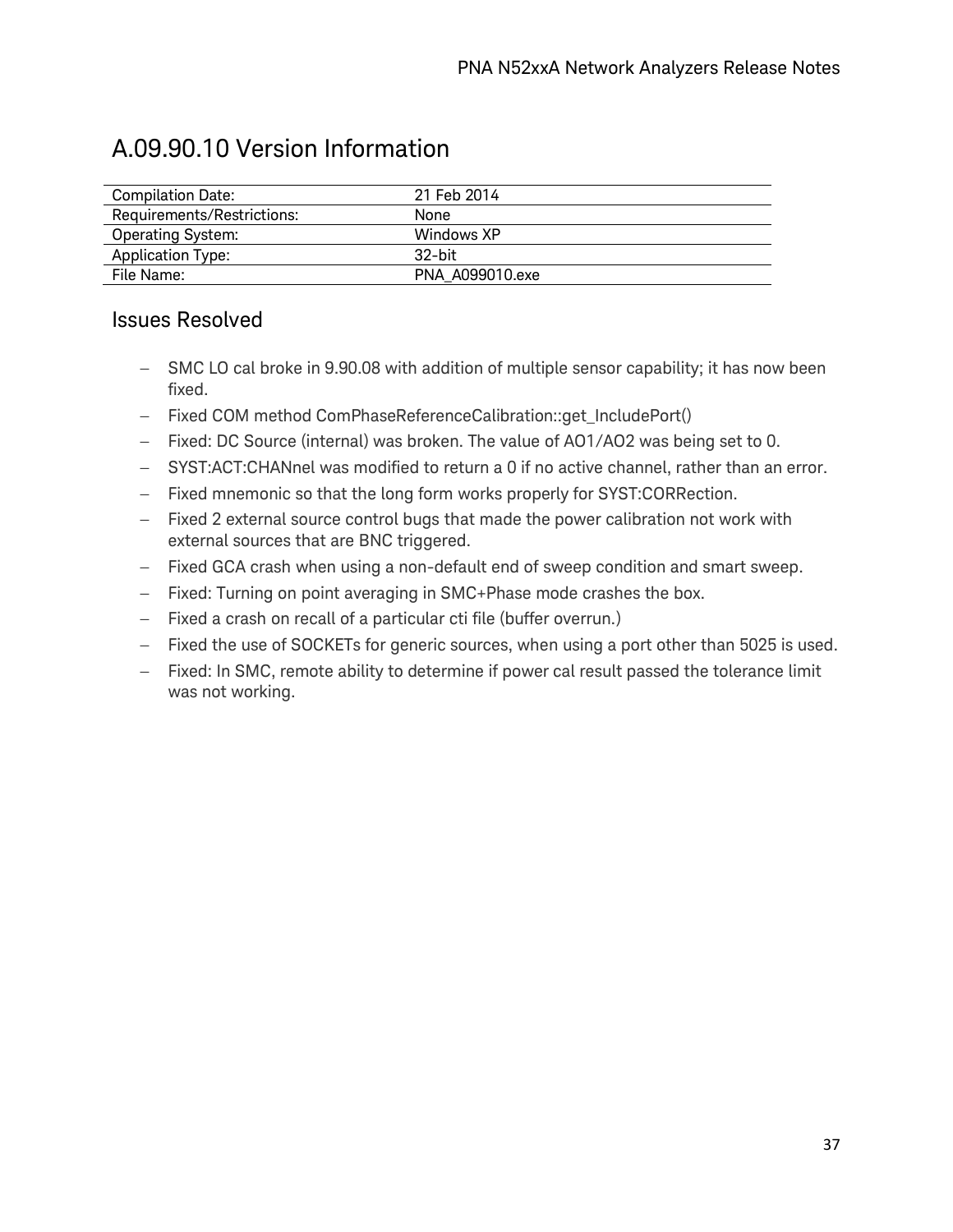### A.09.90.09 Version Information

| <b>Compilation Date:</b>   | 25 Jan 2014     |
|----------------------------|-----------------|
| Requirements/Restrictions: | None            |
| <b>Operating System:</b>   | Windows XP      |
| Application Type:          | $32$ -hit       |
| File Name:                 | PNA A099009.exe |

#### Enhancements

- − Change SetLevelingMethod. Now the leveling method will set the choosing level to the configured port number
- − Modify cal all to allow remote setting of power cal level for ports other than the main power cal port
- − Extend the power range of the millimeter power cal to a low of -50dBm
- − Made s2p file recall much faster for arbitrary segments

- − Fixed: Lockup when applying fixturing when number of testports is more than 16 and number of cal ports is less than the number of total ports.
- − Fixed: Source Power Cal routine does not allow the receiver calibration to append
- − Fixed: Noise Fig: marker readout wrong when format is temperature and smoothing is on
- − Fixed defect with recall of FCA calibration
- − Fixed: Recalling some states with too many calibrations is too slow
- − Fixed: Buffer overflow when viewing the calset dialog under some conditions
- − Fixed: 2 port single source PNA-X cannot set port 1 ref switch in cal all. Fix mechanical devices dialog so it uses the right test for the existence of this switch.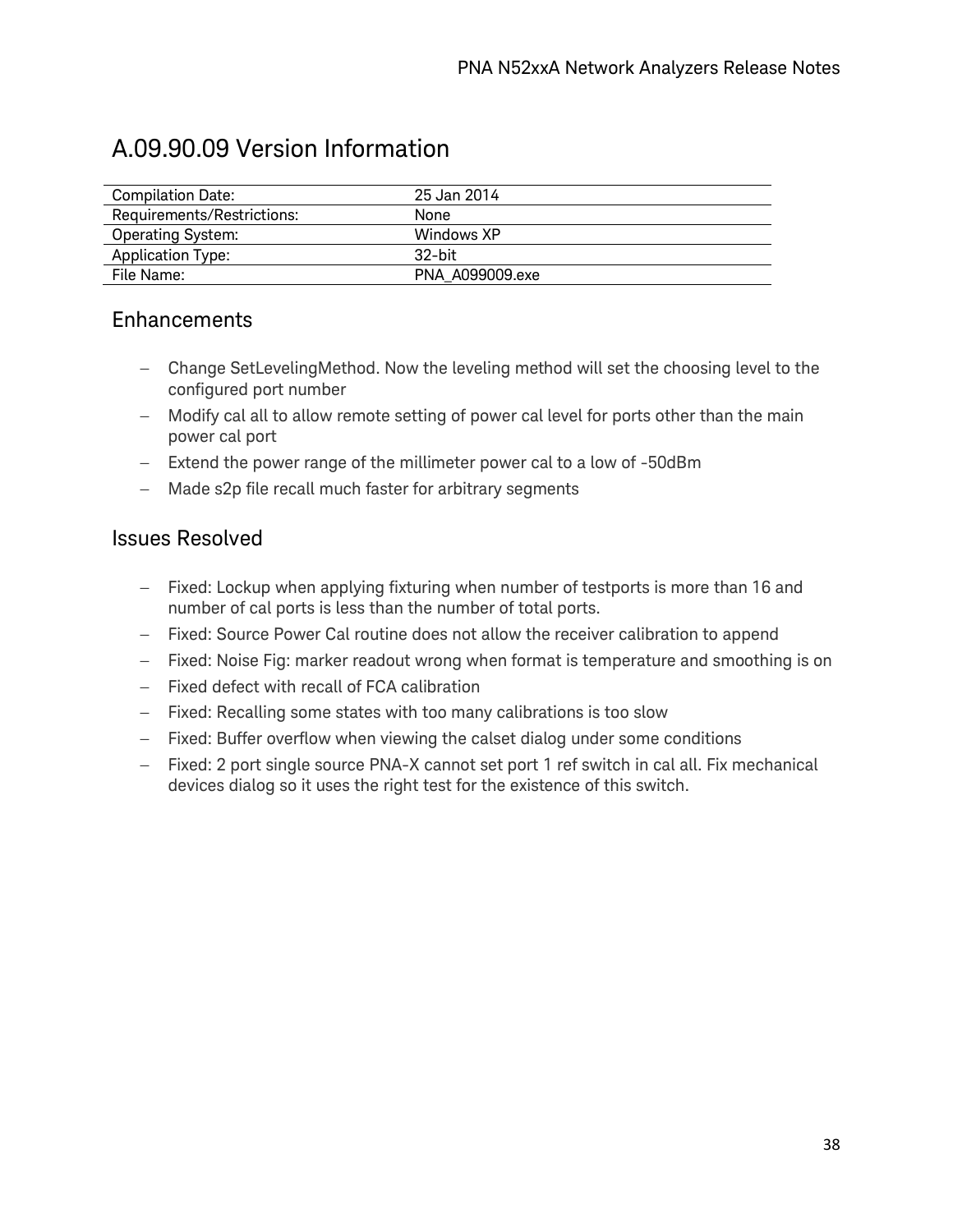| <b>Compilation Date:</b>   | 06 Dec 2013     |
|----------------------------|-----------------|
| Requirements/Restrictions: | None            |
| Operating System:          | Windows XP      |
| Application Type:          | .32-bit         |
| File Name:                 | PNA A099008.exe |

### A.09.90.08 Version Information

#### Enhancements

- − Added commands: "CALC:PAR:SEL ,FAST" and "CALC:PAR:MNUM:[SEL] ,FAST" The change is that the "FAST" version of these commands do not change the "active measurement" instead, they just set the tag. This is significantly faster, and removes CALC:PAR:SEL as a bottleneck for speed benchmarks. See Help for more info.
- − Added support for the U848x Series of USB power sensors
- − For SMC+Phase cal, you can now use the phase reference calset with the "Independent power cals for input and output ports. (no thru)" option

- − Fixed FCA calibration bug in millimeter: "SMC Calibration Sorted Array Error"
- − Fixed: Power error after calibration when using offsets
- − Fixed security bug with fixturing
- − Fixed: SCPI command SENS:CORR:COLL:CKIT:SELect can cause crash.
- − Fixed: 4-port deembedding failed when ports mappings are not default.
- − Fixed multiple SMC/FCA issues
- − Fixed correction of phase control with the case of S31 = S13.
- − Fixed issue with unguided cal. If it was already in progress, "SENS:CORR:COLL:CKIT:PORT:SELect" command needs to re-init the cal
- − Fixed iTMSA issue: Firmware crashes when forward-only true mode is selected with 4 port guided power cal and R3,1 traces on screen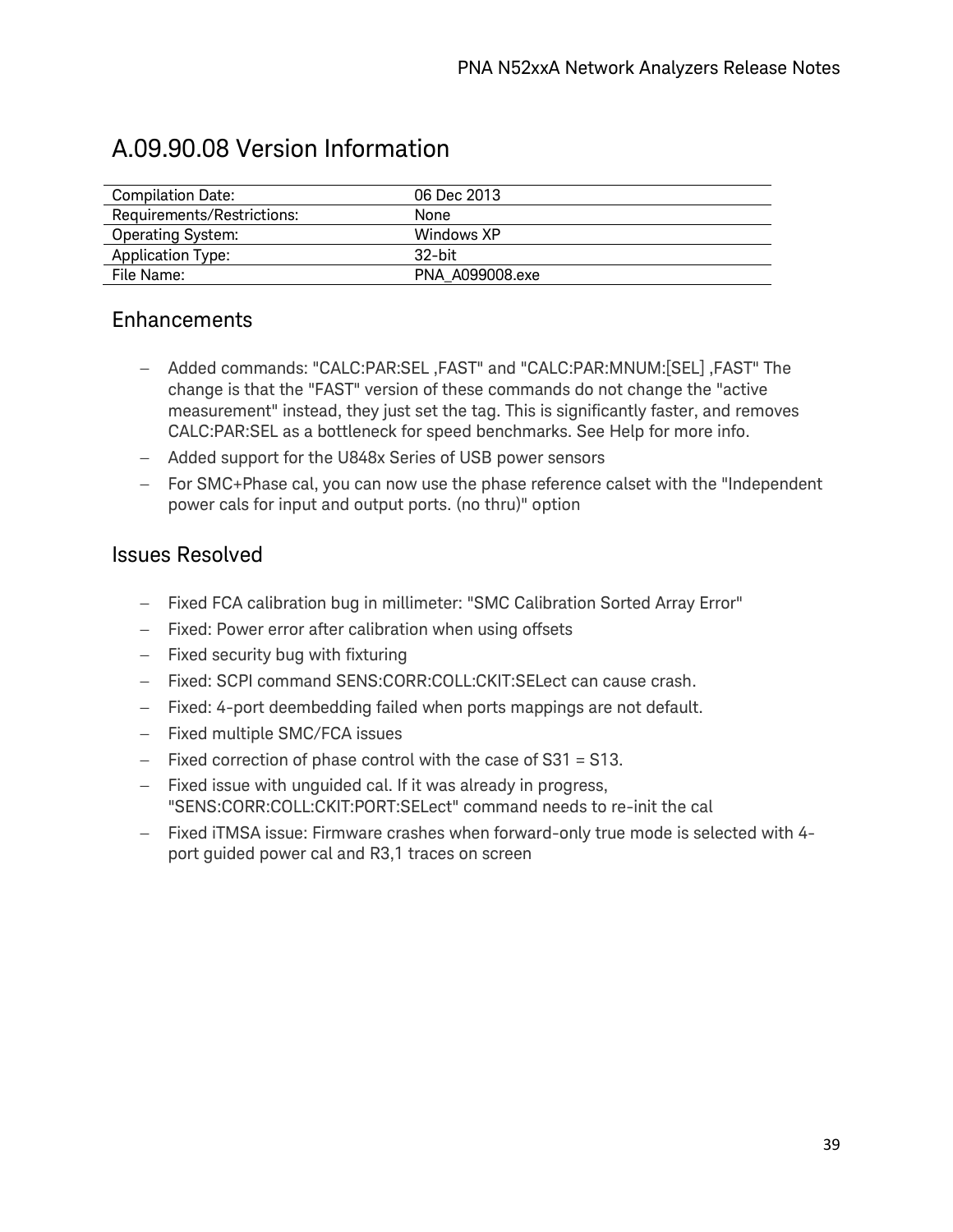### A.09.90.07 Version Information

| <b>Compilation Date:</b>   | 28 Oct 2013     |
|----------------------------|-----------------|
| Requirements/Restrictions: | None            |
| <b>Operating System:</b>   | Windows XP      |
| Application Type:          | $32$ -bit       |
| File Name:                 | PNA A099007.exe |

- − Fixed: Ext. DC Source: does not take a command in Sweep tab under Edit Commands
- − Fixed: SMC segment sweep doesn't apply fixture correctly
- − Fixed: Fixturing with large # ports gets very sluggish, and with enough ports locks up the PNA app
- − Fixed: Crash if adding app trace to empty window
- − Fixed: When finishing Noise Figure cal, error occurs stating noise tuner could not be found
- − Fixed: SOUR1:POW:ALC:REC:FTYP SOUR 'Port1 Src2' does not work
- − Fixed typo: Short form of command was not working: Changed MNEM "DURAtion" to MNEM "DURation"
- − Fixed: Turning on fixturing crashes a 2 port guided power cal when there is an "R2,2" trace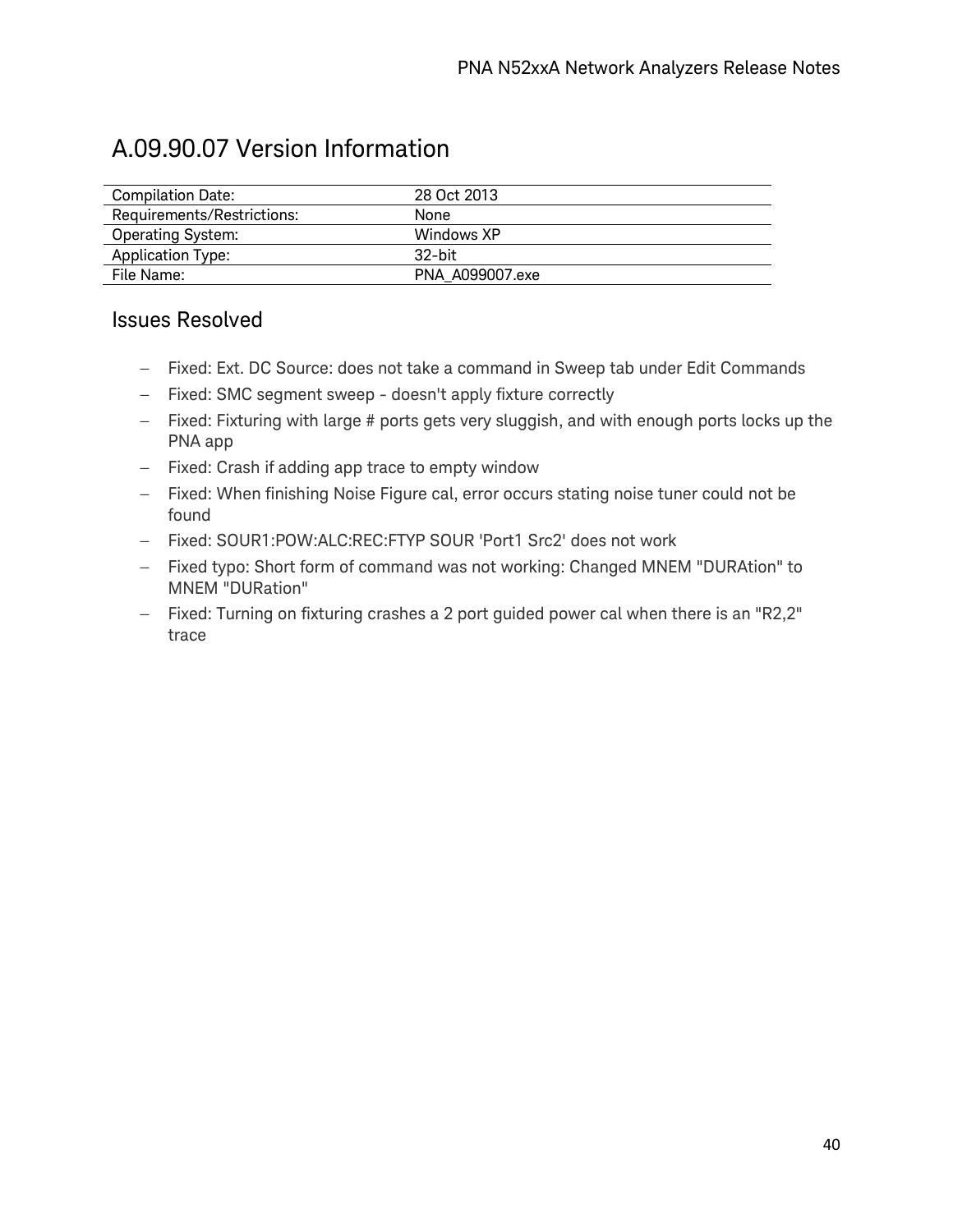| <b>Compilation Date:</b>   | 30 Sep 2013     |  |
|----------------------------|-----------------|--|
| Requirements/Restrictions: | <b>None</b>     |  |
| <b>Operating System:</b>   | Windows XP      |  |
| <b>Application Type:</b>   | $32$ -bit       |  |
| File Name:                 | PNA A099006.exe |  |

### A.09.90.06 Version Information

#### Enhancements

− Changed: Increased maximum number of groups from 2M to 10M in response to a customer request

- − Fixed: VMC embedded-LO not working
- − Removed order dependency for Unguided Cal commands "SENS:CORR:COLL:METH" and "SENS:CORR:COLL:CKIT:SEL
- − Fixed: In multiport cals involving certain sets of user-selected thru paths, transmission tracking wasn't being computed for all paths.
- − Fixed: DC Source Control dialog does not accept value smaller than 0.001
- − Fixed: Attempting to perform CalPod operation from softkey when no network adapters are enabled locks-up the PNA app
- − Fixed: Metrology option application which could have unknown thru electrical delay issue
- − Fixed: Swept IMD/IMDX with 2nd order exceeding ECal/analyzer's freqeuncy range doesn't let you perform a cal
- − Fixed: TMSA not working on 50 and 67 GHz units
- − Fixed: CALC:MIX:XAX only working on measurement 1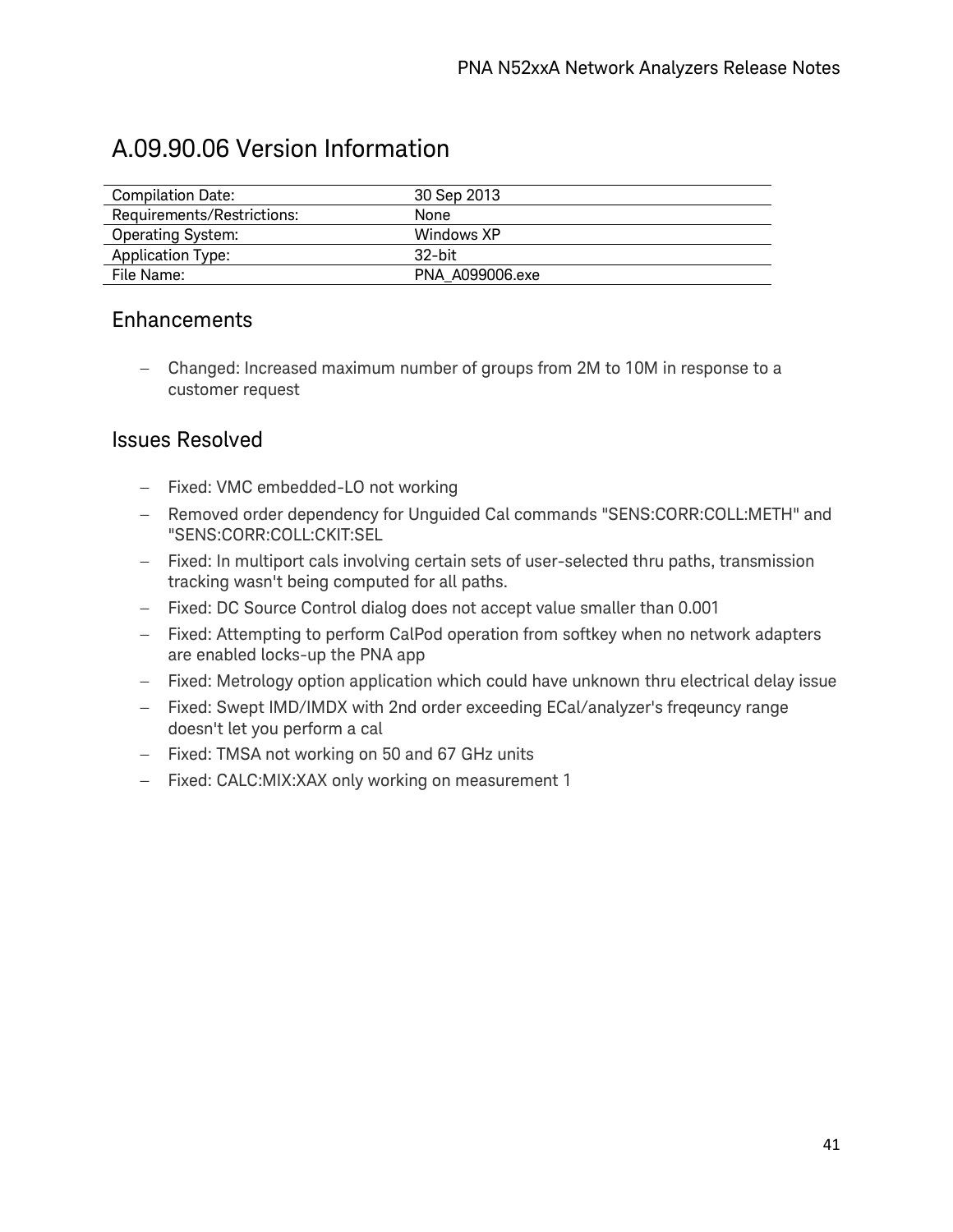### A.09.90.05 Version Information

| <b>Compilation Date:</b>   | 30 Aug 2013     |
|----------------------------|-----------------|
| Requirements/Restrictions: | None            |
| <b>Operating System:</b>   | Windows XP      |
| Application Type:          | $32$ -bit       |
| File Name:                 | PNA A099005.exe |

- − Fixed IMDx measurement (Mixer IIP2) that was wrong
- − Fixed: ELO tuning interval not settable programmatically
- − Fixed: Initial power setting of Cal All and Smart Cal might overpower a power meter
- − Fixed: Crash with multiple reference receiver parameters on the same sweep on PNA-L.
- − Fixed: SMC crash when asking for aux receiver
- − Fixed: Crash when using cal all via scpi on ports 1 and 3 without setting the cal all ports explicitly
- − Fixed: AuxTriggerOutput 1uS default output is only 0.39 uS with newer DSP boards
- − Fixed: Fix IMDXX issue with SENS:CORR:CSET:FLATten
- − Fixed: Port Extension in true-mode does not work correctly with single-ended Sparameters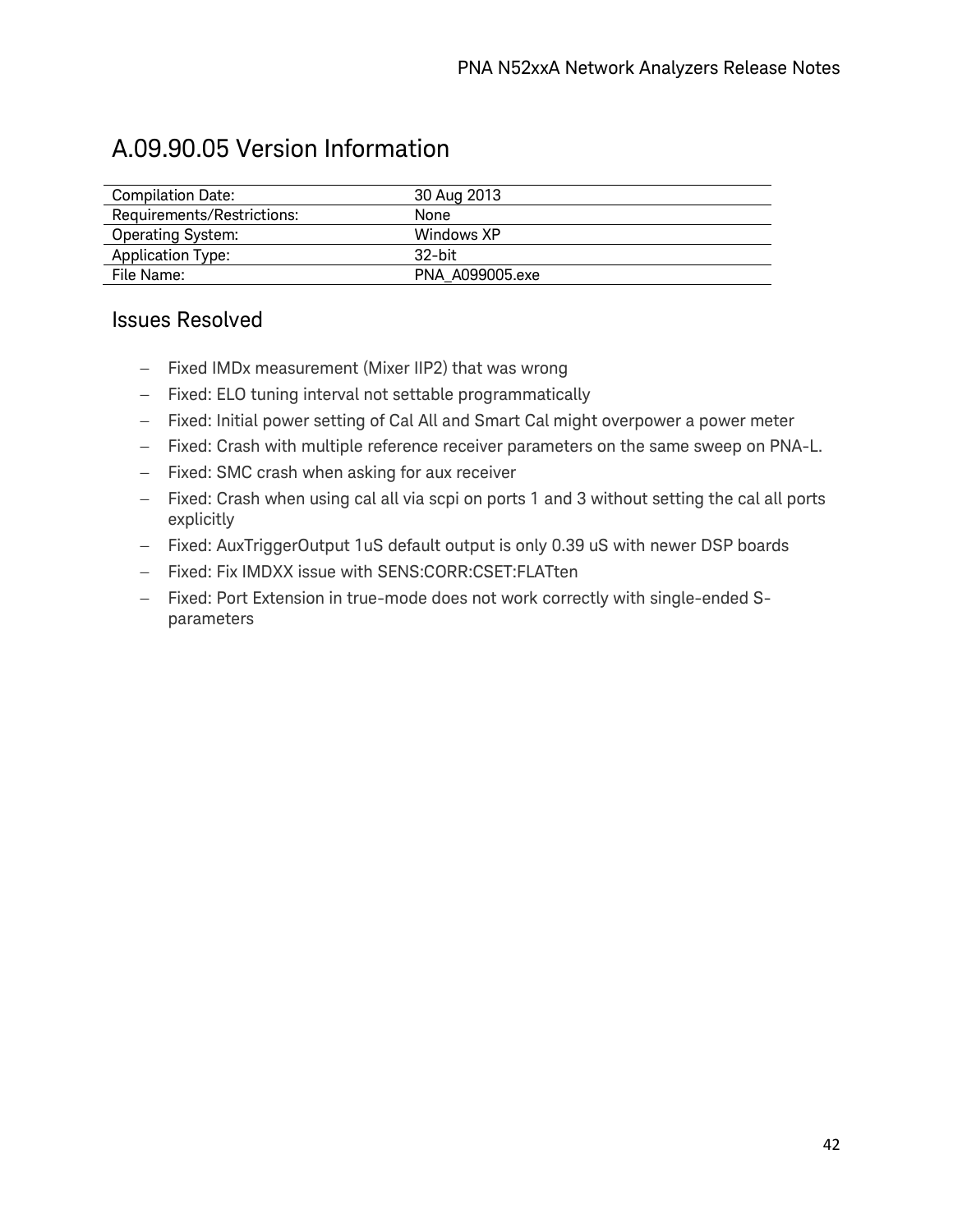### A.09.90.03 Version Information

| Compilation Date:          | 01 Aug 2013     |
|----------------------------|-----------------|
| Requirements/Restrictions: | None            |
| <b>Operating System:</b>   | Windows XP      |
| <b>Application Type:</b>   | $32$ -bit       |
| File Name:                 | PNA A099003.exe |

#### Enhancements

- − Now detects new Flash File system (needed later for Win 7 swaps)
- − Added new scope value of "channel" to store all channel traces. For: 'Save Data As' and MMEM:STORE:DATA

- − No longer crashes if Rcvr Char files are mismatched
- − Remove hard coded power DAC in Main sources of the PNA and PNA-X
- − Fixed: Cal All power cal resulted in error when boost amplifier is used
- − Fixed: PNA-X swept IMDx Mixer IIP2 measurement was wrong
- − Fixed: Remote pulse command had unexpected side effect with IF Gate.
- − Fixed: SENS:NOIS:SNP:SAVE ignored format settings
- − Fixed: GCA measurement crashed if CompAI1 or AI2 was measured
- − Fixed: Phase Reference Cal was broken for 2.92 non-insertable ECal and other less common connector types
- − Fixed: Phase Reference Cal: Attenuator causes the power level to get set incorrectly
- − Fixed: Phase Reference Cal: Fixed the back button in the configure unknown mixer dialog
- − Fixed: Scc22 menu selection does not work in BAL-BAL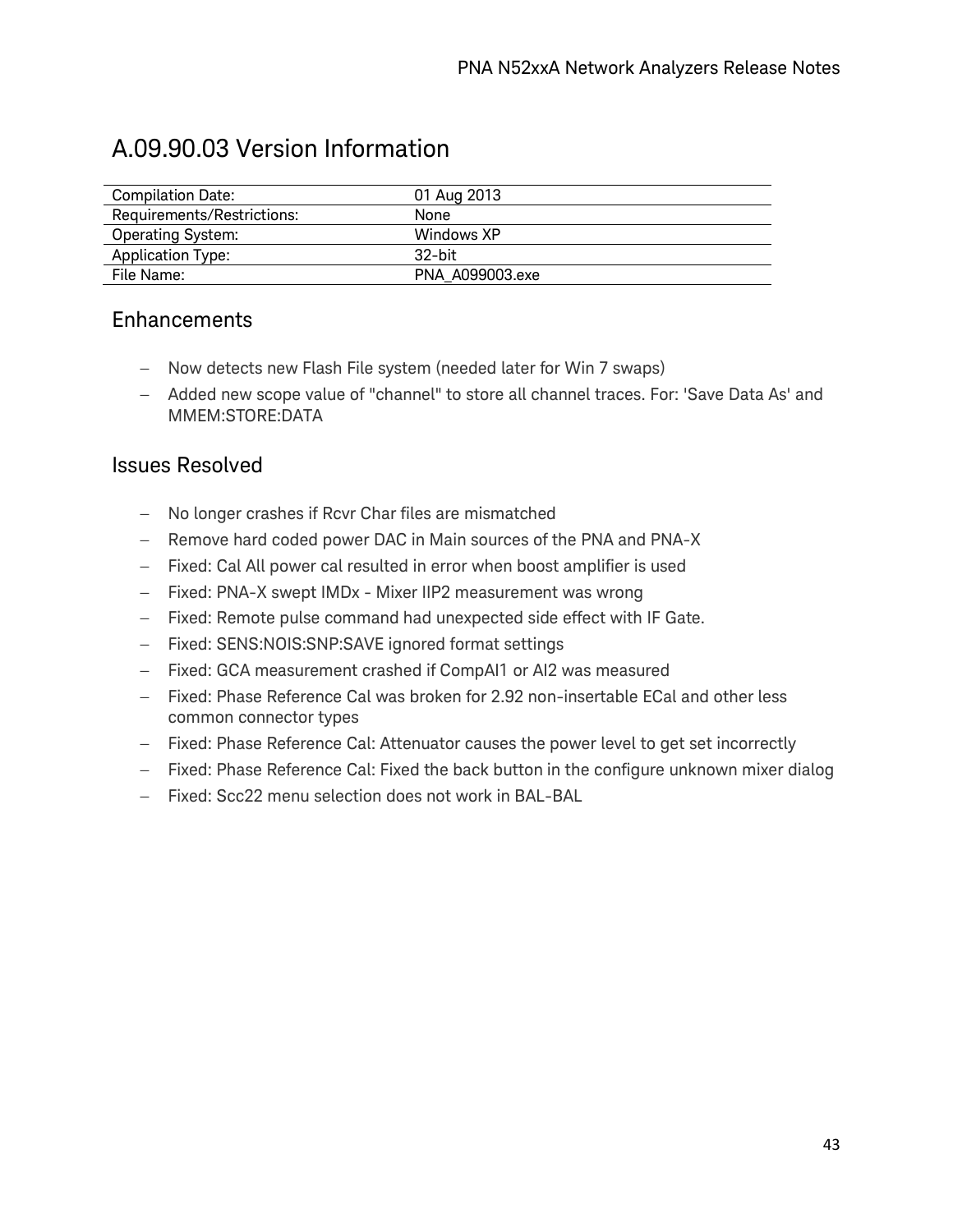$\overline{\phantom{a}}$ 

| <b>Compilation Date:</b>   | 02 Jul 2013     |  |
|----------------------------|-----------------|--|
| Requirements/Restrictions: | None            |  |
| <b>Operating System:</b>   | Windows XP      |  |
| <b>Application Type:</b>   | $32$ -bit       |  |
| File Name:                 | PNA A099002.exe |  |

### A.09.90.02 Version Information

#### Enhancements

− Improved support for setting up src cal data for the LO in Power spectrum converter sweep

- − Removed unnecessary sweeps from match Corrected Reference Receiver measurements
- − Fixed: PNA's "Refresh Cal" capability as used by PLTS
- − Fixed an issue when performing cal with more than 4 ports with 4-port ECal and connecting different ports of the ECal to same PNA port during cal
- − Fixed: Issue with GCX where one cannot apply the source power cal to LO
- − Fixed: LO2 was using LO1 frequencies in GCX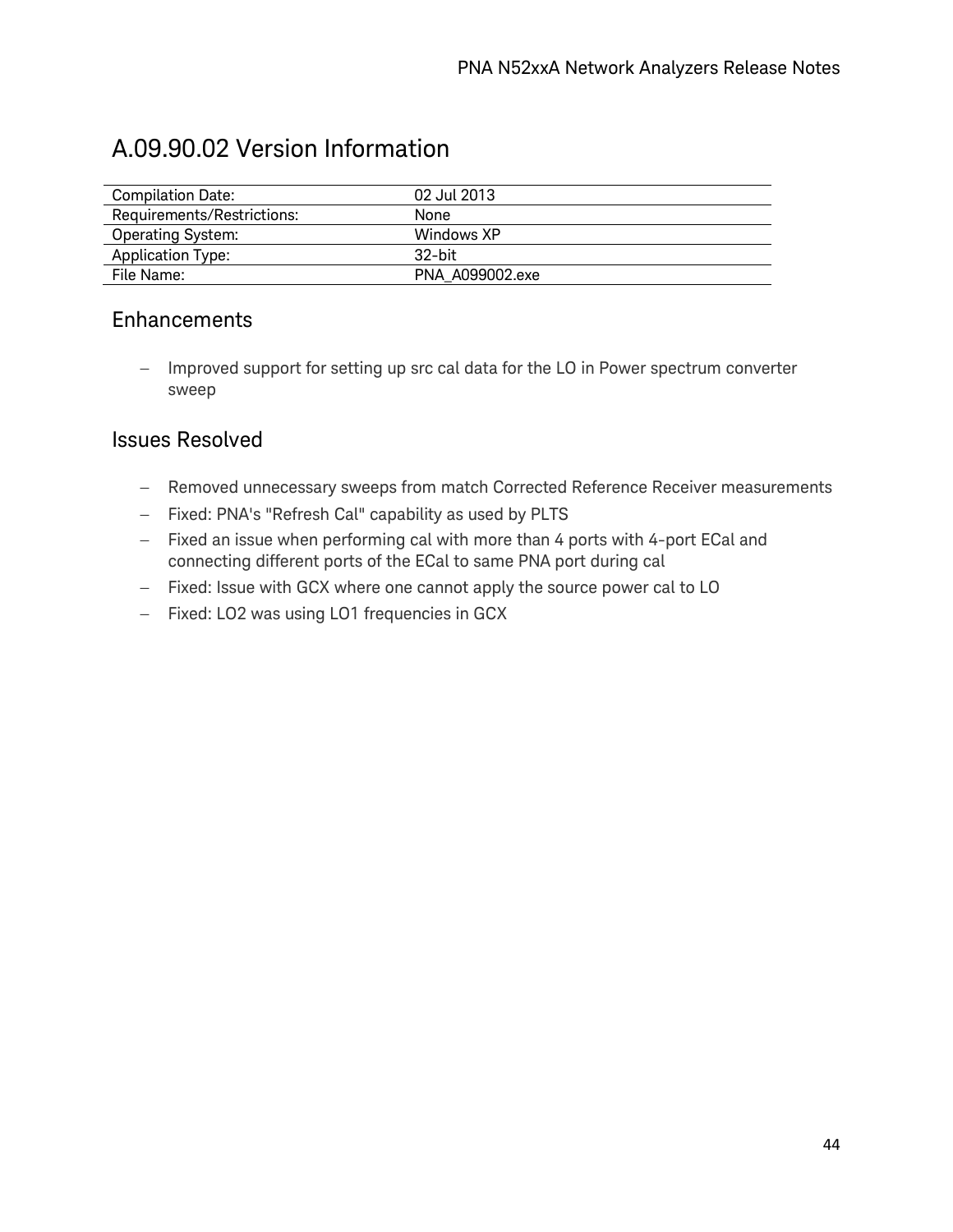### A.09.90.01 Version Information

| <b>Compilation Date:</b>   | 13 Jun 2013     |
|----------------------------|-----------------|
| Requirements/Restrictions: | None            |
| <b>Operating System:</b>   | Windows XP      |
| <b>Application Type:</b>   | $32$ -bit       |
| File Name:                 | PNA A099001.exe |

#### **Enhancements**

- − SMC Phase Reference Cal from 10 MHz
- − A CalPod module can be used as 1-port ECal module to calibrate channels for all measurement classes
- − Support for External SMU Device
- − Minor Equation editor enhancements

- − Fixed external triggering when in FIFO mode
- − Fixed: Waveguide Cal crash if using isolation
- − Fixed: Segment table and Cal turning off when it should not
- − Fixed: Receiver leveling sweep didn't level the R1 measurement.
- − Fixed: Crash when switching traces in two different IMD channesl
- − Fixed: NF crashes in banded mode
- − Fixed: Segment table and Cal turning off when it should not
- − Fixed: Receiver leveling sweep didn't level the R1 measurement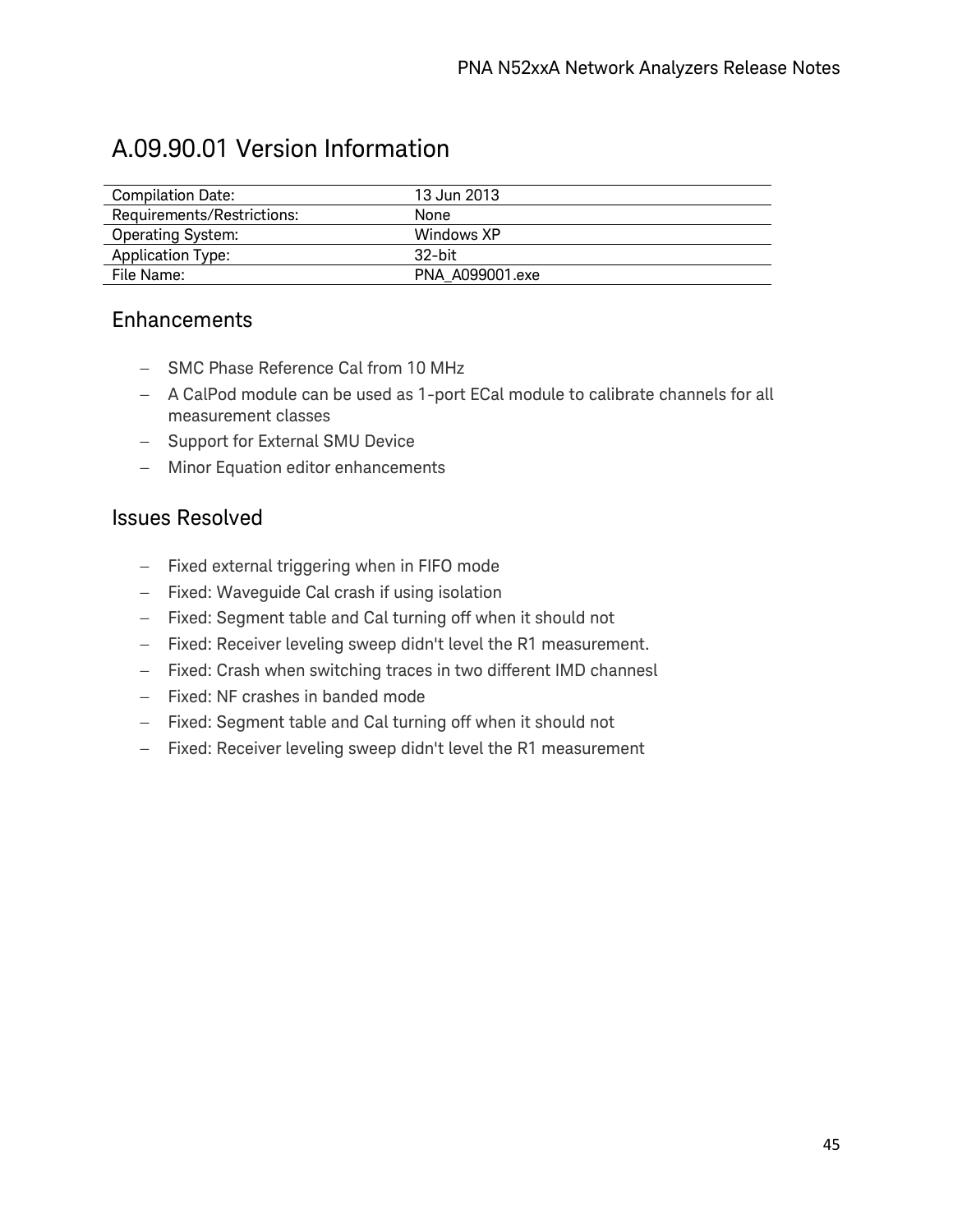### A.09.85.08 Version Information

| <b>Compilation Date:</b>   | 03 Apr 2013     |
|----------------------------|-----------------|
| Requirements/Restrictions: | None            |
| <b>Operating System:</b>   | Windows XP      |
| Application Type:          | 32-bit          |
| File Name:                 | PNA A098508.exe |

#### **Enhancements**

− Performance improvement on Saving state files (was taking too long)

- − Fixed Defined Thru ECal issue when using auto orientation
- − Fixed two receiver leveling issues
- − Fixed: SMC+Phase: Segmented sweep references center point of entire sweep instead of center point of each segment
- − Fixed: NFX: dual-stage setup with external LO sources gives noise figure of -1 dB.
- − Fixed: State file for VMC/SMC will not allow user to change freq when recalled on a higher freq box
- − Fixed: SMC+Phase: adding an analog input trace causes a crash
- − Fixed: Error was improperly being generated when a noise calibration was performed on a unit with no attenuators.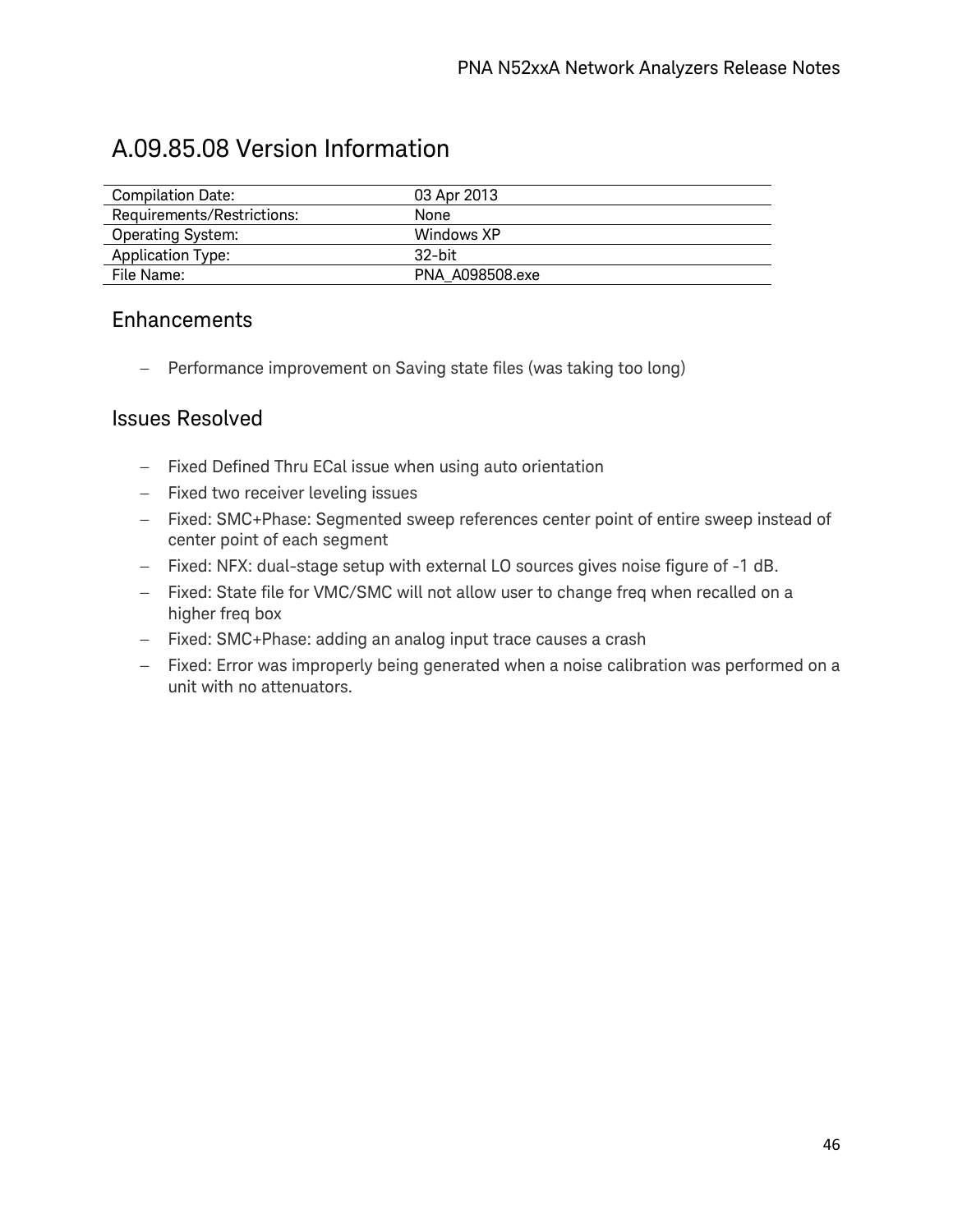### A.09.85.07 Version Information

| <b>Compilation Date:</b>   | 04 Mar 2013     |
|----------------------------|-----------------|
| Requirements/Restrictions: | None            |
| <b>Operating System:</b>   | Windows XP      |
| Application Type:          | $32$ -hit       |
| File Name:                 | PNA A098507.exe |

- − Fixed: WB Pulse 1MHz or wider IFBW doesn't let you change pulse delay
- − Fixed: Millimeter + SMC with LO power sweep crashes when running calibration
- − Fixed: Bad vector NF cal when using mechanical standards
- − Fixed: Crash in Guided Cal in Multiport Mode
- − Fixed: Cal All in NF channel has more S21 error than channel cal
- − Fixed: Port confusion when performing source power cal in multiport.
- − Fixed: TRL System Z0 normalization not correct
- − Fixed: Problems with 16-port calibrations and U3045AM12 testset
- − Fixed: NFx: Crash with swept LO2
- − Fixed: Cal All causes a source-unleveled error to appear during noise figure calibration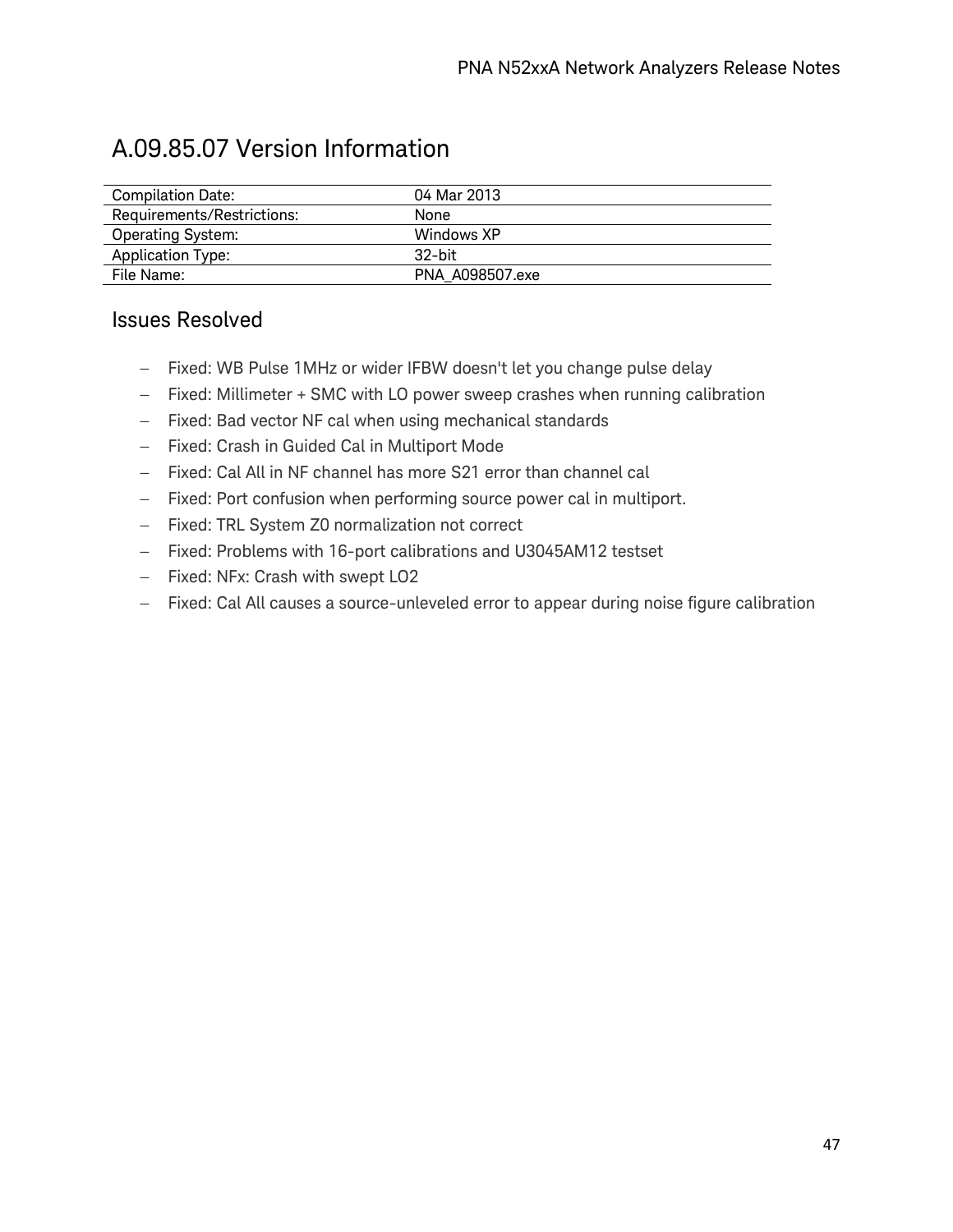### A.09.85.06 Version Information

| <b>Compilation Date:</b>   | 31 Jan 2013     |
|----------------------------|-----------------|
| Requirements/Restrictions: | <b>None</b>     |
| <b>Operating System:</b>   | Windows XP      |
| <b>Application Type:</b>   | $32$ -bit       |
| File Name:                 | PNA A098506.exe |

- − Phase Reference Cal: Fixed connection steps when using a non-insertable ecal from remote API
- − Fixed: Mkr to IM Spectrum from calibrated Swept IMD causes crash
- − Fixed: SParameter calibration unknown thru estimated delay value is incorrect with some segment sweeps
- − Fixed: Unable to perform a CW calibration at 10MHz with 67Ghz PNA and 67GHz ecal
- − Fixed: Option 028 cal fails if source port isn't port 1
- − Fixed: In Fixed Input IMDX, you can't change x-axis annotation
- − Fixed: Error prevented guided power cal with double-digit port #s.
- − Added more points in Receiver Adj for low freq PNA-L models (newer models only)
- − Fixed: Issue with PSG's slow performance in ext trigger
- − Fixed: Issue with independent port power per segment on a noise figure channel. This affect Service testing and TME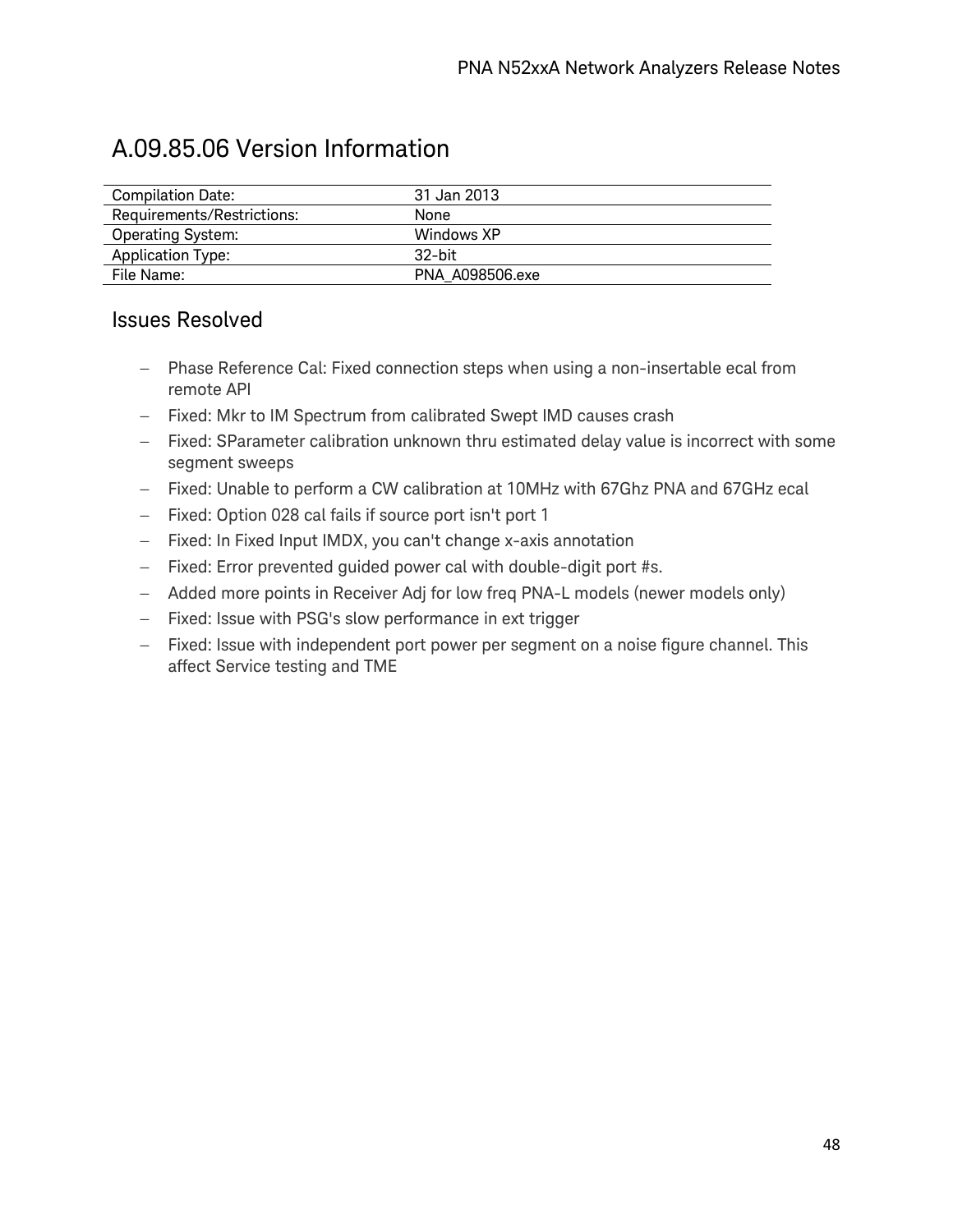### A.09.85.05 Version Information

| Compilation Date:          | 19 Dec 2012     |
|----------------------------|-----------------|
| Requirements/Restrictions: | None            |
| <b>Operating System:</b>   | Windows XP      |
| Application Type:          | $32$ -hit       |
| File Name:                 | PNA A098505.exe |

- − Fixed a couple of bugs related to mm mode involving iTMSA and 4-Port cals
- − Fixed nonfunctioning unguided-style ECal Cal via SCPI where the user selects CKIT 99
- − Fixed issue where user was unable to perform a source power cal in Multiport mode
- − Fixed issue where Preference for noise turner switch is not reset when run in Noise50 hardware (it is left in wrong state)
- − Fixed: SCPI commands for specifying cal kit TRL reference plane and TRL reference Z0 don't work. Implemented fix so that those changes now get saved properly to the cal kit definitions on disk.
- − Fixed: If user preset is enabled at PNA startup, accessing Cal Wizard causes crash
- − Op Check: Fixed number of attenuator sections on some models. Test was checking nonexistant section (but it normally passed anyway). Fixed Preference dependant bug.
- − Fixed: X-axis was incorrect for wideband pulse measurement
- − Fixed: Saving noise figure memory trace gives wrong data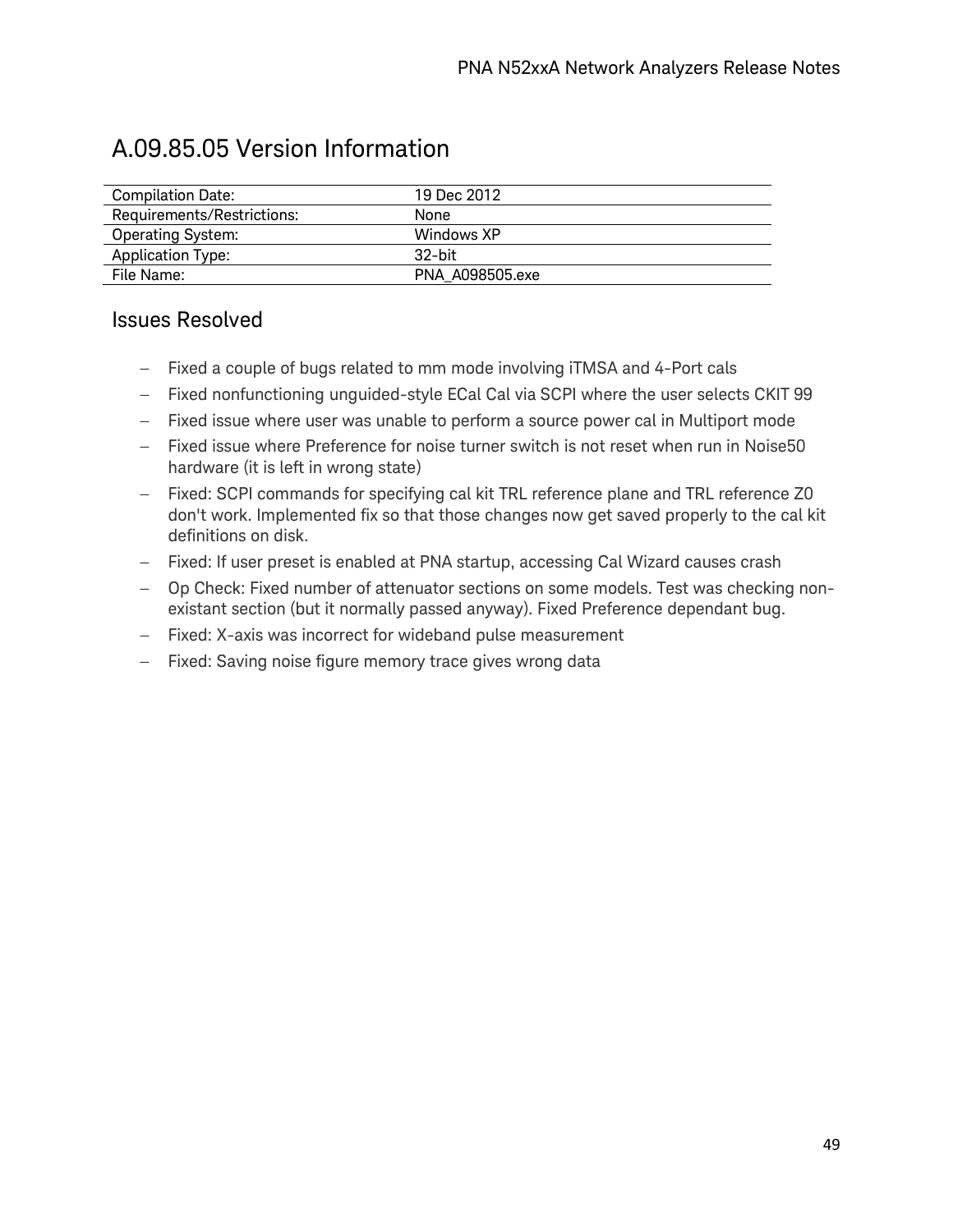| A.09.85.03 Version Information |  |
|--------------------------------|--|
|--------------------------------|--|

| <b>Compilation Date:</b>   | 27 Nov 2012     |
|----------------------------|-----------------|
| Requirements/Restrictions: | None            |
| <b>Operating System:</b>   | Windows XP      |
| <b>Application Type:</b>   | $32$ -bit       |
| File Name:                 | PNA A098503.exe |

- − Fixed preferences dialog bug
- − Fixed crash when saving a calibrated GCA measurement that was recalled in hold mode
- − GCA/GCX: Save 2D calibrated data as csv would show the wrong input power
- − Fixed bug that would stop Cal-All from calibrating a noise figure channel using the power meter with an insertable DUT and insertable ECal
- − Fixed crash in MMEM:TRAN? when used against a non-existent file
- − Fixed crash if SENS:CORR:COLL:GUID:STEPS? was called before SENS:CORR:GUID:INIT
- − Fixed bugs with commands SENS:CORR:COLL:GUID:METH, and SENS:NOIS:SNP?, and SENS:NOIS:SNP:SAVE (and any COM equivalents)
- − Modified GetSnpData() to return data in the same format as WriteSnpData. Changed COM command from WriteSnpFile to WriteSnpData
- − Fixed bug where the frequency wouldn't get swept on a generic external source
- − Added additional support in Receiver Leveling for selecting the right caltype when a calset includes more than 1 caltype
- − IMDX: Fixed output receiver leveling when using embedded LO
- − IMDX: Lowered the power during embedded LO when in safe mode
- − Fixed bug affecting 1 port calibration in CXL
- − Fixed bug where a calibration with FOM ON would always show a C-Delta
- − Fixed ecal characterization when using a large number of points
- − Fixed crash when creating and destroying reference marker with save/recall
- − Added support for the U2021XA and U2022XA USB power sensors
- − Fixed: PMAR with 848x sensors was incorrectly using the calfactor table. Also fixed save/load of cal factors for PMAR power sensors
- − Fixed: Guided power cal using multiple power sensors would produce an error
- − Phase Ref Cal now works with attenuator levels other than 0; also has improved annotations on the connect phase reference step
- Banded: Fix high frequency large point error in 1Thz banded system
- Banded: Fixes to the banded millimeter source power calibration to allow no testset with mixer mode
- Banded: Allow N5260A test sets to work on model numbers N5222A, N5224A, N5225A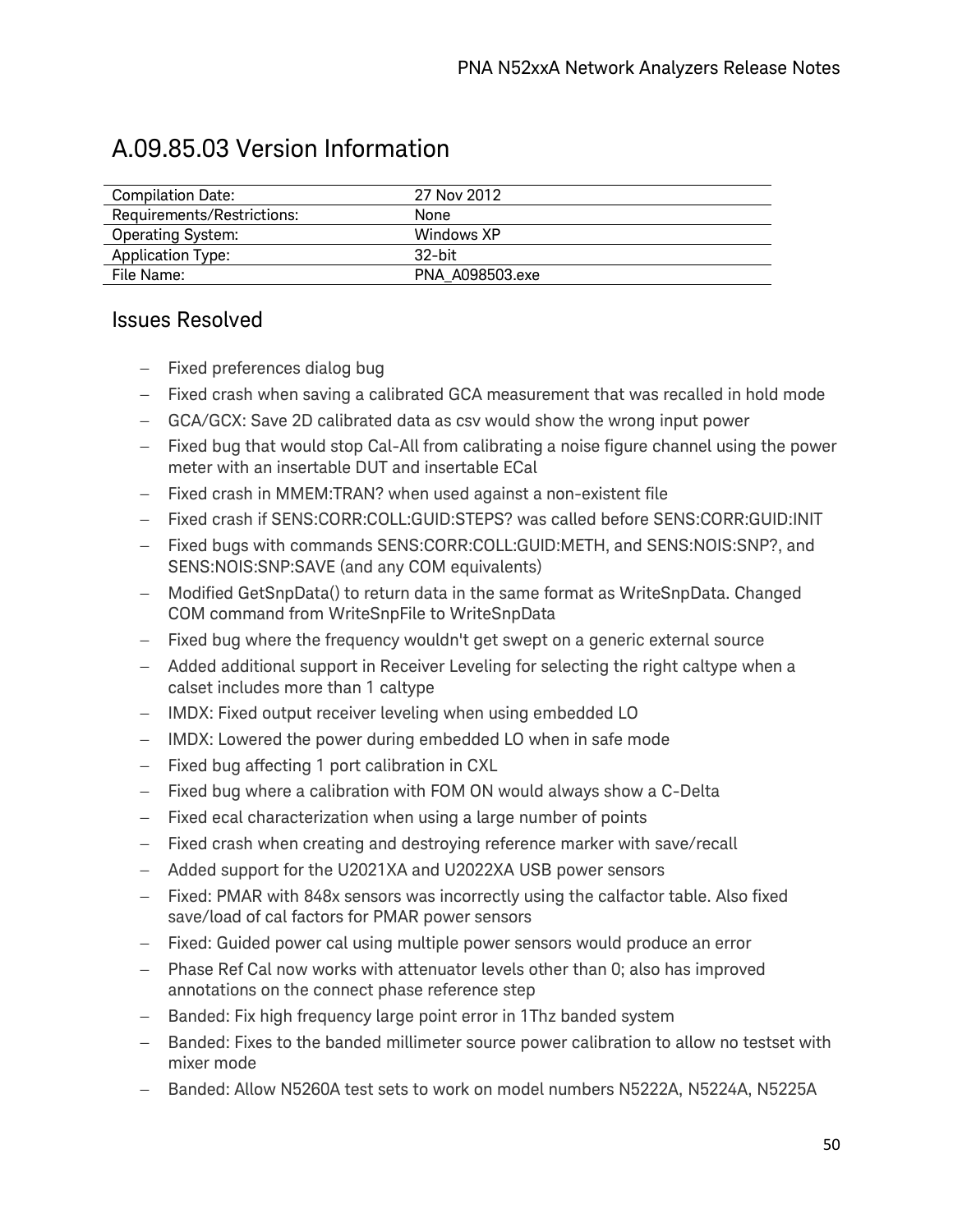- − Banded: Fixes for 2 port PNA/PNA-X
- − Banded: Fixed bad data after abort on N5260A testset

### A.09.80.20 Version Information

| <b>Compilation Date:</b>   | 25 Mar 2013     |
|----------------------------|-----------------|
| Requirements/Restrictions: | None.           |
| <b>Operating System:</b>   | Windows XP      |
| <b>Application Type:</b>   | -32-bit         |
| File Name:                 | PNA A098020.exe |

- − Changed number of points in Receiver Adjustment on low freq PNA-Ls
- − Fixed Defined Thru ECal issue when using auto orientation
- − Updated System Verification
- − Fix for H29 options: Don't make noise power and match measurements during thru step (due to signal leakage)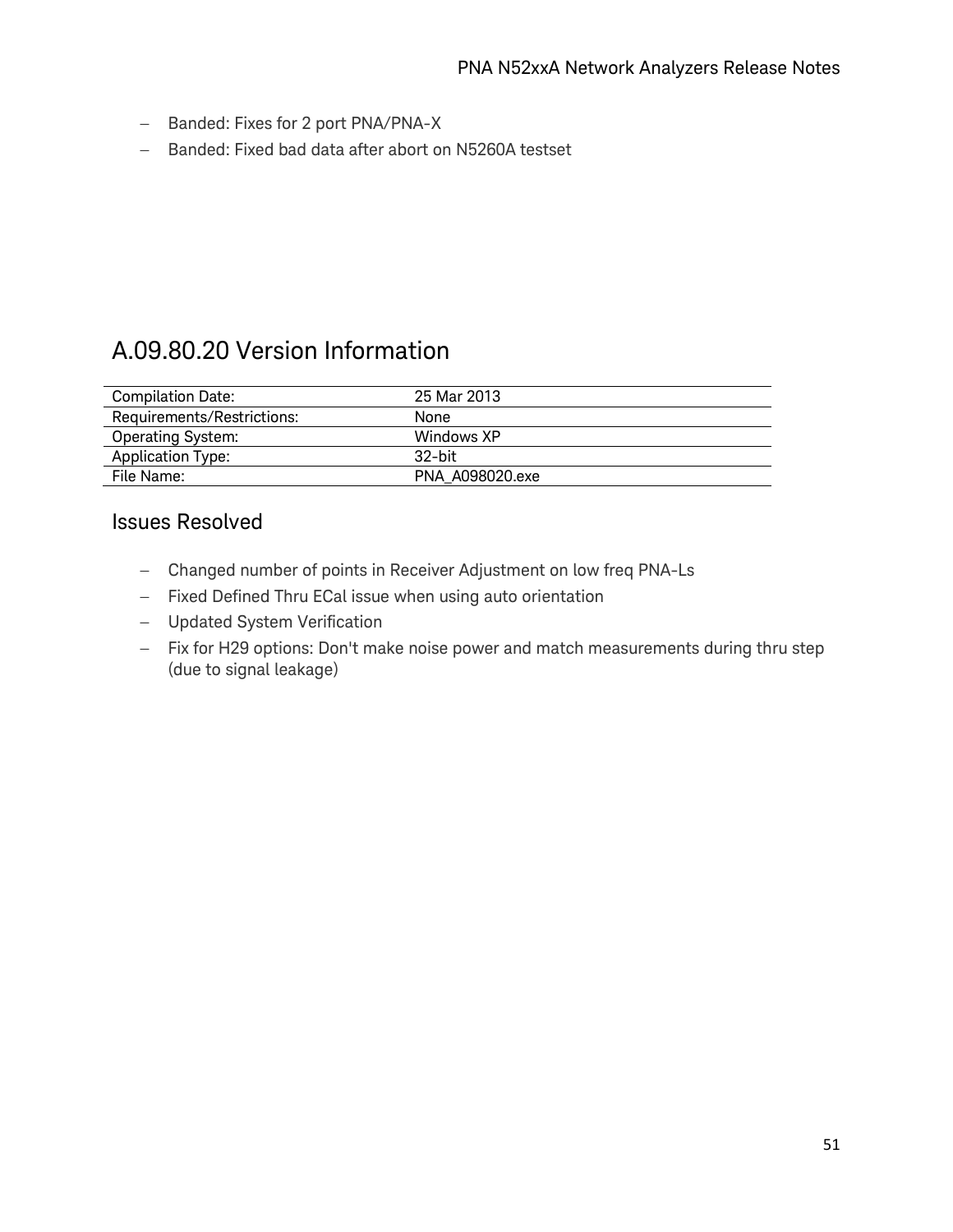### A.09.80.16 Version Information

| <b>Compilation Date:</b>   | 28 Nov 2012     |
|----------------------------|-----------------|
| Requirements/Restrictions: | None            |
| <b>Operating System:</b>   | Windows XP      |
| Application Type:          | $32$ -bit       |
| File Name:                 | PNA A098016.exe |

#### Enhancements

- − Made SysVer more flexible with regard to the the Uncert. DLL.
- − Add extra dwell time for Noise50 when RF gain changes
- − Increase default number of pull states in noise channel from 4 to 5 on hi-frequency boxes

- − Fixed Cal issue with N5231A/32A/39A. These now need a Global Delta Match for certain types of Cal.
- − Fixed recall issue for Option 028 instruments
- − Fixed crash when aborting cals
- − Fixed power meter noise cal at freq of 43.5GHz
- − Fixed multiple Cal issues and Rcvr issues
- − Fix Cal-All bug on two-port boxes where the bypass switch for the 2nd source was wrong
- − Fixed crash on LO cal in NFX
- − Remove 8 and 24 MHz noise bandwidths from inclusion in power meter noise cal on Noise50
- − Fixed 2-port dual reflectometer issue in new PNA-L models (now needs Global Delta Match Cal)
- − The .16 version fixed an NVNA configuration issue